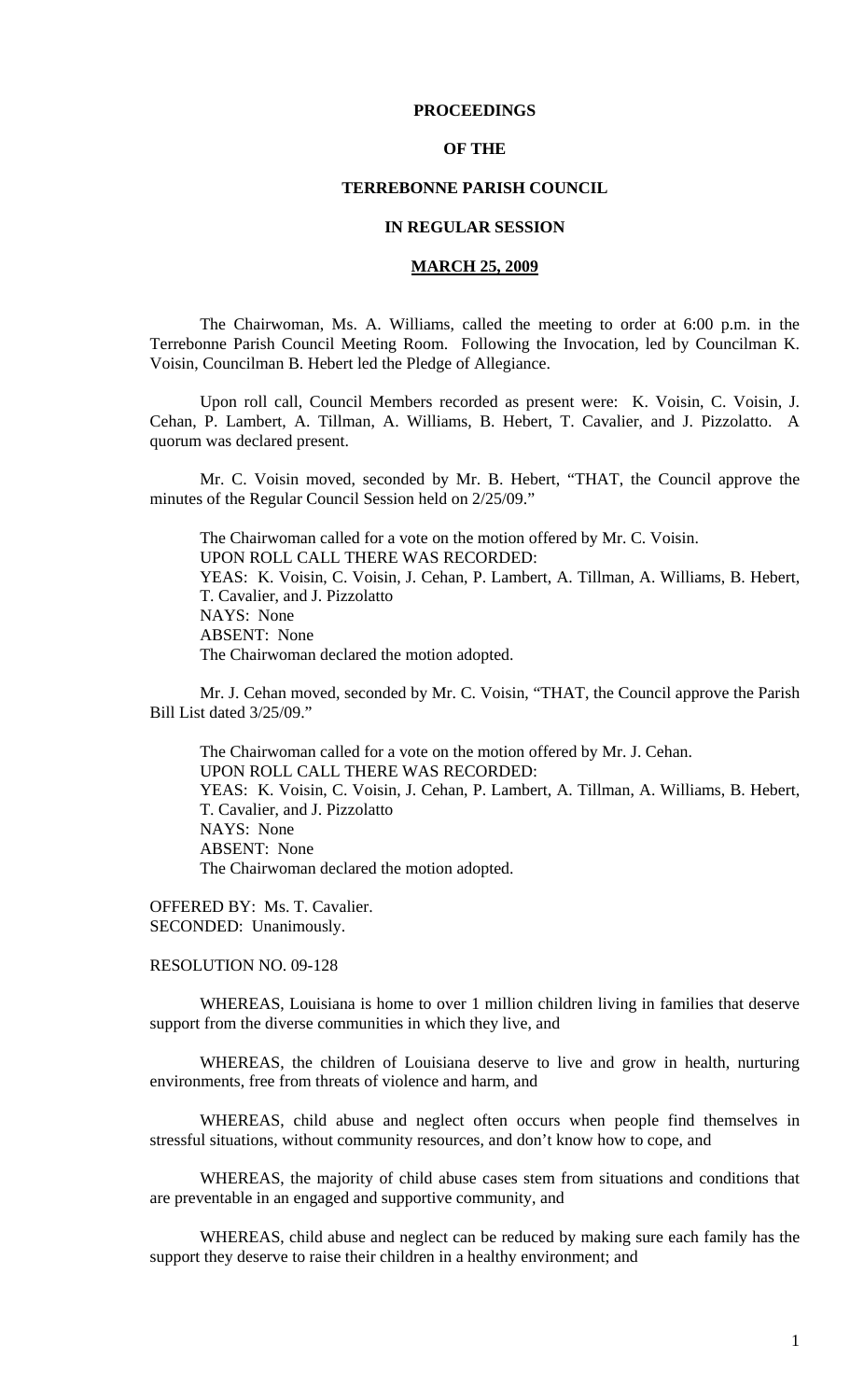WHEREAS, all Louisiana residents, businesses, schools, faith-based and community organizations have a role to play in supporting families in raising children in safe, nurturing environments, and

 WHEREAS, during the month of April, public and private sector agencies, childcare professionals, child advocates and residents will be promoting community involvement to reduce parental isolation and conducting awareness efforts that educate parents and help prevent abuse before it ever starts.

 NOW, THEREFORE BE IT RESOLVED, by the Terrebonne Parish Council, on behalf of the Parish President and the entire Terrebonne Parish Consolidated Government, that the Month of April 2009 be proclaimed "Child Abuse Prevention Month" in Houma-Terrebonne and urging all residents to engage in activities whose purpose is to strengthen families and communities to provide the optimal environment for children to grow health and thrive.

THERE WAS RECORDED: YEAS: K. Voisin, C. Voisin, J. Cehan, P. Lambert, A. Tillman, A. Williams, B. Hebert, T. Cavalier and J. Pizzolatto. NAYS: None. ABSTAINING: None. ABSENT: None. The Chairwoman declared the resolution adopted on this, the  $25<sup>th</sup>$  day of March, 2009.

\* \* \* \* \* \* \* \* \*

 The Chairwoman recognized Mrs. Mary Hite, representing the District Attorney's Office and the Children's Advocacy Center, who thanked the Council and Parish President for the proclamation and their support as well as the community. She invited everyone to attend the "Child Fest Day" on April 18, 2009, from 9:00 a.m. until 4:00 p.m. in the City Court Square.

OFFERED BY: Mr. P. Lambert. SECONDED: Unanimously.

RESOLUTION NO. 09-129

A resolution requesting support for inclusion of the Wine Island Restoration Project in the LCA Barrier Island Restoration Project.

 WHEREAS, the Wine Island Restoration Project has long been considered to be a vital link in the overall Barrier Island Restoration efforts, and

 WHEREAS, this area of land is a crucial part of nature's plan to maintain a natural line of defense against the ravages of the Gulf of Mexico during normal tidal action and especially during hurricanes or tropical storms, and

 WHEREAS, the 2007 WRRDA Bill funded certain elements of the Louisiana Coastal Area Plan, including the Terrebonne Basin Barrier Island Restoration Feasibility Study, and

 WHEREAS, the Terrebonne Basin Barrier Shoreline Restoration Project is an ecosystem restoration effort to reconstruct coastal land forms of the barrier shoreline to maintain the integrity of the Terrebonne Basin barrier shoreline system and increase habitat availability for migratory birds, wildlife and aquatic organisms and the location for this project is the Isle Dernieres (Raccoon Island, Whiskey Island, Trinity Island, and East Island) and Timbalier Island (Timbalier Island and East Timbalier Island) barrier island chains located in Terrebonne and Lafourche Parishes, and

 WHEREAS, the project will investigate introducing sediment to this sediment–starved system, reducing the current number of breaches and enlarging the width and dune crest of the islands and some features being considered to meet project objectives are island nourishment using offshore sand sources, offshore wave breaks, feeder berms, strategic use of vegetative plantings, sand fencing, and bayside march creation, and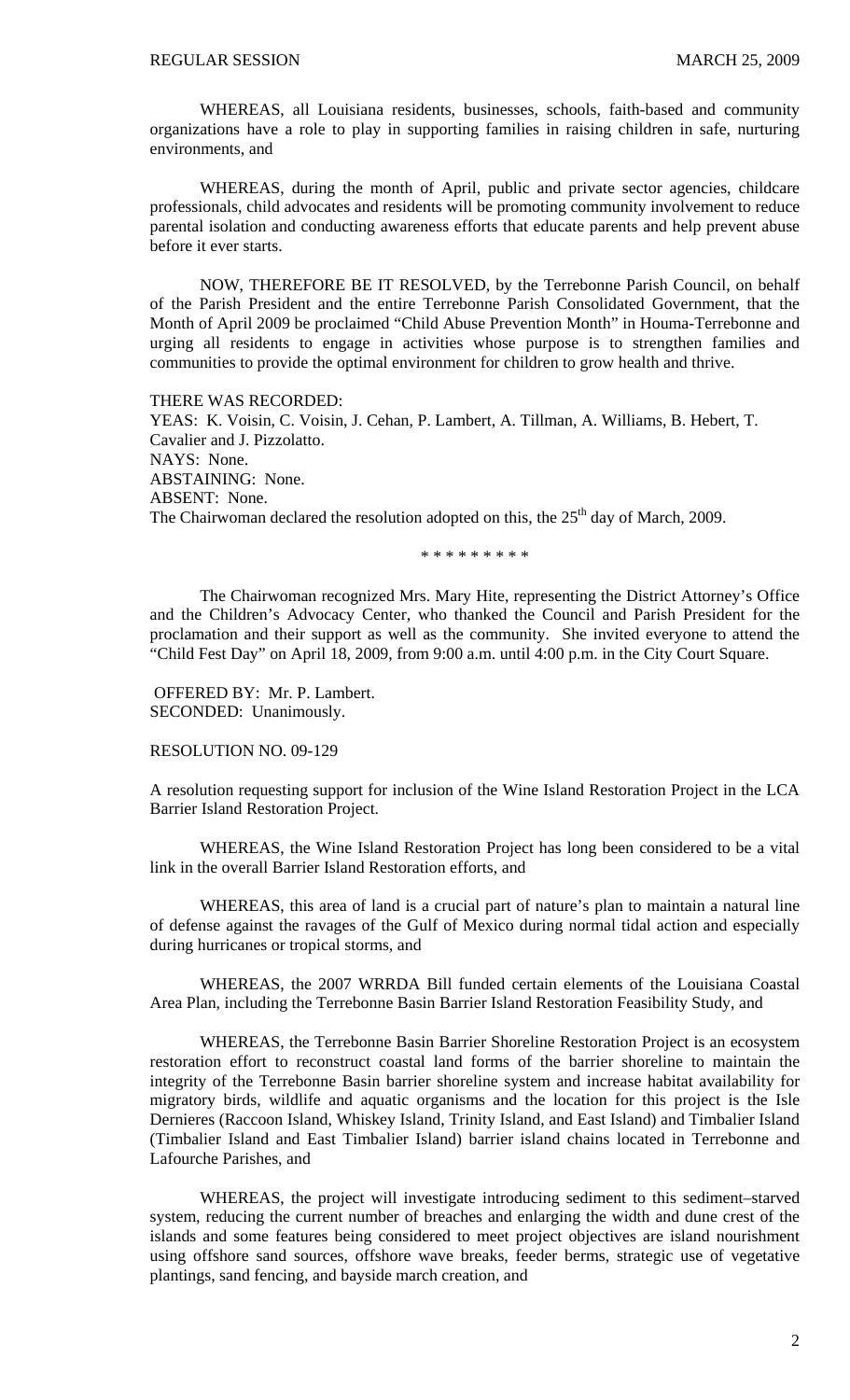WHEREAS, the project, as currently described, omit that portion of the Terrebonne Basin Barrier Islands from West Timbalier to the Isle Deniere, commonly known as Wine Island, and

 WHEREAS, the members of the Terrebonne Parish Council fully support the many calls and comments they have received about the importance of Wine Island in the overall Barrier Island System and strongly urges the inclusion of the Wine Island Restoration Project in the LCA Barrier Island Restoration Feasibility Project.

NOW THEREFORE BE IT RESOLVED by the Terrebonne Parish Council, on behalf of the Terrebonne Parish Consolidated Government, that Senator Mary Landrieu, Senator David Vitter and Congressman Charles Melancon be urged to amend the scope of work to allow and require the inclusion of the Wine Island Restoration Project in the overall LCA Barrier Island Restoration Project, and

 BE IT FURTHER RESOLVED, that Governor Bobby Jindal and all members of Terrebonne Parish's Legislative Delegation be requested to support the Parish Council's plea to include Wine Island in the feasibility study.

THERE WAS RECORDED:

YEAS: K. Voisin, C. Voisin, J. Cehan, P. Lambert, A. Tillman, A. Williams, B. Hebert, T. Cavalier and J. Pizzolatto. NAYS: None. ABSTAINING: None. ABSENT: None. The Chairwoman declared the resolution adopted on this, the 25<sup>th</sup> day of March, 2009.

\* \* \* \* \* \* \* \* \*

 The Chairwoman recognized Mr. Gerald R. Schouest, Coastal Zone Management (CZM) Board Member, who explained that recently, the Louisiana Coastal Area (LCA) and the U.S. Corps of Engineers had a scoping meeting and it was discovered that Wine Island was not included in a proposed feasibility study for Terrebonne Parish's Barrier Islands for LCA funding. He stated he would like to make sure the proposed resolution encompasses all the Barrier Island system from west of Cat Island Pass to Wine Island Pass. He stated that if the state bonds offshore funds, he would suggest that a coalition or lobbyist be considered with the sole purpose of obtaining funding for the Barrier Islands.

 A discussion ensued relative to the importance of restoring the entire Barrier Island system for Terrebonne Parish.

 The Chairwoman recognized Mrs. Leslie Squazo, CZM Director, stated that Terrebonne Parish representatives, as well as the CZM Board, did request that Wine Island be included in the study for LCA funding. She stated that she has not received a written response from the U. S. Corps of Engineers, but did get verbal communication indicating that they are working to get it included and feels optimistic that it will be.

 A further discussion ensued relative to the importance of Terrebonne Parish's Barrier Island system.

The following resolution was offered by Mr. Johnny Pizzolatto and seconded by Mr. Alvin Tillman:

#### RESOLUTION NO. 09-130

A resolution approving the issuance, sale and delivery of Water Revenue Refunding Bonds, of Consolidated Waterworks District No. 1 of the Parish of Terrebonne, State of Louisiana.

WHEREAS, the Board of Waterworks Commissioners of Consolidated Waterworks District No. 1 of the Parish of Terrebonne, State of Louisiana (the "Governing Authority"),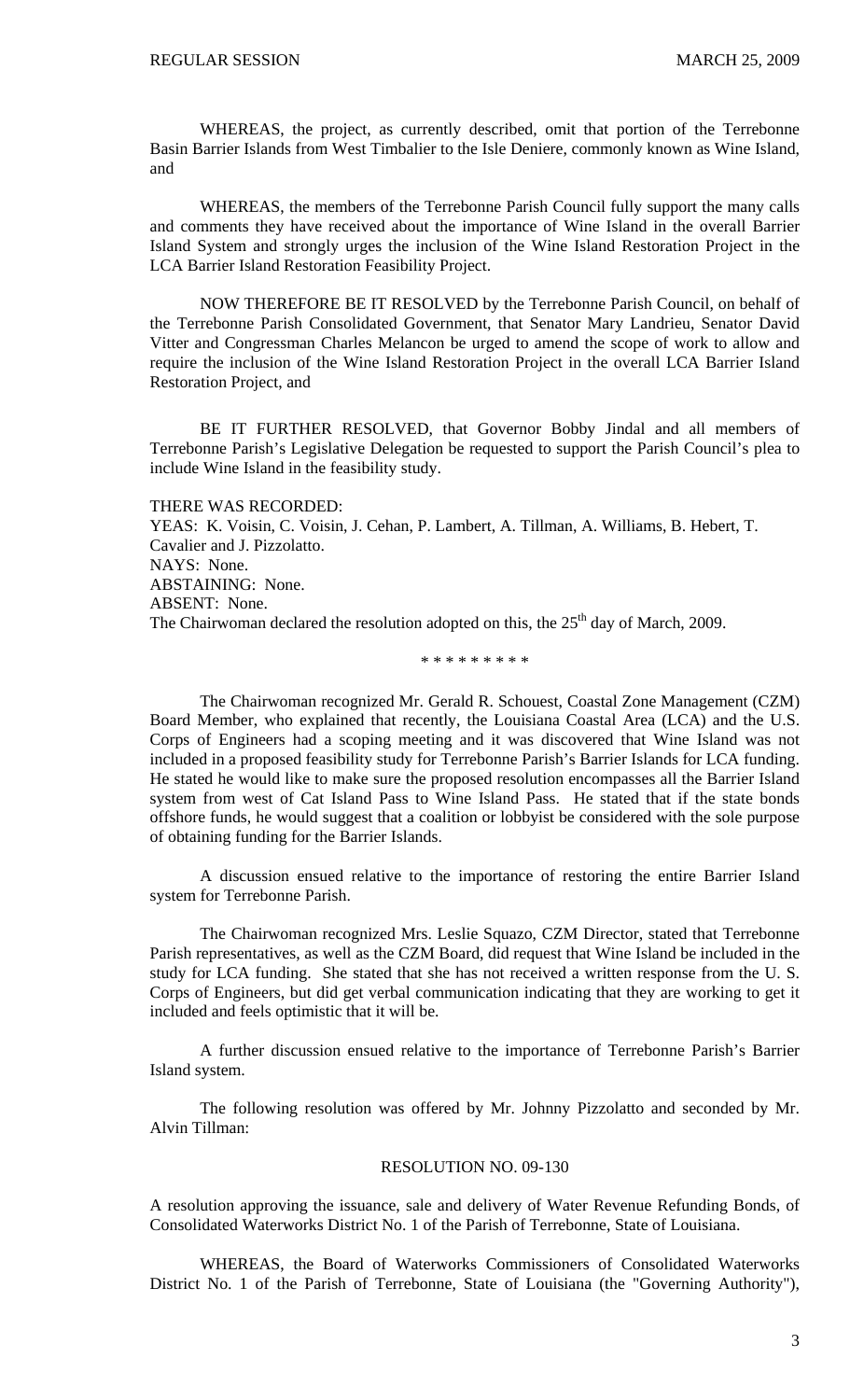acting as the governing authority of Consolidated Waterworks District No. 1 of the Parish of Terrebonne, State of Louisiana (the "District"), proposes to issue not exceeding \$6,200,000 of Water Revenue Refunding Bonds, Series 2009, for the purpose of refunding the Issuer's outstanding Water Revenue Bonds, Series 1998, and paying the cost of issuance thereof; and payable from the income and revenues of the waterworks system; and

WHEREAS, the governing authority of the District has requested that this Parish Council, acting as the governing authority of the Parish of Terrebonne, State of Louisiana, give its consent and authority for the District to issue, sell and deliver the Water Revenue Refunding Bonds; and

NOW, THEREFORE, BE IT RESOLVED by the Terrebonne Parish Council of the Parish of Terrebonne, State of Louisiana, acting as the governing authority of the Parish of Terrebonne, State of Louisiana, that:

SECTION 1. In compliance with the provisions of Article VI, Section 15 of the Constitution of the State of Louisiana of 1974, and in accordance with the request of the Board of Waterworks Commissioners of Consolidated Waterworks District No. 1 of the Parish of Terrebonne, State of Louisiana, this Parish Council does hereby further consent to and authorize the District to issue, sell and deliver the Water Revenue Refunding Bonds, payable from the income and revenues of the waterworks system.

SECTION 2. The Parish of Terrebonne and this Parish Council shall not be liable in any manner for the payment of said Water Revenue Refunding Bonds, and no funds of the Parish or the Parish Council shall be pledged to the payment thereof.

This resolution having been submitted to a vote, the vote thereon was as follows:

YEAS: Kevin Voisin, Clayton J. Voisin, Joey Cehan, Pete Lambert, Alvin Tillman, Arlanda J. Williams, Billy Hebert, Teri C. Cavalier and Johnny Pizzolatto.

NAYS: NONE.

ABSTAINING: NONE.

ABSENT: NONE.

And the Chairman declared the resolution adopted on this, the 25th day of March, 2009. \* \* \* \* \* \* \* \* \* \*

 The Chairwoman recognized Mr. Alan Offner, Foley/Judell, who explained the proposed resolution for the issuance, sale and delivery of \$450,000 of Limited Tax Certificates of Indebtedness for Bayou Cane Fire Protection District to purchase a fire truck.

 The Chairwoman recognized Mr. Bobby Cockerham, Chairman of the Bayou Cane Fire Protection Board, who thanked the Parish President, Council, Synergy Bank, Foley/Judell, and the Bayou Cane Fire Department for assistance with this proposal to purchase a new fire truck for the district.

 The following resolution was offered by Mr. Billy Hebert and seconded by Mr. Clayton Voisin:

## RESOLUTION NO. 09-131

A resolution approving the issuance, sale and delivery of not exceeding Four Hundred Fifty Thousand Dollars (\$450,000) of Limited Tax Certificates of Indebtedness, Series 2009, of Bayou Cane Fire Protection District of the Parish of Terrebonne, State of Louisiana.

WHEREAS, Bayou Cane Fire Protection District of the Parish of Terrebonne, State of Louisiana (the "District"), proposes to issue not exceeding \$450,000 of Limited Tax Certificates of Indebtedness, Series 2009 (the "Certificate"), for the purpose of purchasing a fire truck and paying the costs of issuance; and

WHEREAS, the District has requested that this Parish Council approve the issuance, sale and delivery of said Certificate of the District; and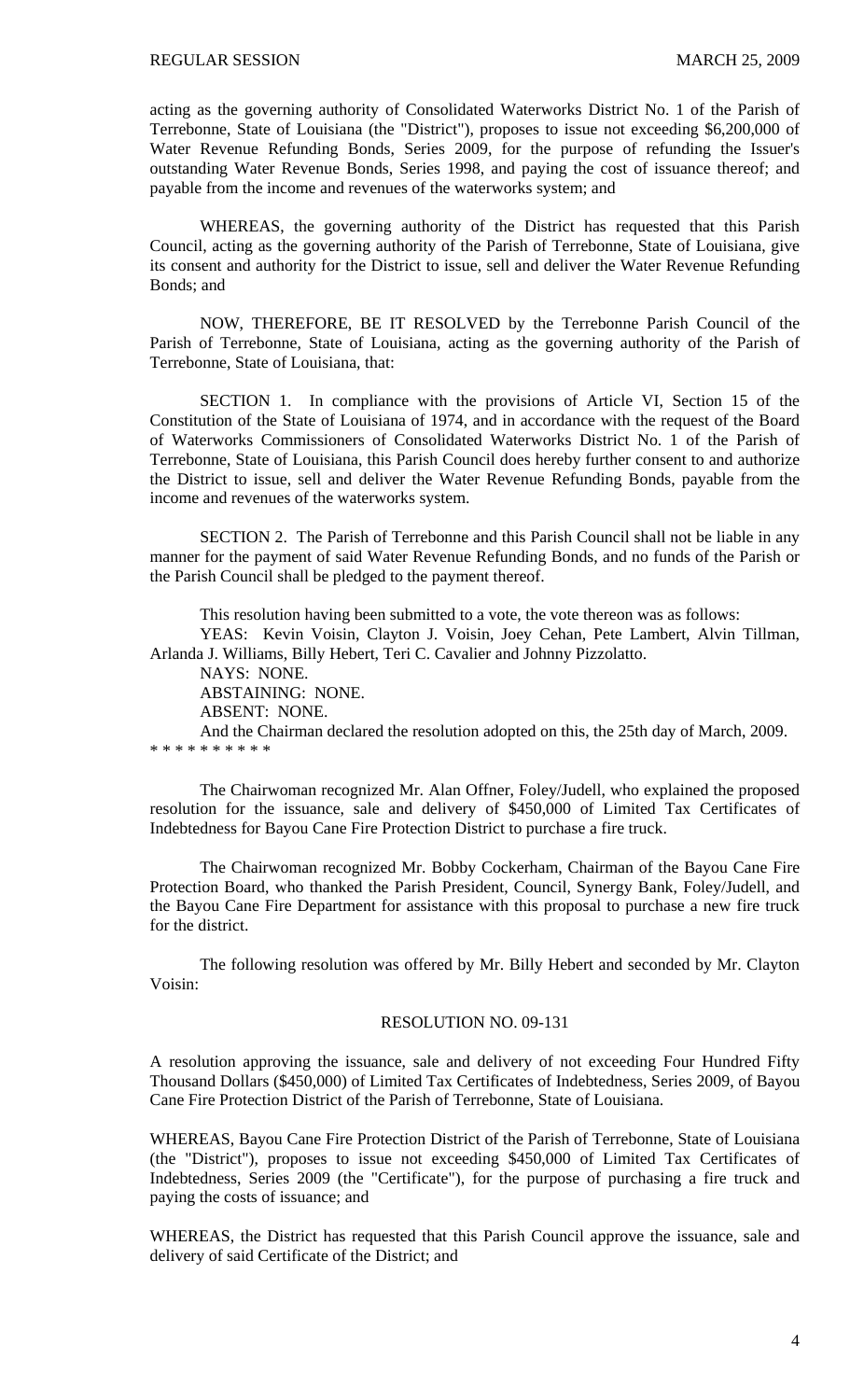WHEREAS, as required by Article VI, Section 15 of the Constitution of the State of Louisiana of 1974, it is now the desire of this Parish Council to approve the issuance of said Certificate of the District;

NOW, THEREFORE, BE IT RESOLVED by the Terrebonne Parish Council of the Parish of Terrebonne, State of Louisiana, acting as the governing authority the Parish of Terrebonne, State of Louisiana, that:

SECTION 1. In compliance with the provisions of Article VI, Section 15 of the Constitution of the State of Louisiana of 1974, and in accordance with the request of the Board of Commissioners of Bayou Cane Fire Protection District of the Parish of Terrebonne, State of Louisiana, this Parish Council hereby approves the issuance, sale and delivery of not exceeding \$450,000 Limited Tax Certificates of Indebtedness, Series 2009, of said District, said Certificate to be secured by and payable from a special twenty (20) mills tax, which rate has been adjusted due to reappraisal to eighteen and eighty-seven hundredths (18.87) mills, authorized at an election held within the District on November 15, 2003, as provided by Section 742.2 of Title 39 of the Louisiana Revised Statutes of 1950, as amended, and other constitutional and statutory authority, provided said certificates are issued with a final maturity not exceeding five years from date thereof and an interest rate not exceeding six per centum per annum and at a price not less than 96% of the par value thereof.

SECTION 2. The Parish of Terrebonne and this Parish Council shall not be liable in any manner for the payment of said Certificate, and no funds of the Parish or the Parish Council shall be pledged to the payment thereof.

This resolution having been submitted to a vote, the vote thereon was as follows:

YEAS: Kevin Voisin, Clayton J. Voisin, Joey Cehan, Pete Lambert, Alvin Tillman, Arlanda J. Williams, Billy Hebert, Teri C. Cavalier and Johnny Pizzolatto.

NAYS: NONE.

ABSTAINING: NONE.

ABSENT: NONE.

And the Chairman declared the resolution adopted on this, the 25th day of March, 2009. \* \* \* \* \* \* \* \* \* \*

The following resolution was offered by Mr. Clayton Voisin and seconded by Mr. Billy Hebert and Mr. Johnny Pizzolatto:

# RESOLUTION NO. 09-132

A resolution giving preliminary approval to the issuance of not exceeding Thirteen Million Dollars (\$13,000,000) of Public Improvement Sales Tax Refunding Bonds of the Parish of Terrebonne, State of Louisiana; making application to the State Bond Commission for approval of said Bonds; and providing for other matters in connection therewith.

WHEREAS, pursuant to the provisions of Sub-Part F, Part III, Chapter 4, of Title 39 of the Louisiana Revised Statutes of 1950, as amended, and other constitutional and statutory authority, the Parish of Terrebonne, State of Louisiana (the "Issuer") has heretofore issued \$12,625,000 of Public Improvement Bonds, Series ST-1998A (the "Series 1998A Bonds") and \$4,500,000 of Public Improvement Bonds, Series ST-2000 (the "Series 2000 Bonds"); and

WHEREAS, in order to provide debt service savings, the Issuer desires to refund all or any portion of the Series 1998A Bonds and/or the Series 2000 Bonds, pursuant to the provisions of Chapter 14-A of Title 39 of the Louisiana Revised Statutes of 1950, as amended, and other constitutional and statutory authority (the "Act"), through the issuance of its refunding bonds; and

WHEREAS, pursuant to the Act, and subject to the approval of the State Bond Commission, the Issuer desires to accomplish the refunding by authorizing the issuance of not exceeding Thirteen Million Dollars (\$13,000,000) of its Public Improvement Sales Tax Refunding Bonds (the "Bonds"), to be payable solely from and secured by an irrevocable pledge and dedication of the avails or proceeds of (i) the Issuer's portion (approximately 1/3) of the one percent (1%) sales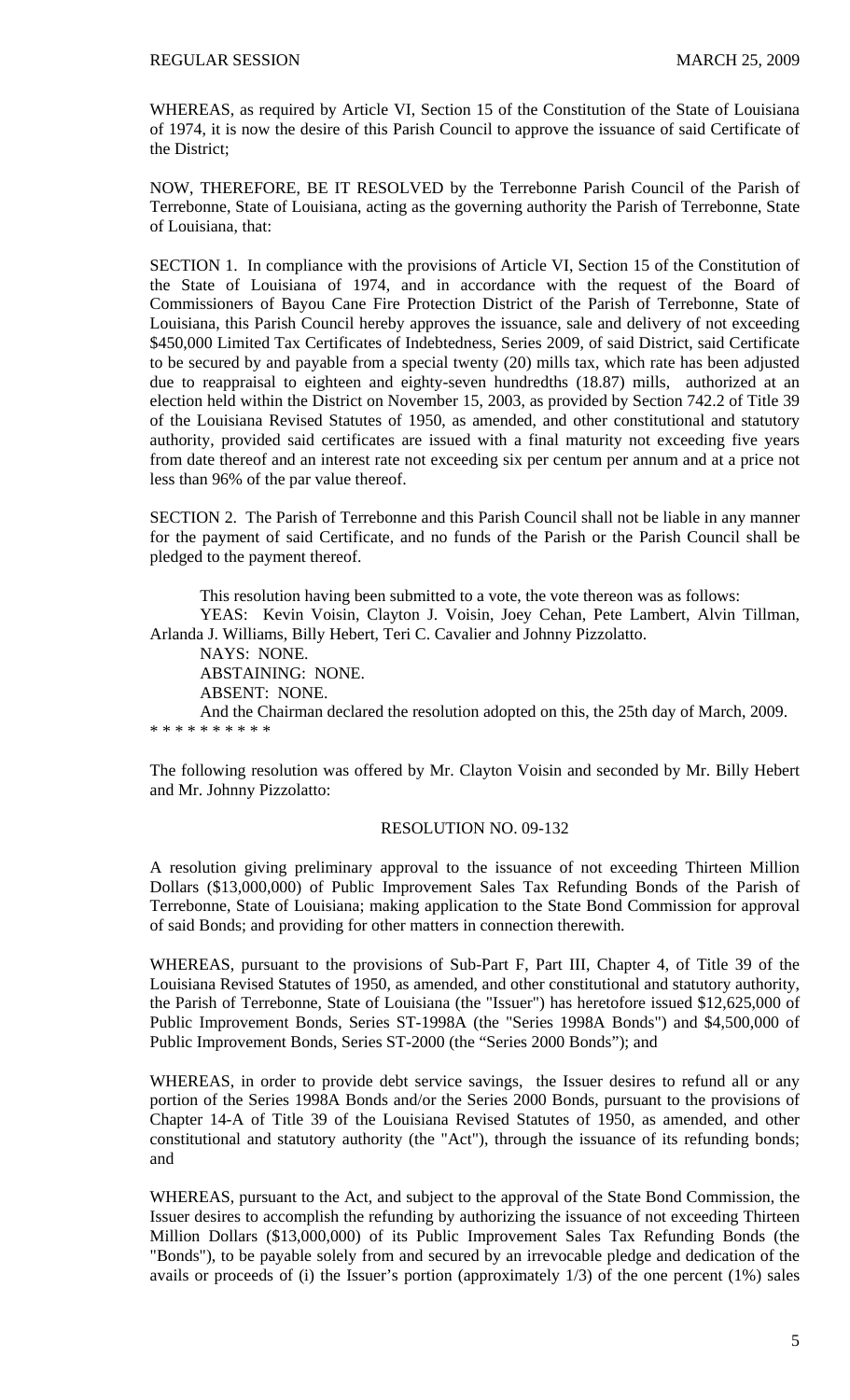and use tax now being levied and collected by the Issuer under the authority of Act No. 500 of the Louisiana Legislature for the year 1964, and pursuant to an election held in the Issuer on September 15, 1964, and (ii) the one-fourth of one percent  $(1/4%)$  sales and use tax now being levied and collected by the Issuer pursuant to an election held in the Issuer on October 27, 1979(collectively, the "Tax"); and

WHEREAS, the Issuer desires to make formal application to the State Bond Commission for approval of the issuance of the Bonds;

NOW, THEREFORE, BE IT RESOLVED by the Terrebonne Parish Council of the Parish of Terrebonne, State of Louisiana (the "Governing Authority"), acting as the governing authority of the Parish of Terrebonne, State of Louisiana (the "Issuer"), that:

SECTION 1. Preliminary Approval of the Bonds. Preliminary approval is given to the issuance of not exceeding Thirteen Million Dollars (\$13,000,000) of Public Improvement Sales Tax Refunding Bonds (the "Refunding Bonds"), of the Issuer, to be issued for the purpose of refunding all or any portion of the Series 1998A Bonds and/or the Series 2000 Bonds, and paying the costs of issuance of the Refunding Bonds, said Refunding Bonds to be payable from and secured by the Tax. The Refunding Bonds shall bear interest at a rate or rates not to exceed five percent (5%) per annum, to be determined by subsequent resolution of this Governing Authority at the time of the sale of the Refunding Bonds, and shall mature in annual installments due no later than March 1, 2020. The Refunding Bonds shall be issued in fully registered form, shall be sold to the purchasers thereof at a price of not less than 96% of par, plus accrued interest, and shall have such additional terms and provisions as may be determined by this Governing Authority.

SECTION 2. Employment. This Governing Authority finds and determines that a real necessity exists for the employment of special bond counsel in connection with the issuance of the Bonds, and accordingly, Foley & Judell, L.L.P.. as Bond Counsel, are hereby employed to do and perform comprehensive legal and coordinate professional work as bond counsel with respect to the issuance and sale of the Bonds. Said Bond Counsel shall prepare and submit to this Governing Authority for adoption all of the proceedings incidental to the authorization, issuance, sale and delivery of such Bonds, shall counsel and advise this Governing Authority as to the issuance and sale thereof and shall furnish its opinion covering the legality of the issuance of the Bonds. The fee of Bond Counsel shall be fixed at a sum not exceeding the maximum fee allowed by the Attorney General's fee schedule for comprehensive, legal and coordinate professional work in the issuance of revenue bonds and based on the amount of bonds actually issued, sold, delivered and paid for, plus "out-of-pocket" expenses, said fees to be contingent upon the issuance, sale and delivery of said Bonds. Pursuant to instructions from the Parish President, said Foley & Judell, LLP shall also assist in the preparation of an official statement containing detailed and comprehensive financial and statistical data with respect to the sale of the Bonds and the costs of the preparation and printing of said official statement shall be paid from the proceeds of the issue for which it has been prepared. Said official statement shall be submitted to such nationally recognized bond rating service or services as may be recommended by Bond Counsel, together with a request that an appropriate rating be assigned. Payment for all ratings shall be made upon presentation of appropriate statements from the particular rating service furnishing the ratings. A certified copy of this resolution shall be submitted to the Attorney General of the State of Louisiana for his written approval of said employment and of the fees herein designated, and the Chief Financial Officer is hereby empowered and directed to issue vouchers in payment for the work herein provided for upon completion of the work herein specified and under the conditions herein enumerated.

SECTION 3. State Bond Commission. Application is hereby made to the State Bond Commission, Baton Rouge, Louisiana, for approval of the issuance and sale of the Refunding Bonds and for consent and authority to proceed with the issuance and sale of the Refunding Bonds as provided above, and Bond Counsel is directed to make application to the State Bond Commission in accordance with the foregoing on behalf of the Governing Authority.

By virtue of applicant/issuer's application for, acceptance and utilization of the benefits of the Louisiana State Bond Commission's approval(s) resolved and set forth herein, it resolves that it understands and agrees that such approval(s) are expressly conditioned upon, and it further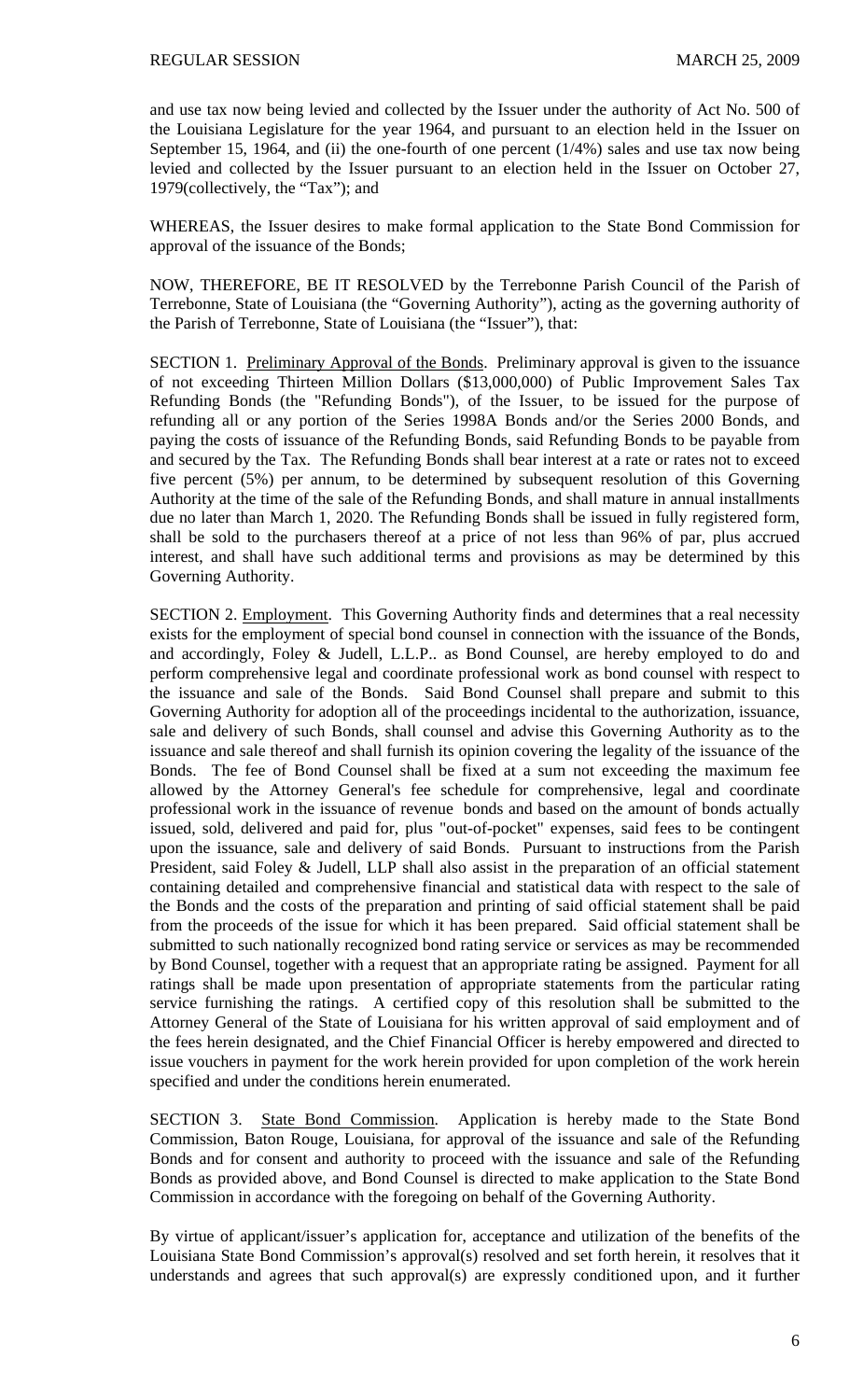resolves that it understands, agrees and binds itself, its successors and assigns to, full and continuing compliance with the "State Bond Commission Policy on Approval of Proposed Use of Swaps, or other forms of Derivative Products Hedges, Etc.", adopted by the Commission on July 20, 2006, as to the borrowing(s) and other matter(s) subject to the approval(s), including subsequent application and approval under said Policy of the implementation or use of any swap(s) or other product(s) or enhancement(s) covered thereby.

SECTION 4. Appointment of Investment Banker/Underwriter. Stephens, Inc., of Baton Rouge, Louisiana, is hereby appointed as investment banker/underwriter in connection with refunding the Series 1998A Bonds and/or the Series 2000 Bonds, any compensation to be subsequently approved by the Issuer and to be paid from the proceeds of the Refunding Bonds and contingent upon the issuance of the Refunding Bonds; provided that no compensation shall be due to said investment banker/underwriter unless the Refunding Bonds are sold and delivered.

This resolution having been submitted to a vote, the vote thereon was as follows: YEAS: Kevin Voisin, Clayton J. Voisin, Joey Cehan, Pete Lambert, Alvin Tillman, Arlanda J. Williams, Billy Hebert, Teri C. Cavalier and Johnny Pizzolatto. NAYS: NONE. ABSTAINING: NONE. ABSENT: NONE. And the resolution was declared adopted on this, 25th day of March, 2009. \* \* \* \* \* \* \* \* \* \*

OFFERED BY: Mr. J. Pizzolatto. SECONDED BY: Mr. A. Tillman.

## RESOLUTION NO. 09-133

 WHEREAS, a grant (GOHSEP Cooperative Endeavor Agreement) was obtained by the Terrebonne Parish Office of Homeland Security and Emergency Preparedness, and

 WHEREAS, prices were obtained through the Louisiana State Commodity Catalog by the Terrebonne Parish Consolidated Government for the purpose of purchasing Radio Communication Equipment for the Houma Fire Department and the Office of Homeland Security and Emergency Preparedness under State Contract Numbers 406473 (Broadband Communication, Inc.) and 406472 (Motorola, Inc.), and

 WHEREAS, after careful review by the Parish Administration it has been determined that the state contract radio communication unit prices should be accepted as per the attached State Contract Catalog, and

 WHEREAS, the Parish Finance Department has verified that funds are available for the purchase of the aforementioned radio communication equipment, and

 WHEREAS, the Parish Administration has recommended the acceptance of the unit prices for the aforementioned radio communication equipment for the Office of Homeland Security and Emergency Preparedness not to exceed the total cost Seventeen Thousand, Nine Hundred Dollars (\$17,900.00) from Broadband Communication, Inc. and Fifty-three Thousand, Eight Hundred Fifty Dollars (\$53,850.00) from Motorola, Inc. as per the attached State Purchasing Contract Catalog, and

 WHEREAS, the Parish Administration also recommends the acceptance of the unit prices for radio communication equipment for the Houma Fire Department not to exceed a total cost of Two Hundred Forty-three Thousand, Six Hundred Forty-six Dollars and Sixty Cents (\$243,646.60) from Motorola, Inc. as per the attached State Contract Catalog.

 NOW, THEREFORE BE IT RESOLVED by the Terrebonne Parish Council, on behalf of the Terrebonne Parish Consolidated Government, that the recommendation of the Parish Administration be approved and that the purchase of the radio communication equipment be accepted as per the attached forms.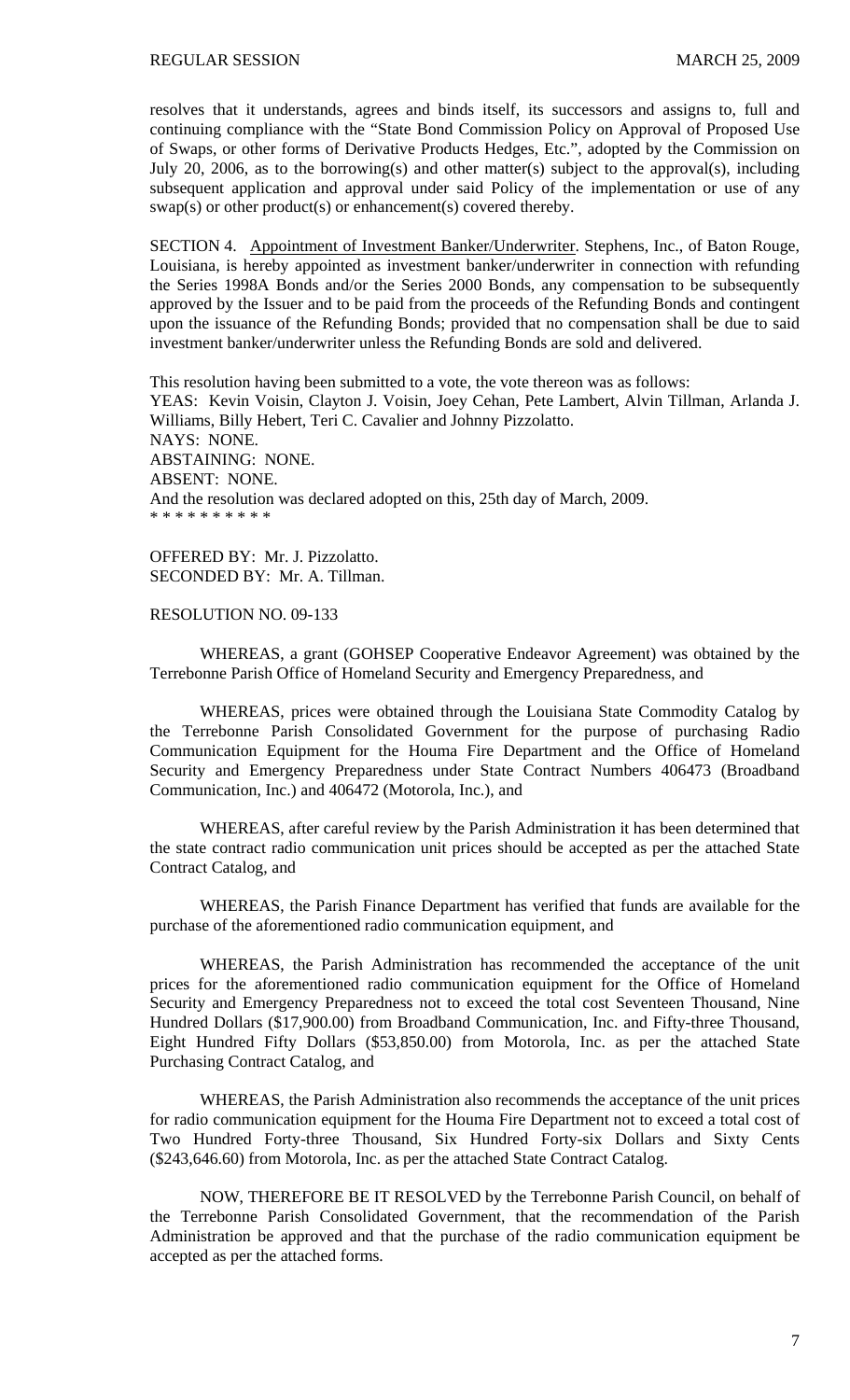#### THERE WAS RECORDED:

YEAS: K. Voisin, C. Voisin, J. Cehan, P. Lambert, A. Tillman, A. Williams, B. Hebert, T. Cavalier and J. Pizzolatto. NAYS: None. ABSTAINING: None. ABSENT: None. The Chairwoman declared the resolution adopted on this, the  $25<sup>th</sup>$  day of March, 2009.

\* \* \* \* \* \* \* \* \*

OFFERED BY: Mr. C. Voisin. SECONDED: Unanimously.

## RESOLUTION NO. 09-134

A resolution to urge and request that the Governor and the Louisiana Board of Regents fully fund the LSU AgCenter (LSUAC) at the 2008-09 level of state appropriations due to the critical economic development and educational services they provide in all 64 Louisiana parishes.

 WHEREAS, agricultural research developed through the Experiment Stations and delivery of research through the Cooperative Extension Service is vital and necessary to provide the technology to help farmers and ranchers provide a high quality, safe and affordable food supply for Louisiana residents, and

 WHEREAS, agricultural research and cooperative extension outreach is vital and necessary to provide the technology to support agricultural production and development related jobs in Louisiana, an industry worth over \$30 Billion to the Louisiana Economy, and

 WHEREAS, the AgCenter's 20 off-campus research stations provide core research support for Louisiana farmers and ranchers, and

 WHEREAS, the AgCenter's Cooperative Extension Service is a parish partner providing research-based information to farmers, ranchers and citizens throughout the state through 64 parish-based offices that are provided by local government, and

 WHEREAS, over 130 local police juries, consolidated governments, school boards, district attorneys and sheriffs in Louisiana are currently participating in and supporting cooperative agreements with the LSU AgCenter supporting Parish level programs, and

 WHEREAS, the LSU AgCenter implements a very effective 4-H youth development program impacting over 225,000 children in all 64 parishes and this programs vital to the education and life skill development of our youth, and

 WHEREAS, the AgCenter's family and consumer Science programs provide critical information to families on nutrition, healthy lifestyles, financial management and childhood development, and

 WHEREAS, through this partnership, research-based information is developed and transferred through an effective system in every parish using grassroots advisory councils that identify local needs, based on citizen involvement.

NOW THEREFORE BE IT RESOLVED by the Terrebonne Parish Council, on behalf of the Terrebonne Parish Consolidated Government, that governing body does hereby fully support and endorse full funding for the LSU AgCenter (LSUAC) at the July 1, 2008 funding level of state appropriations and encourages the Governor and the Louisiana Board of Regents to support and take action to meet the requests, as outlined in this resolution.

#### THERE WAS RECORDED:

YEAS: K. Voisin, C. Voisin, J. Cehan, P. Lambert, A. Tillman, A. Williams, B. Hebert, T. Cavalier and J. Pizzolatto. NAYS: None.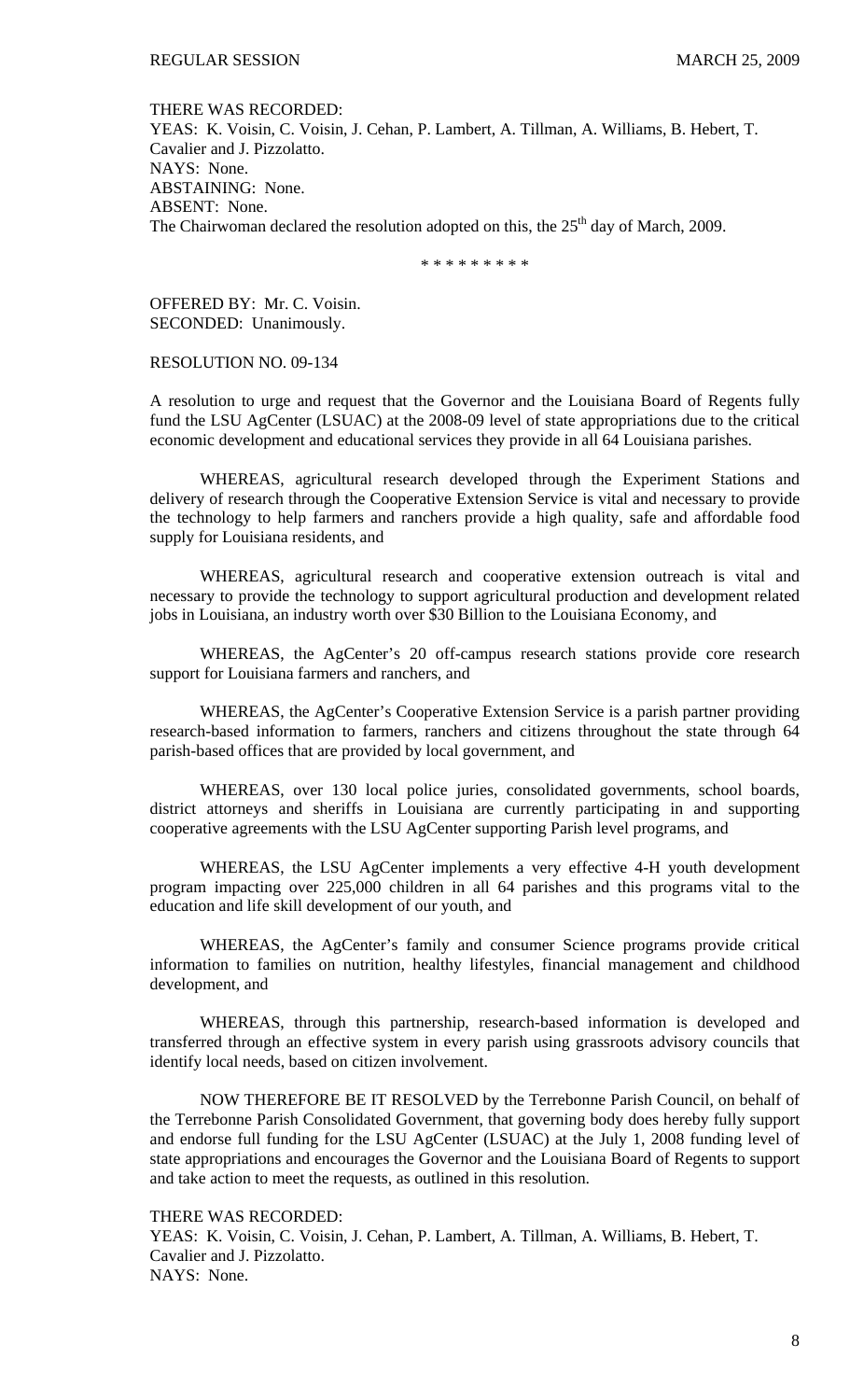ABSTAINING: None.

ABSENT: None.

The Chairwoman declared the resolution adopted on this, the  $25<sup>th</sup>$  day of March, 2009.

\* \* \* \* \* \* \* \* \*

 Mr. J. Cehan moved, seconded by Mr. B. Hebert, "THAT, it now being 6:30 p.m., the Council open public hearings."

 The Chairwoman called for a vote on the motion offered by Mr. J. Cehan. UPON ROLL CALL THERE WAS RECORDED: YEAS: K. Voisin, C. Voisin, J. Cehan, P. Lambert, A. Tillman, A. Williams, B. Hebert, T. Cavalier, and J. Pizzolatto NAYS: None ABSENT: None The Chairwoman declared the motion adopted.

The Chairwoman recognized the public for comments on the following:

A. A proposed ordinance that will declare 45.5 percent of adjudicated property Lot 'C' & Irregular S/2 of Lot 'B' Cypress Village, Re-subdivision of Lots 1, 2, 3 & 4, located in Sections 6 & 7, T16S, R14E. Also Batture in front CB 1873/647 (Deadwood Road) as surplus and to dispose of said property in accordance with LA R.S. 33:2862, et seq.

There were no comments from the public on the proposed ordinance.

 Mr. A. Tillman moved, seconded by Mr. C. Voisin and Mr. K. Voisin, "THAT, the Council close the aforementioned public hearing."

 The Chairwoman called for a vote on the motion offered by Mr. A. Tillman. UPON ROLL CALL THERE WAS RECORDED: YEAS: K. Voisin, C. Voisin, J. Cehan, P. Lambert, A. Tillman, A. Williams, B. Hebert, T. Cavalier, and J. Pizzolatto NAYS: None ABSENT: None The Chairwoman declared the motion adopted.

OFFERED BY: Mr. A. Tillman. SECONDED BY: Mr. K. Voisin.

ORDINANCE NO. 7621

AN ORDINANCE DECLARING PROPERTY ADJUDICATED TO TERREBONNE PARISH CONSOLIDATED GOVERNMENT AS SURPLUS AND NOT NEEDED FOR A PUBLIC PURPOSE; LOT "C" & IRREGULAR S/2 OF LOT "B" CYPRESS VILLAGE, RESUBDIVISION OF LOTS 1, 2, 3 & 4, LOCATED IN SECTIONS 6 & 7, T16S R14E. ALSO BATTURE IN FRONT. CB 1873/647 (DEADWOOD ROAD) WITH AN OWNER/OWNERS OF RECORD AS HIBERNIA NATIONAL BANK AND TO ADDRESS OTHER MATTERS RELATIVE THERETO.

 WHEREAS, 45.5% of immovable property owned by Hibernia National Bank and described below was adjudicated to the Terrebonne Parish Consolidated Government on June 16, 2004 for nonpayment of taxes; and

 WHEREAS, the three (3) year period for redemption provided by Art. 7, §25 of the Louisiana Constitution has elapsed, and the owner of record has failed to redeem the adjudicated property; and

 WHEREAS, LA R.S. 33:2866 provides that the parish may sell adjudicated property in accordance with law after the expiration of the period for redemption; and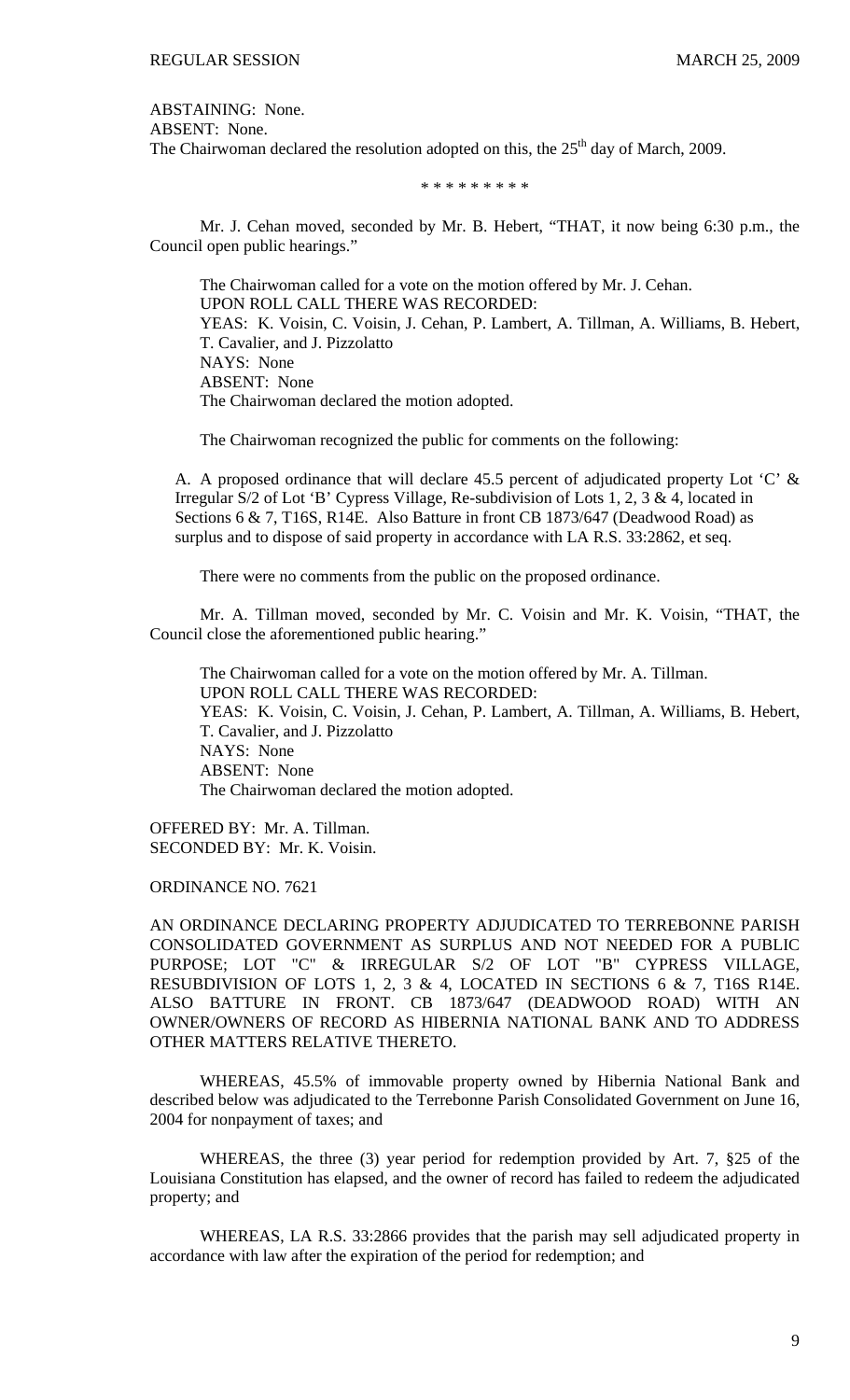WHEREAS, the Terrebonne Parish Consolidated Government now wishes to declare the property described below surplus and not needed for a public purpose and to dispose of said property in accordance with LA R.S. 33:2861, et seq.

### SECTION I

NOW, THEREFORE BE IT ORDAINED by the Terrebonne Parish Council, on behalf of the Terrebonne Parish Consolidated Government, that the following described property adjudicated to the Terrebonne Parish Consolidated Government, with an owner of record of Hibernia National Bank, and depicted on the attached plat, which is made a part hereof, is hereby declared surplus:

# LOT "C" & IRREGULAR S/2 OF LOT "B" CYPRESS VILLAGE, RESUBDIVISION OF LOTS 1, 2, 3 & 4, LOCATED IN SECTIONS 6 & 7, T16S R14E. ALSO BATTURE IN FRONT. CB 1873/647

 BE IT FURTHER ORDAINED, by the Terrebonne Parish Council, on behalf of the Terrebonne Parish Consolidated Government, that Administration be hereby authorized to dispose of the property in accordance with LA R.S. 33:2861, et seq.

## SECTION II

If any word, clause, phrase, section or other portion of this ordinance shall be declared null, void, invalid, illegal, or unconstitutional, the remaining words, clauses, phrases, sections and other portions of this ordinance shall remain in force and effect, the provisions of this ordinance hereby being declared to be severable.

### SECTION III

Any ordinance or part thereof in conflict herewith is hereby repealed.

## SECTION IV

This ordinance shall become effective upon approval by the Parish President or as otherwise provided in Section 2-13 (b) of the Home Rule Charter for a Consolidated Government for Terrebonne Parish, whichever occurs sooner.

This ordinance, having been introduced and laid on the table for at least two weeks, was voted upon as follows: THERE WAS RECORDED: YEAS: K. Voisin, C. Voisin, J. Cehan, P. Lambert, A. Tillman, A. Williams, B. Hebert, T. Cavalier and J. Pizzolatto.

NAYS: None.

ABSTAINING: None. ABSENT: None. The Chairwoman declared the ordinance adopted on this, the  $25<sup>th</sup>$  day of March, 2009.

#### \* \* \* \* \* \* \* \* \*

The Chairwoman recognized the public for comments on the following:

B. A proposed ordinance to establish a "No Parking Zone" directly across from the driveway at 5515 Bayouside Drive in Chauvin

There were no comments from the public on the proposed ordinance.

 Mr. P. Lambert moved, seconded by Mr. J. Cehan, "THAT, the Council close the aforementioned public hearing."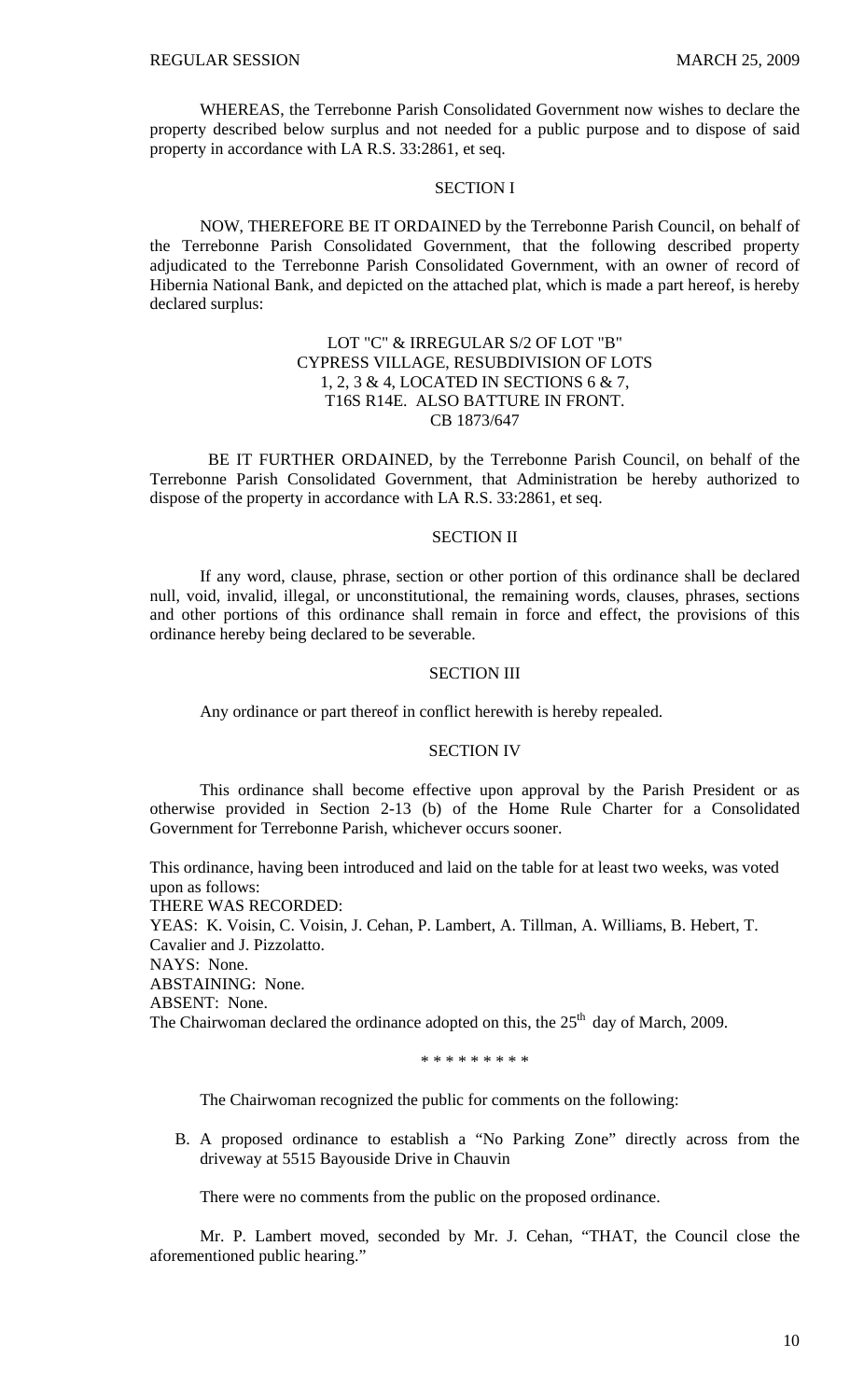The Chairwoman called for a vote on the motion offered by Mr. P. Lambert. UPON ROLL CALL THERE WAS RECORDED: YEAS: K. Voisin, C. Voisin, J. Cehan, P. Lambert, A. Tillman, A. Williams, B. Hebert, T. Cavalier, and J. Pizzolatto NAYS: None ABSENT: None The Chairwoman declared the motion adopted.

OFFERED BY: Mr. P. Lambert. SECONDED BY: Mr. C. Voisin.

## ORDINANCE NO. 7622

AN ORDINANCE AMENDING THE PARISH CODE OF TERREBONNE PARISH, CHAPTER 18, ARTICLE IV. OPERATION OF VEHICLES, AND ARTICLE V, STOPPING, STANDING AND PARKING, DIVISION 2. PARISH, SECTION 18-223 TO ESTABLISH A "NO PARKING ZONE" DIRECTLY ACROSS FROM THE DRIVEWAY LOCATED AT 5515 BAYOUSIDE DRIVE, AND TO AUTHORIZE THE INSTALLATION OF SAID SIGNS; AND TO ADDRESS OTHER MATTERS RELATIVE THERETO.

### SECTION I

BE IT ORDAINED by the Terrebonne Parish Council, in regular session convened, acting pursuant to the authority invested in it by the Constitution and laws of the State of Louisiana, the Home Rule Charter for a Consolidated Government for Terrebonne Parish, and including, but not limited to, LSA R.S. 33:1368 and other statutes of the State of Louisiana, to amend the parish Code of Terrebonne Parish, Chapter 18, Article V, and appropriate Section to create a "NO PARKING" zone directly across the street from the driveway located at 5515 Bayouside Drive, as follows:

CHAPTER 18, Motor Vehicles and Traffic ARTICLE V, Stopping, Standing and Parking DIVISION II, Parish SECTION 18-223, "No Parking Zones"

That portion of roadway located directly across from the driveway located at 5515 Bayouside Drive shall be declared as a "No Parking" zone, and appropriate "No Parking" signs shall be erected and maintained along said roadway. Any vehicle traveling on Bayouside Drive shall adhere to the provisions of this ordinance.

# SECTION II

If any word, clause, phrase, section or other portion of this ordinance shall be declared null, void, invalid, illegal, or unconstitutional, the remaining words, clauses, phrases, sections or other portions of this ordinance shall remain in full force and effect, the provisions of this section hereby being declared to be severable.

#### SECTION III

Any ordinance or part thereof in conflict herewith is hereby repealed.

#### SECTION IV

This ordinance shall become effective upon approval by the Parish President or as otherwise provided in Section 2-13 (b) of the Home Rule Charter for Consolidated Government for Terrebonne Parish, whichever occurs sooner.

This ordinance, having been introduced and laid on the table for at least two weeks, was voted upon as follows: THERE WAS RECORDED: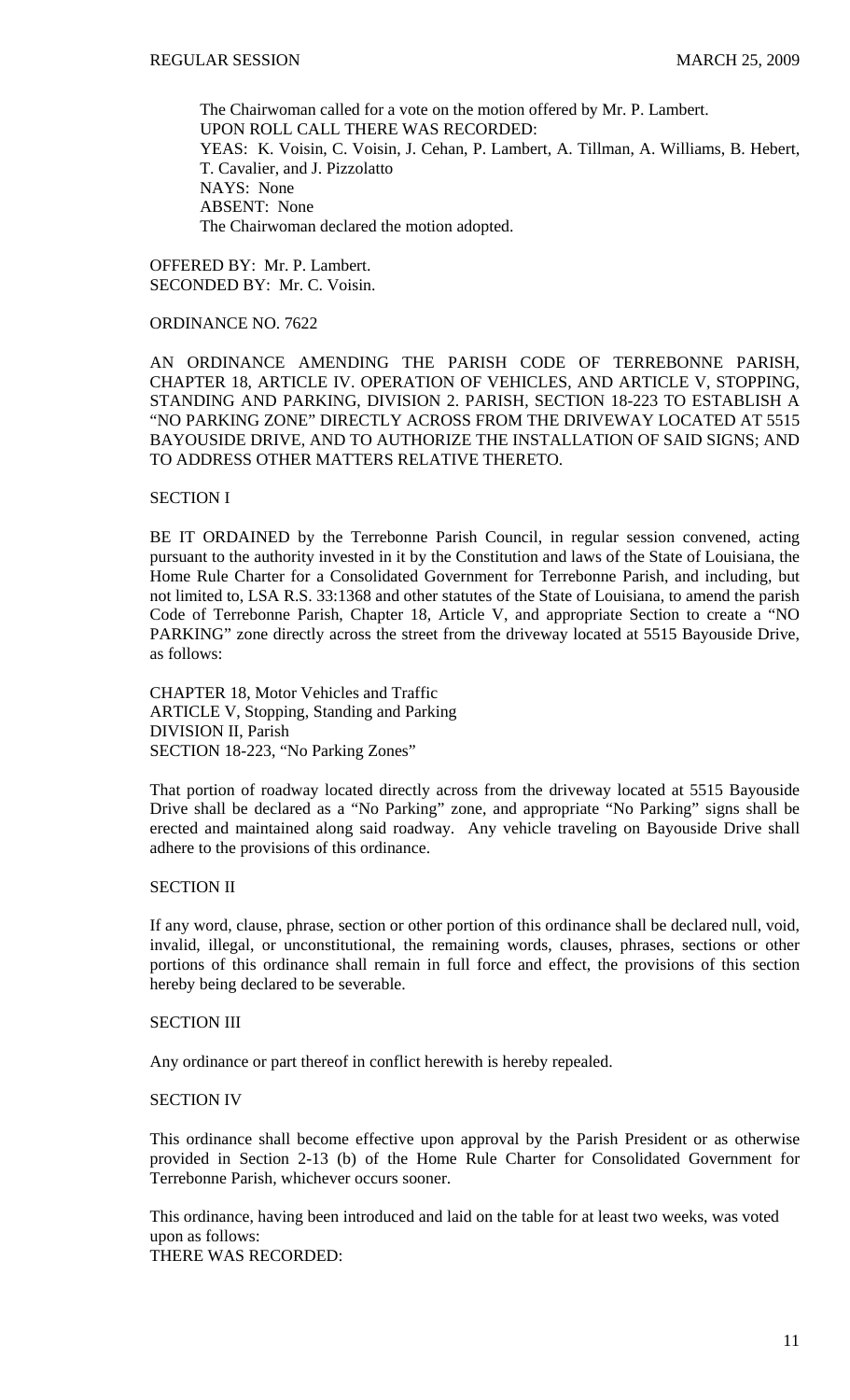YEAS: K. Voisin, C. Voisin, J. Cehan, P. Lambert, A. Tillman, A. Williams, B. Hebert, T. Cavalier and J. Pizzolatto. NAYS: None. ABSTAINING: None. ABSENT: None. The Chairwoman declared the ordinance adopted on this, the  $25<sup>th</sup>$  day of March, 2009.

\* \* \* \* \* \* \* \* \*

The Chairwoman recognized the public for comments on the following:

C. A proposed ordinance that will create a "4-Way Stop" at the intersection of Sugar Highland Boulevard and Routhland Street

There were no comments from the public on the proposed ordinance.

 Mr. A. Tillman moved, seconded by Mr. K. Voisin, "THAT, the Council close the aforementioned public hearing."

 The Chairwoman called for a vote on the motion offered by Mr. A. Tillman. UPON ROLL CALL THERE WAS RECORDED: YEAS: K. Voisin, C. Voisin, J. Cehan, P. Lambert, A. Tillman, A. Williams, B. Hebert, T. Cavalier, and J. Pizzolatto NAYS: None ABSENT: None The Chairwoman declared the motion adopted.

OFFERED BY: Mr. K. Voisin. SECONDED BY: Mr. A. Tillman.

# ORDINANCE NO. 7623

AN ORDINANCE AMENDING THE PARISH CODE OF TERREBONNE PARISH, CHAPTER 18, MOTOR VEHICLES AND TRAFFIC, ARTICLE IV. OPERATION OF VEHICLES, DIVISION 2. PARISH, SECTION 18-87: TO ESTABLISH A "4-WAY STOP" AT THE INTERSECTION OF SUGAR HIGHLAND BOULEVARD AND ROUTHLAND STREET; TO AUTHORIZE THE INSTALLATION OF THE REQUIRED SIGNS; AND TO ADDRESS OTHER MATTERS RELATIVE THERETO.

# SECTION I

BE IT ORDAINED by the Terrebonne Parish Council, in regular session convened, acting pursuant to the authority invested in it by the Constitution and laws of the State of Louisiana, the Home Rule Charter for a Consolidated Government for Terrebonne Parish, and including, but not limited to, LSA R.S. 33:1368 and other statutes of the State of Louisiana, to amend the parish Codes of Terrebonne Parish, Chapter 18. Motor Vehicles and Traffic, Article IV. Operation of Vehicles, Division 2. Parish, Section 18-87: To establish a "4 Way Stop" at the intersection of Sugar Highland Boulevard and Routhland Street, as follows:

CHAPTER 18. MOTOR VEHICLES AND TRAFFIC ARTICLE IV. OPERATION OF VEHICLES DIVISION 2. PARISH SECTION 18-87. 4 WAY STOP INTERSECTIONS

 The intersection of Sugar Highland Boulevard and Routhland Street shall hereby be established as a "4 Way Stop" and the appropriate "4 Way Stop" signs shall be erected and maintained at said location. Any vehicle traveling at the afore-mentioned location shall respect and adhere to the signs as posted.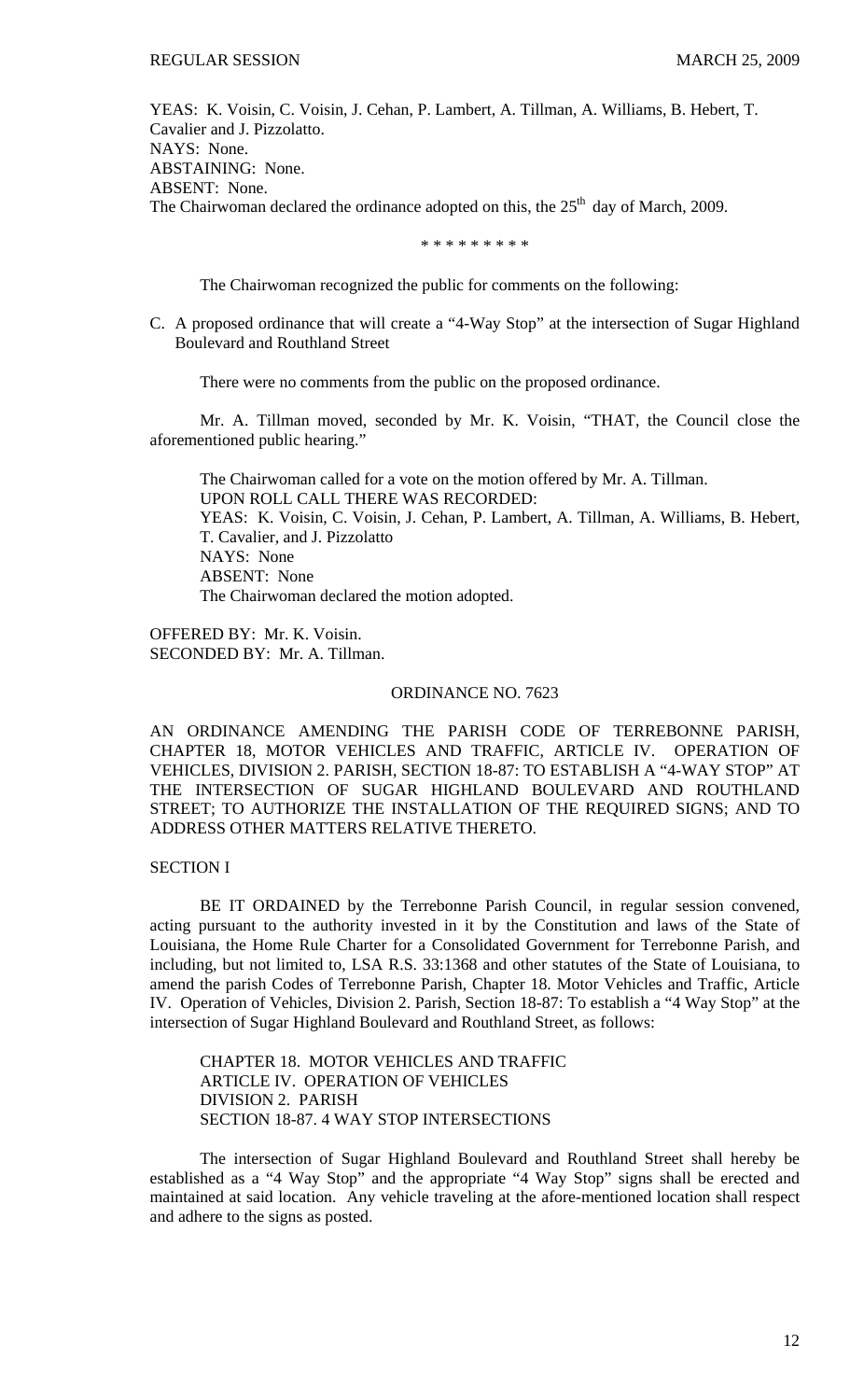### SECTION II

If any word, clause, phrase, section or other portion of this ordinance shall be declared null, void, invalid, illegal, or unconstitutional, the remaining words, clauses, phrases, sections or other portions of this ordinance shall remain in full force and effect, the provisions of this section hereby being declared to be severable.

#### SECTION III

Any ordinance or part thereof in conflict herewith is hereby repealed.

#### SECTION IV

This ordinance shall become effective upon approval by the Parish President or as otherwise provided in Section 2-13 (b) of the Home Rule Charter for Consolidated Government for Terrebonne Parish, whichever occurs sooner.

This ordinance, having been introduced and laid on the table for at least two weeks, was voted upon as follows: THERE WAS RECORDED: YEAS: K. Voisin, C. Voisin, J. Cehan, P. Lambert, A. Tillman, A. Williams, B. Hebert, T. Cavalier and J. Pizzolatto. NAYS: None. ABSTAINING: None. ABSENT: None. The Chairwoman declared the ordinance adopted on this, the  $25<sup>th</sup>$  day of March, 2009.

\* \* \* \* \* \* \* \* \*

The Chairwoman recognized the public for comments on the following:

 Mr. C. Voisin moved, seconded by Mr. J. Pizzolatto, "THAT, the Council continue with the regular order of business."

 The Chairwoman called for a vote on the motion offered by Mr. C. Voisin. UPON ROLL CALL THERE WAS RECORDED: YEAS: K. Voisin, C. Voisin, J. Cehan, P. Lambert, A. Tillman, A. Williams, B. Hebert, T. Cavalier, and J. Pizzolatto NAYS: None ABSENT: None The Chairwoman declared the motion adopted.

 The Chairwoman recognized Mr. James Small, Levron St. resident, who expressed his concerns relative to a homeowner not addressing the condition of a home and yard on Levron St. for the last two years. He also stated that the Council passed an ordinance about a year ago to place "No Parking" signs on the east side of Levron St. and the signs have never been put up.

 Chairwoman A. Williams stated that she has been dealing with the situation of the property on Levron St. about two years and the Parish does go out an cut the grass because of the complaints and she believes the homeowner is taking advantage of the system. She stated that the structure itself does not warrant condemnation at this time. She suggested that people who take advantage of the system should be charged for repeat offenses. She stated that the "No Parking" signs were authorized due to a public safety issue and need to be put up as soon as possible.

 Interim Parish Manager P. Gordon explained that the nuisance abatement repeat violators are cited with the first fine of \$100. and if they are cited again within a one-year period they are fined \$250. and a third time is \$500.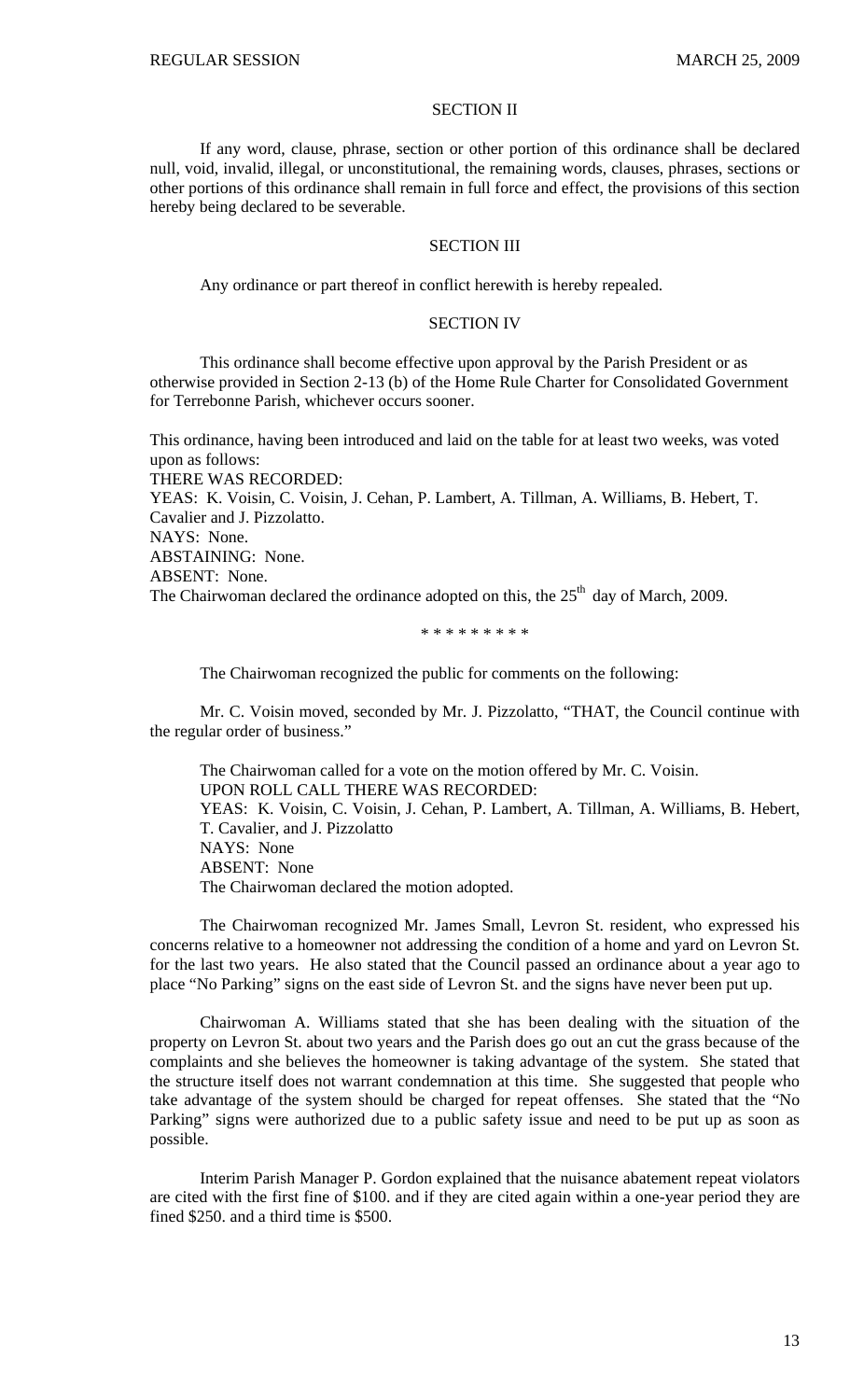Chairwoman A. Williams requested that current regulations regarding landowners who rent houses where a lot of improper activity is taking place be reviewed for possible disorderly conduct penalties being imposed.

 Councilwoman T. Cavalier requested that the disorderly property on Levron St. be addressed in the Public Services Committee, that Administration provide photos of the property, that the "No Parking" signs be installed within the next two weeks, that a record of the inspections and the fines that have been levied on the property be provided to the Council.

 Councilman K. Voisin suggested that the curb be painted yellow for the "No Parking Zone" on Levron St. to address the matter quickly. He requested that the "No Parking Zone" signs on Levron St. and the current fines be placed on the next appropriate committee for review.

 Parish President M. Claudet stated that he just spoke with Public Works Director Lt. Col. (Ret.) G. Bush and the "No Parking Zone" signs on Levron St. will be put up immediately.

 Councilman J. Pizzolatto suggested that if a home is unlivable for a period of time that the Council review establishing requirements for the homeowner to either make it livable or tear it down.

 Parish Attorney C. Alcock stated that for Nuisance Abatement violations, the fines are in addition to the cost the Parish incurs to bring a property into compliance, which is pretty significant because of the contract with landscaping, insurance and bonding. She stated the Planning Department has the ability to utilize criminal enforcement of the Nuisance Abatement provisions through City Court, which has been somewhat successful.

 Councilman A. Tillman suggested that property owners who are cited for Nuisance Abatement who cover up their debris after they are cited and antiquated portions of the existing law be reviewed when this matter is addressed.

 Interim Parish Manager P. Gordon explained the process of sending repeat nuisance abatement violators to City Court for criminal charges.

 The Chairwoman recognized Mr. Earl Eues, Homeland Security and Emergency Preparedness Director, who gave an update on improvements to the hurricane evacuation plan for Terrebonne Parish to conform with the state and federal governments plans. He stated that bio-terrorism meetings are being held to address pertinent issues. He stated that the re-entry tags for business owners has been addressed and TEDA will be charged with distributing them. He stated that the Council on Aging has offered to be in charge with collecting special needs patients along with their information. He explained the different tier levels for re-entry into the Parish after a hurricane. He stated that Terrebonne Parish is the only Parish that will issue an actual badge for re-entry and he has requested GOSHEP Region 3 to please honor Terrebonne Parish badges, as long as the roads are clear and passable. He stated that he also requested that a local deputy be at every roadblock so that employees of authorized businesses will be allowed to come through. He said that a call to the Office of Emergency Preparedness could be made should there be a question of whether to let someone through or not.

 Chairwoman A. Williams informed businesses that will need to register with TEDA to obtain badges, but not every employee of a business will be allowed back into the Parish. She suggested that businesses develop their plan as to who will be selected to receive a badge for reentry into the Parish.

 The Chairwoman recognized Ms. Lucretia McBride, Eureka Dr. resident, who expressed her support for the efforts to restore Terrebonne Parish's Barrier Islands. She requested that the twenty-five year lease for Whiskey Island that would expire in eight years be researched to determine what will happen once the lease expires.

 The Chairwoman recognized Mr. Ted Ponville, Point St. resident, who stated that the Council previously requested that a letter be sent to the business on Point St. to remove cement pads, but he has recently learned the company has added additional pads on the property. He requested that the matter be addressed.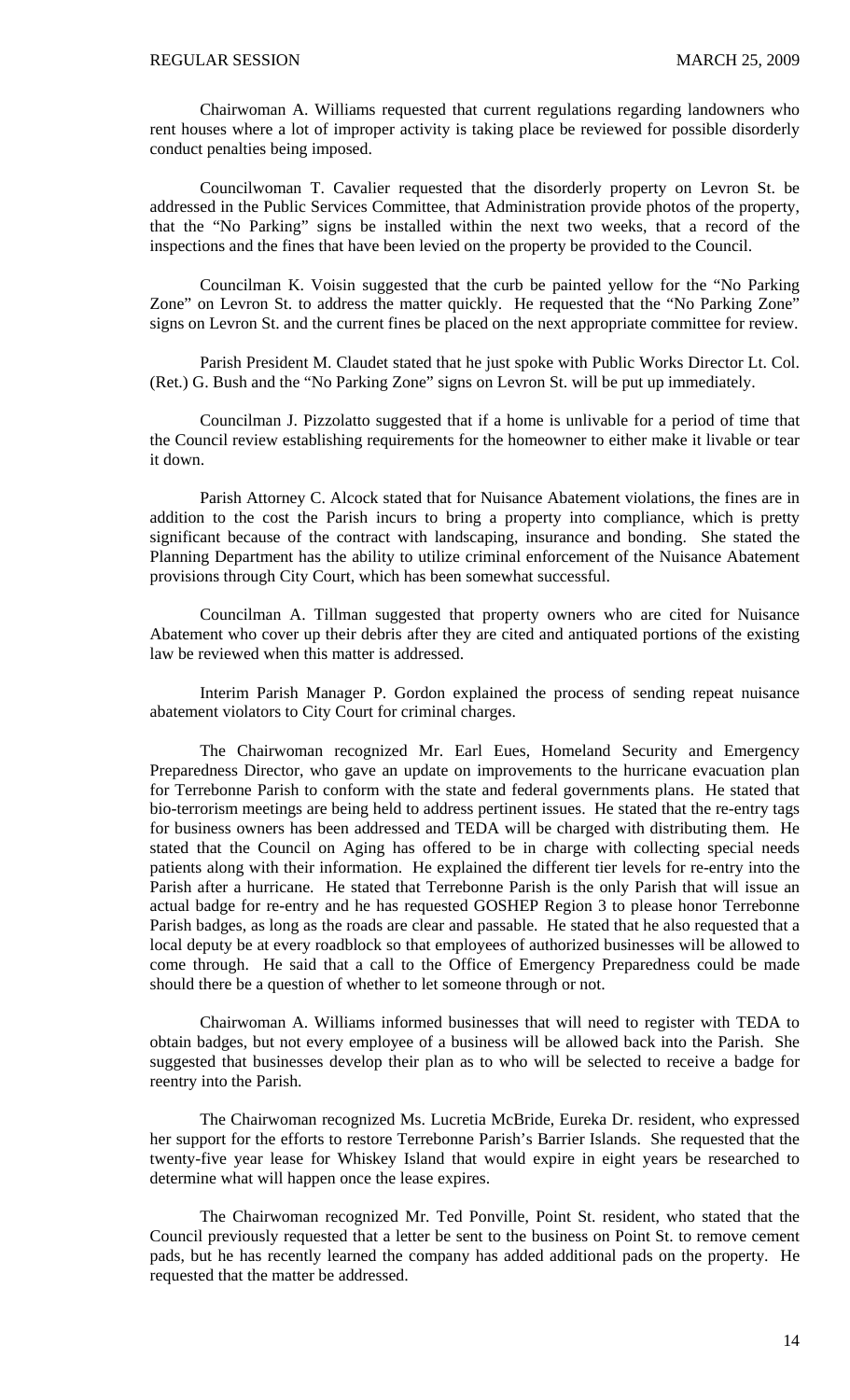Councilman A. Tillman assured Mr. Ponville that the concerns of the residents in the vicinity of the business on Point St. would be addressed and asked the residents to be patient while the process of addressing the matter takes place in a timely manner.

 The Chairwoman recognized Mr. Reggie Bourg, Bourg resident, who expressed his concerns relative to being told of the possibility of asbestos in the water lines in Grand Caillou. He expressed his concerns relative to the lack of funds being allocated to restoration of the Barrier Islands within the last five years. He stated that now there is an opportunity to use CDBG funds for some aspect of the Barrier Islands restoration. He expressed his concerns relative to the local government and public not being allowed to look at projects until they are well within the stages of being started.

 Councilman C. Voisin stated that it is his understanding after speaking with Waterworks District that the Grand Caillou waterline being worked on is an iron pipe that has failed several times within a half mile radius near the Post Office in Dulac, in people yards and the neighboring pasture within the last five years. He stated that he has spoken with Waterworks Administration about the situation because it is very disruptive to the water service. He stated he has never heard anything about asbestos problems, but will contact Waterworks tomorrow to verify that. He expressed his support and stated that he believes the entire Council, as well as the Legislative Delegation, supports additional funding for Terrebonne Parish's Barrier Island restoration because it is the first line of defense for hurricane protection.

 Councilman K. Voisin expressed his support for the restoration of the Barrier Islands and the Morganza to the Gulf levee protection in order for the system to work together. He stated that although restoration should have been done years ago, at this point the levee system needs to be done then attempts to restore the Barrier Islands should be done.

 Councilman J. Cehan stated that the CZM Director explained at Monday's committee meeting the upcoming projects on the Barrier Islands' Restoration and the time frame is very long. He stated that the Morganza Project could be started now to provide some protection for southern portions of the parish and continue to fight for restoration for the Barrier Islands.

 Councilman B. Hebert stated that he believes the Barrier Islands' restoration and Morganza to the Gulf Project will work in conjunction to knock the storm surges down and lower the tidal flows.

 Upon questioning by Councilman B. Hebert, Mr. Gerald Schouest, CZM Member stated that he sees the Council as having only recommendation authority like the CZM Board, regarding projects be introduced by state and federal agencies regarding coastal restoration projects.

 The Chairwoman called for a report on the Public Services Committee meeting held on 3/23/09, whereupon the Committee Chairman rendered the following:

## **PUBLIC SERVICES COMMITTEE MARCH 23, 2009**

 The Chairman, Joey Cehan, called the Public Services Committee meeting to order at 5:32 p.m. in the Terrebonne Parish Council Meeting Room with the Invocation led by A. Tillman and the Pledge of Allegiance led by J. Pizzolatto. Upon roll call, Committee Members recorded as present were: T. Cavalier, J. Cehan, B. Hebert, P. Lambert, J. Pizzolatto, A. Tillman, C. Voisin, K. Voisin, and A. Williams. A quorum was declared present.

OFFERED BY: Mr. C. Voisin. SECONDED BY: Mr. A. Tillman and Mr. B. Hebert.

### RESOLUTION NO. 09-135

A RESOLUTION PROVIDING APPROVAL OF AMENDMENT NO. 2 TO THE ENGINEERING AGREEMENT FOR PARISH PROJECT NO. 06-SEW-14, ASHLAND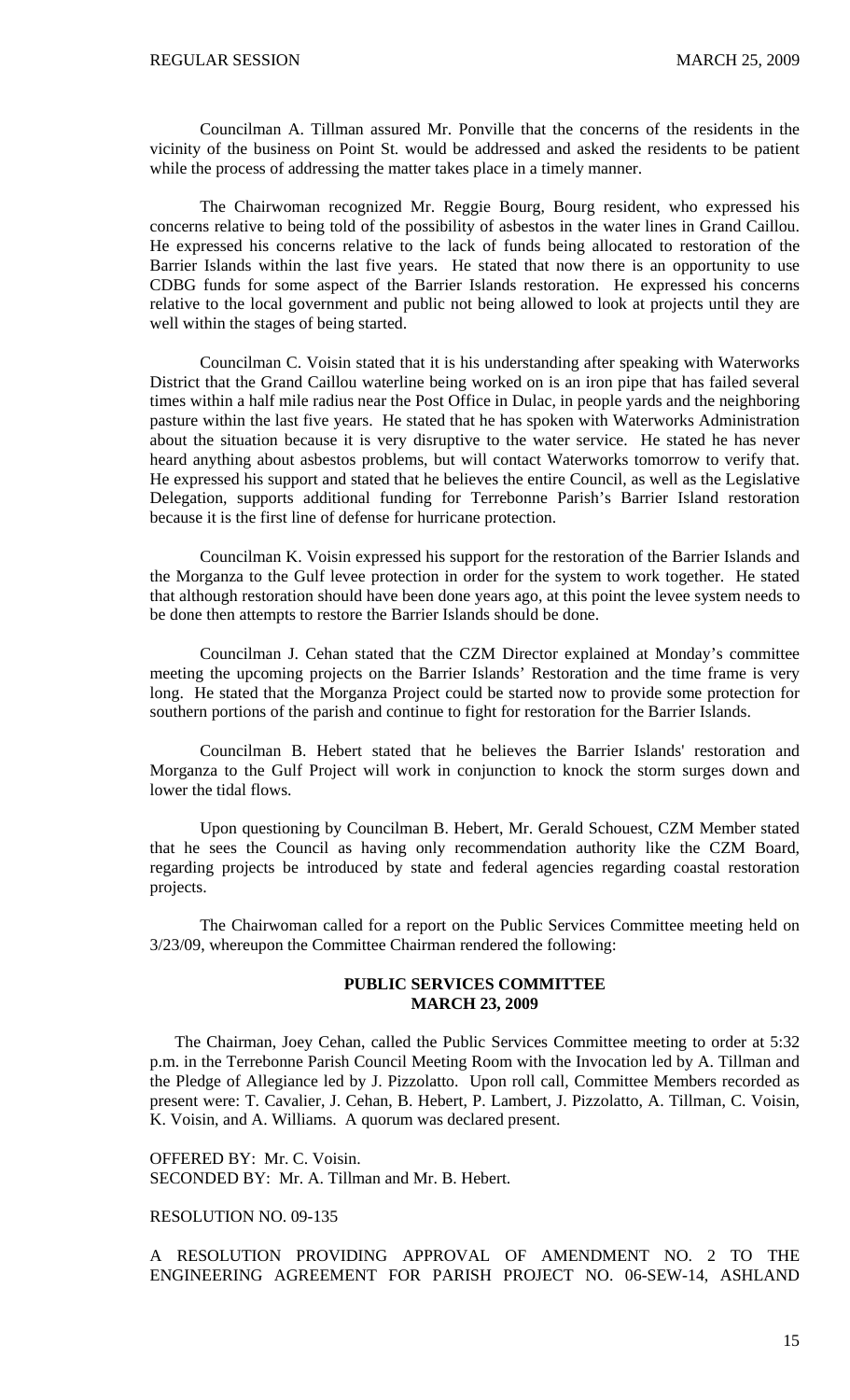# NORTH PUMP STATION AND FORCE MAIN, TERREBONNE PARISH, LOUISIANA.

 WHEREAS, the Terrebonne Parish Consolidated Government entered into an Engineering Agreement dated May 18, 2006, and Amendment No. 1 dated April 12, 2007, with GSE Associates, Inc. for the project entitled Parish Project No. 06-SEW-14, Ashland North Pump Station and Force Main, Terrebonne Parish, Louisiana, and

 WHEREAS, it is desirous to include a flow meter on the discharge from the lift station, in order to meet the requirements of the Louisiana Department of Health and Hospitals; and development requirements, water service must be installed from Thompson Road along Denley Road, designed to Water District specifications, to serve the lift station site, and

 WHEREAS, the firm of GSE Associates, Inc. has been asked to perform these activities under the Basic Services and Additional Services sections of the Engineering Agreement for this project.

 NOW, THEREFORE BE IT RESOLVED by the Terrebonne Parish Council (Public Services Committee), on behalf of the Terrebonne Parish Consolidated Government, does hereby approve this Amendment No. 2 to the Engineering Agreement for a net increase in the compensation for Basic and Additional Engineering Services in the amount of \$11,000.00, and authorizes Parish President Michel Claudet to execute this Amendment No. 2 to the Engineering Agreement for Parish Project No. 06-SEW-14, Ashland North Pump Station and Force Main, Terrebonne Parish, Louisiana, with GSE Associates, Inc., and

 BE IT FURTHER RESOLVED, that a certified copy of the resolution is forwarded to the Engineer, GSE Associates, Inc.

THERE WAS RECORDED:

YEAS: T. Cavalier, J. Cehan, B. Hebert, P. Lambert, J. Pizzolatto, A. Tillman, C. Voisin, K. Voisin and A. Williams. NAYS: None. ABSTAINING: None. NOT VOTING: None. ABSENT: None. The Chairman declared the resolution adopted on this, the  $23<sup>rd</sup>$  day of March, 2009. \* \* \* \* \* \* \* \*

OFFERED BY: Ms. T. Cavalier. SECONDED BY: Mr. K. Voisin.

RESOLUTION NO. 09-136

A resolution providing for the ratification of the appointment by Parish President Michel Claudet of the firm of Milford & Associates, Inc. to provide engineering services for the Allemand Drainage Improvements, and also authorizing Parish President Michel Claudet to execute the appropriate engineering contract documents for this project.

WHEREAS, Terrebonne Parish is desirous improving the drainage in the Allemand Subdivision, and

WHEREAS, the Terrebonne Parish Consolidated Government would like to proceed with the design and construction of this project, and

WHEREAS, Parish President Michel Claudet has recommended that the firm of Milford & Associates, Inc. be retained to provide the necessary professional services for this project, and

NOW, THEREFORE BE IT RESOLVED, that the Terrebonne Parish Council (Public Services Committee), on behalf of the Terrebonne Parish Consolidated Government, that the Parish President Michel Claudet be ratified and that the engineering firm of Milford & Associates, Inc. be retained to provide the necessary professional services for the Allemand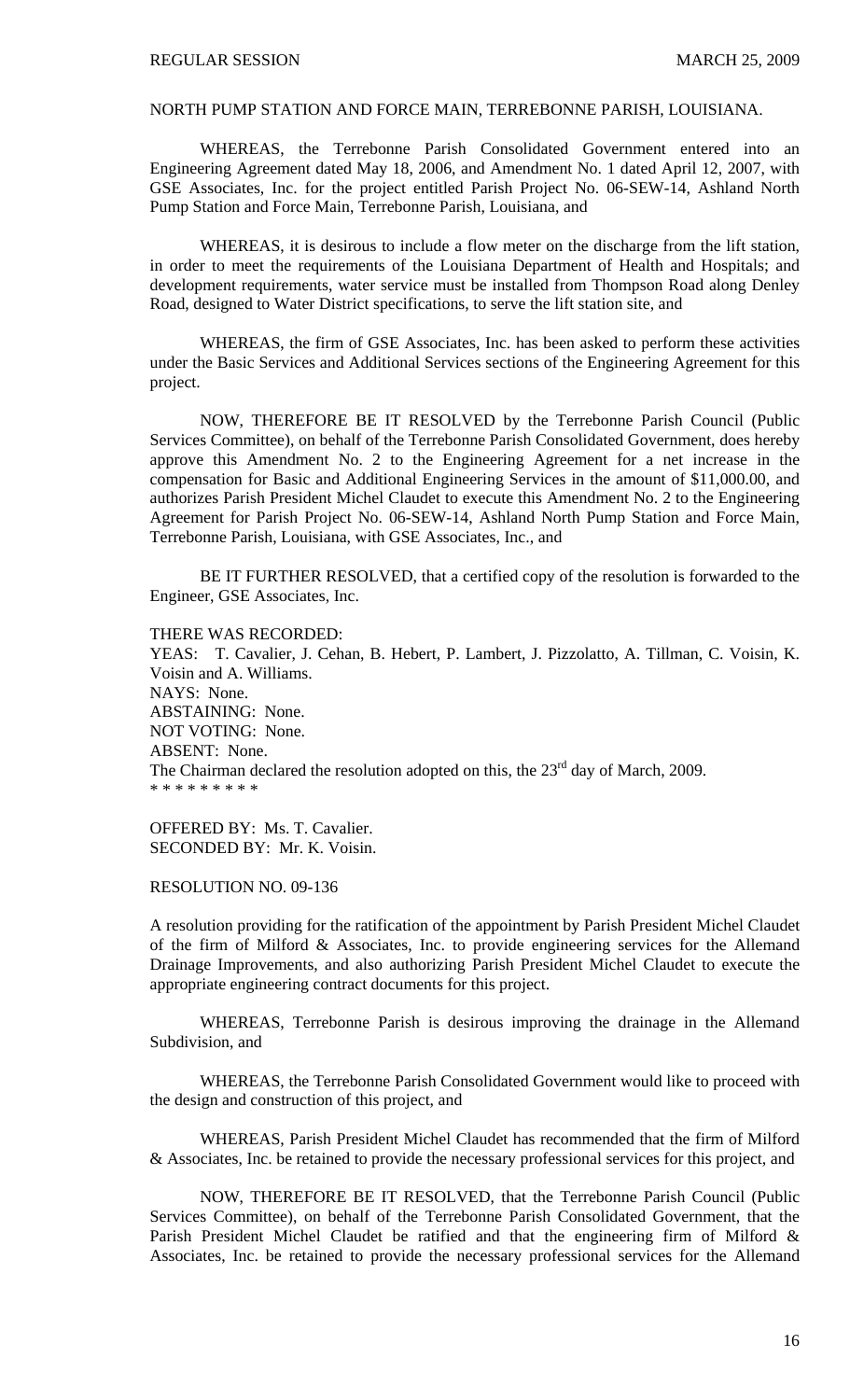Drainage Improvements and that Parish President Michel Claudet be authorized to execute any and all documents with said firm for this project.

THERE WAS RECORDED: YEAS: T. Cavalier, J. Cehan, B. Hebert, P. Lambert, J. Pizzolatto, A. Tillman, C. Voisin, K. Voisin and A. Williams. NAYS: None. ABSTAINING: None. NOT VOTING: None. ABSENT: None. The Chairman declared the resolution adopted on this, the  $23<sup>rd</sup>$  day of March, 2009. \* \* \* \* \* \* \* \* \*

OFFERED BY: Mr. B. Hebert. SECONDED BY: Mr. C. Voisin.

### RESOLUTION NO. 09-137

A resolution providing for the ratification of the appointment by Parish President Michel Claudet of the firm of Gulf South Engineers, Inc. to provide engineering services for the Westside Boulevard Extension (Highway 24 to Martin Luther King Boulevard) Project, and also authorizing Parish President Michel Claudet to execute the appropriate engineering contract documents for this project.

WHEREAS, Terrebonne Parish is desirous of constructing an extension of Westside Boulevard from Highway 24 to Martin Luther King Boulevard, and

WHEREAS, Parish President Michel Claudet has recommended that the firm of Gulf South Engineers, Inc. be retained to provide the necessary professional services for this project, and

NOW, THEREFORE BE IT RESOLVED, that the Terrebonne Parish Council (Public Services Committee), on behalf of the Terrebonne Parish Consolidated Government, that the Parish President Michel Claudet be ratified and that the engineering firm of Gulf South Engineers, Inc. be retained to provide the necessary professional services for the Westside Boulevard Extension Project and that Parish President Michel Claudet be authorized to execute any and all documents with said firm for this project.

## THERE WAS RECORDED:

YEAS: T. Cavalier, J. Cehan, B. Hebert, P. Lambert, J. Pizzolatto, A. Tillman, C. Voisin, K. Voisin and A. Williams. NAYS: None. ABSTAINING: None. NOT VOTING: None. ABSENT: None. The Chairman declared the resolution adopted on this, the  $23<sup>rd</sup>$  day of March, 2009. \* \* \* \* \* \* \* \* \*

 In response to questioning, Parish President Michel Claudet stated that the aforementioned approval is for engineering services only and noted that funding has been allocated for sewerage and road improvements along said highway.

OFFERED BY: Mr. P. Lambert. SECONDED BY: Mr. C. Voisin.

#### RESOLUTION NO. 09-138

A Resolution awarding and authorizing the signing of the Construction Contract for Parish Project No. 08-DRA-26, TPCG Forced Drainage System 4-8, Lower Montegut Pump Station D-2 Steel Bulkhead/ Discharge Pipe Improvements, Terrebonne Parish, Louisiana, and authorizing the issuance of the Notice to Proceed.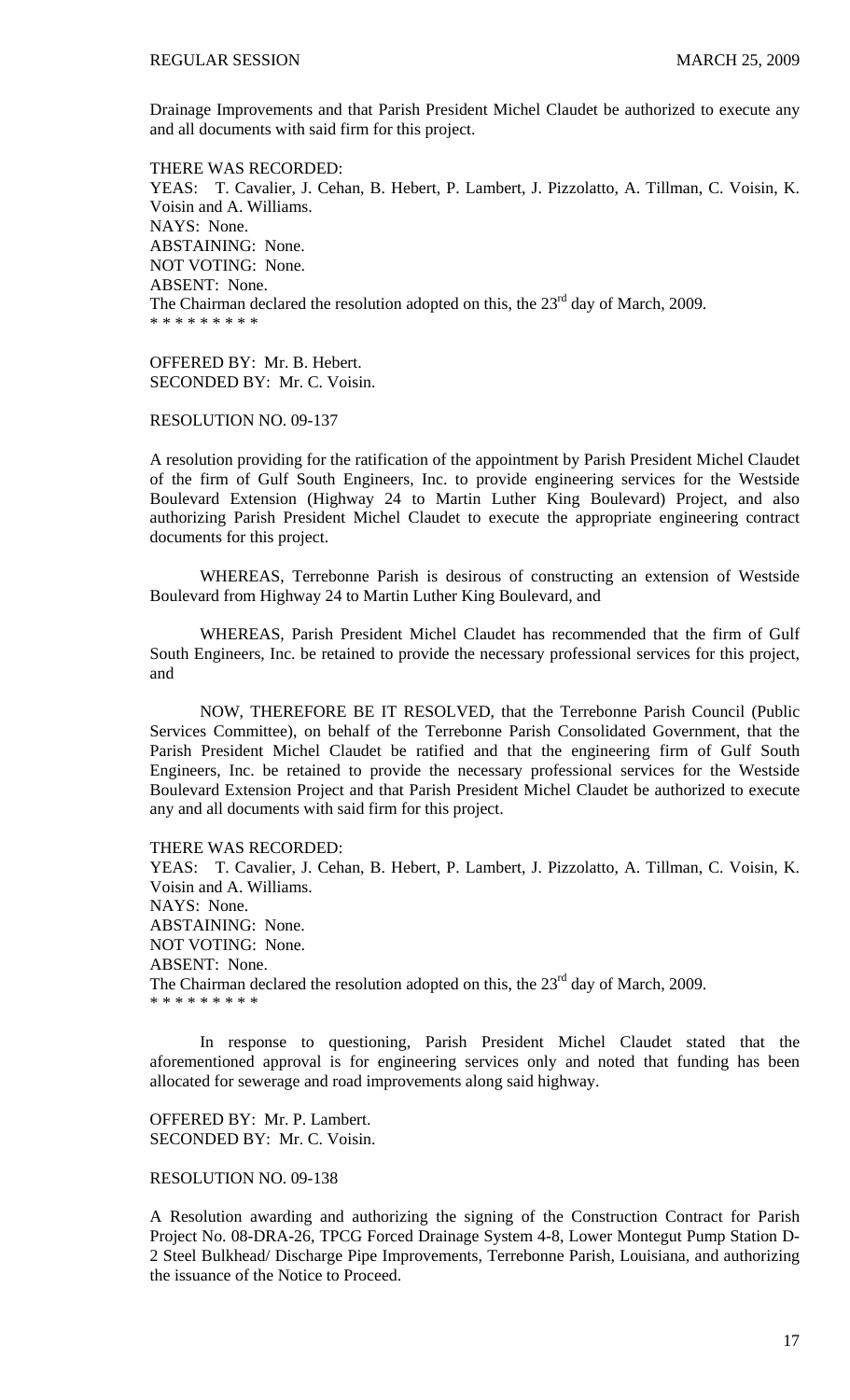WHEREAS, the Terrebonne Parish Consolidated Government did receive construction bids for Parish Project No. 08-DRA-26, TPCG Forced Drainage System 4-8, Lower Montegut Pump Station D-2 Steel Bulkhead/ Discharge Pipe Improvements, Terrebonne Parish, Louisiana, and

WHEREAS, the firm of Jag Construction Services, submitted the lowest responsible bid of \$397,900.00 to construct this project, and

WHEREAS, the Engineer for this project, T. Baker Smith, Inc., has recommended that the award of the contract be made to the firm of Jag Construction Services, and

WHEREAS, the Terrebonne Parish Consolidated Government has provided sufficient funds, to complete this project.

NOW, THEREFORE BE IT RESOLVED, by the Terrebonne Parish Council (Public Services Committee), on behalf of the Terrebonne Parish Consolidated Government, that all bid items necessary for the completion of Parish Project No. 08-DRA-26, TPCG Forced Drainage System 4-8, Lower Montegut Pump Station D-2 Steel Bulkhead/ Discharge Pipe Improvements, be awarded to the firm of Jag Construction Services, and

NOW, THEREFORE BE IT RESOLVED by the Terrebonne Parish Council (Public Services Committee), on behalf of the Terrebonne Parish Consolidated Government, that the recommendation of the Engineer be approved, and that the bid submitted by Jag Construction Services, in the amount of Three Hundred Ninety Seven Thousand, Nine Hundred Dollars and No Cents (\$397,900.00) be accepted as per attached bid forms, and

BE IT FURTHER RESOLVED, that the Parish President be authorized to execute all necessary Contract Documents to authorize Jag Construction Services, to proceed with all necessary services for the completion of the project.

THERE WAS RECORDED:

YEAS: T. Cavalier, J. Cehan, B. Hebert, P. Lambert, J. Pizzolatto, A. Tillman, C. Voisin, K. Voisin and A. Williams. NAYS: None. ABSTAINING: None. NOT VOTING: None. ABSENT: None. The Chairman declared the resolution adopted on this, the  $23<sup>rd</sup>$  day of March, 2009. \* \* \* \* \* \* \* \* \*

OFFERED BY: Mr. K. Voisin. SECONDED BY: Mr. B. Hebert.

RESOLUTION NO. 09-139

A Resolution awarding and authorizing the signing of the Construction Contract for Parish Project No. 07-ROAD-36, Hollywood/St. Louis Canal Road Improvements, Terrebonne Parish, Louisiana, and authorizing the issuance of the Notice to Proceed.

WHEREAS, the Terrebonne Parish Consolidated Government did receive construction bids for Parish Project No. 07-ROAD-36, Hollywood/St. Louis Canal Road Improvements, Terrebonne Parish, Louisiana, and

WHEREAS, the firm of LA Contracting Enterprise, LLC, submitted the lowest responsible bid of \$830,944.00 to construct this project, and

WHEREAS, the Engineer for this project, David A. Waitz Engineering and Surveying, Inc., has recommended that the award of the contract be made to the firm of LA Contracting Enterprise, LLC and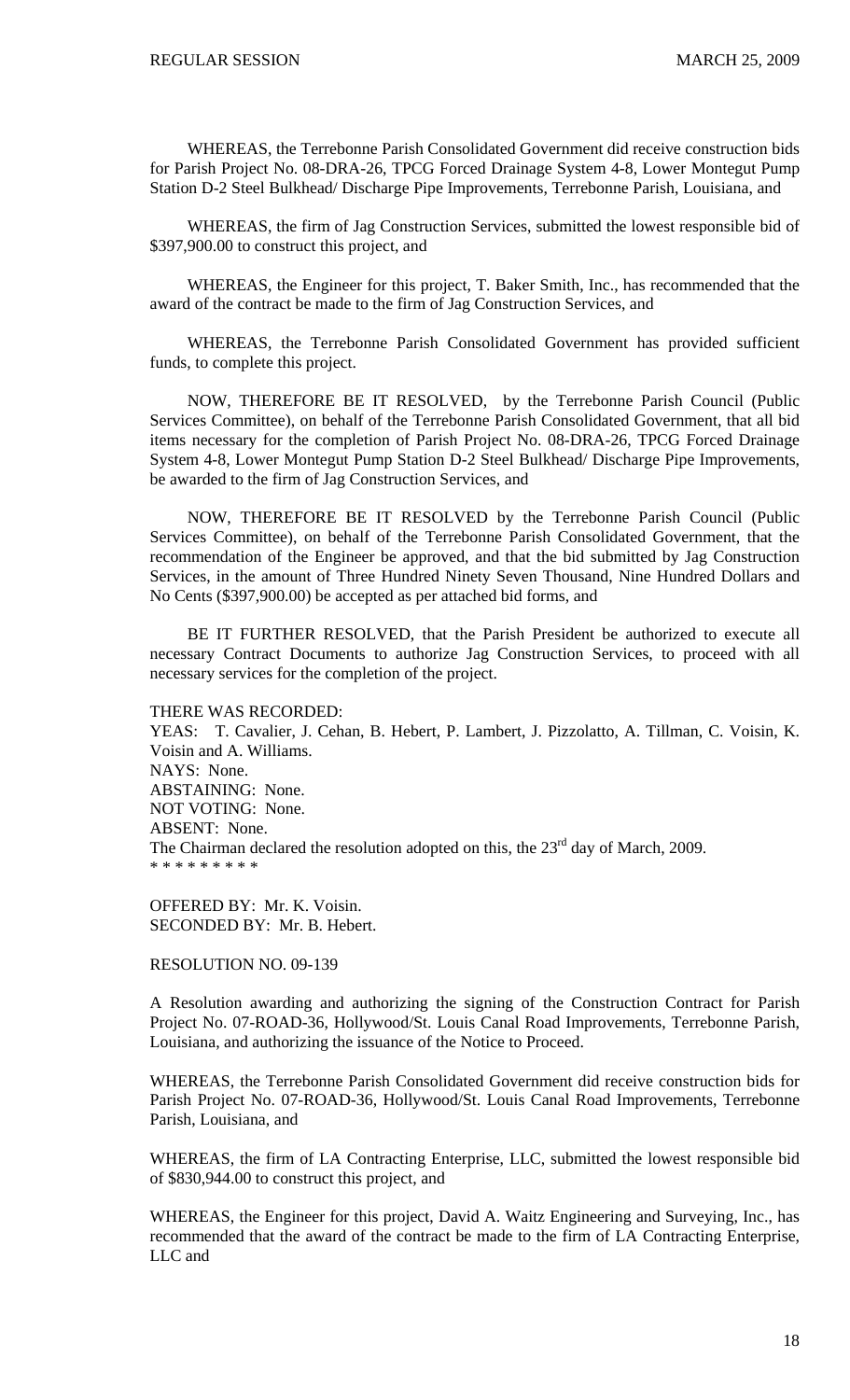WHEREAS, the Terrebonne Parish Consolidated Government has provided sufficient funds to complete this project.

NOW, THEREFORE BE IT RESOLVED, by the Terrebonne Parish Council (Public Services Committee), on behalf of the Terrebonne Parish Consolidated Government, that all bid items necessary for the completion of Parish Project No. 07-ROAD-36, Hollywood/St. Louis Canal Road Improvements, be awarded to the firm of LA Contracting Enterprise, LLC, and

NOW, THEREFORE BE IT RESOLVED by the Terrebonne Parish Council (Public Services Committee), on behalf of the Terrebonne Parish Consolidated Government, that the recommendation of the Engineer be approved, and that the bid submitted by LA Contracting Enterprise, LLC, in the amount of Eight Hundred Thirty Thousand, Nine Hundred Forty-Four Dollars and No Cents (\$830,944.00) be accepted as per attached bid forms, and

BE IT FURTHER RESOLVED, that the Parish President be authorized to execute all necessary Contract Documents to authorize LA Contracting Enterprise, LLC to proceed with all necessary services for the completion of the project.

#### THERE WAS RECORDED:

YEAS: T. Cavalier, J. Cehan, B. Hebert, P. Lambert, J. Pizzolatto, A. Tillman, C. Voisin, K. Voisin and A. Williams. NAYS: None. ABSTAINING: None. NOT VOTING: None. ABSENT: None. The Chairman declared the resolution adopted on this, the  $23<sup>rd</sup>$  day of March, 2009. \* \* \* \* \* \* \* \* \*

OFFERED BY: Mr. C. Voisin. SECONDED BY: Mr. B. Hebert.

## RESOLUTION NO. 09-140

A RESOLUTION AUTHORIZING THE PRESIDENT OF THE TERREBONNE PARISH CONSOLIDATED GOVERNMENT (TPCG) TO SIGN THE FINAL ECONOMIC DEVELOPMENT ADMINISTRATION APPLICATION FOR THE PARISH SEWER EXTENSION ON DICKSON ROAD.

 WHEREAS, the Terrebonne Parish Council desires to accept the EDA funding in the amount of \$1.6 million for parish sewer improvements on Dickson Road, and

 WHEREAS, according to regulations, the Terrebonne Parish Council must authorize the Terrebonne Parish President to sign and approve the final application and associated paperwork required by EDA.

 NOW, THEREFORE BE IT RESOLVED by the Terrebonne Parish Council (Public Services Committee), on behalf of the Terrebonne Parish Consolidated Government, that the Parish President, Michel Claudet, is hereby authorized to sign and to execute all documents necessary to accept, receive, and administer the funds awarded to Terrebonne Parish for sewer extension on Dickson Road by the Federal Economic Development Administration.

THERE WAS RECORDED: YEAS: T. Cavalier, J. Cehan, B. Hebert, P. Lambert, J. Pizzolatto, A. Tillman, C. Voisin, K. Voisin and A. Williams. NAYS: None. ABSTAINING: None. NOT VOTING: None. ABSENT: None. The Chairman declared the resolution adopted on this, the  $23<sup>rd</sup>$  day of March, 2009. \* \* \* \* \* \* \* \* \*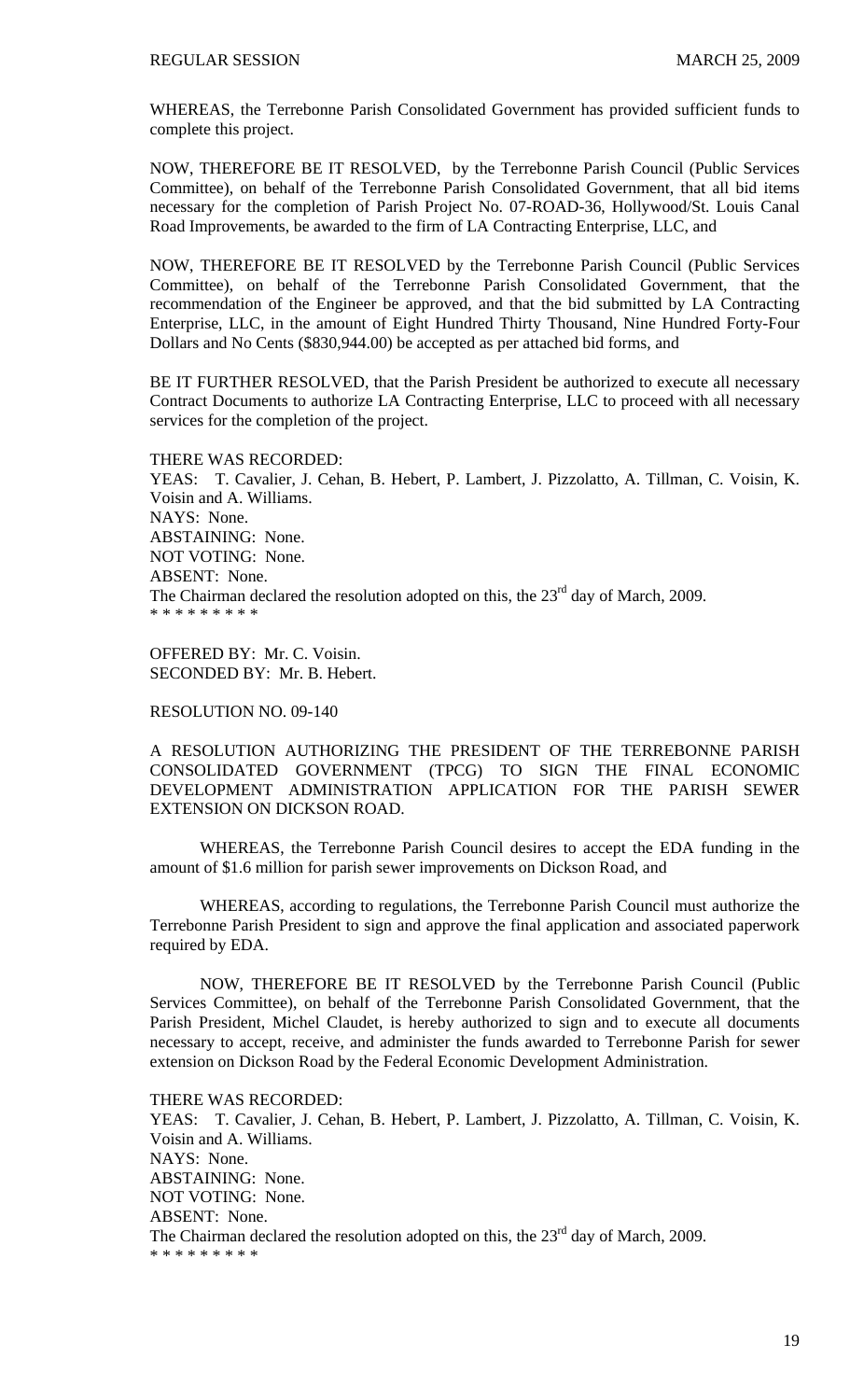OFFERED BY: Mr. A. Tillman. SECONDED BY: Mr. J. Pizzolatto.

## RESOLUTION NO. 09-141

A resolution authorizing the execution of Amendment No. 1 for the Architectural Agreement for Parish Project No. 06-BLDGS-37 Government Tower Mechanical Systems Renovations.

 WHEREAS, the Terrebonne Parish Consolidated Government entered into an engineering agreement dated February 26, 2007, with Houston Lirette, Jr., to perform architectural services for Parish Project No. 06-BLDGS-37, Government Tower Mechanical Systems Renovations, and

 WHEREAS, the engineering agreement between OWNER and ENGINEER has provisions for certain limitations for Basic and Additional Services, and

 WHEREAS, the Terrebonne Parish Consolidated Government would like to continue with the effort to renovate the mechanical systems on floors 1, 2, 3, 4 and 5 of the Government Tower, and

 WHEREAS, the limitation of cost for Basic and Additional Services needs to be increased to continue this effort, and

 NOW, THEREFORE BE IT RESOLVED that the Terrebonne Parish Council (Public Services Committee), on behalf of the Terrebonne Parish Consolidated Government, does hereby approve and authorize the execution by Terrebonne Parish President Michel Claudet of Amendment No. 1 for the architectural agreement with Houston Lirette, Jr., to perform architectural services for project No. 06-BLDGS-37 (Government Tower Mechanical Systems Renovations) which results in a total increase of Thirty One Thousand Six Hundred Dollars and No Cents (\$31,600.00) to the original contract amount; and,

 BE IT FURTHER RESOLVED that a certified copy of the resolution be forwarded to the Architect, Houston Lirette, Jr.

THERE WAS RECORDED:

YEAS: T. Cavalier, J. Cehan, B. Hebert, P. Lambert, J. Pizzolatto, A. Tillman, C. Voisin, K. Voisin and A. Williams. NAYS: None. ABSTAINING: None. NOT VOTING: None. ABSENT: None. The Chairman declared the resolution adopted on this, the  $23<sup>rd</sup>$  day of March, 2009. \* \* \* \* \* \* \* \* \* OFFERED BY: Mr. C. Voisin. SECONDED BY: Mr. J. Pizzolatto.

## RESOLUTION NO. 09-142

A RESOLUTION AUTHORIZING THE EXECUTION OF CHANGE ORDER NO. 1 (BALANCING) FOR THE CONSTRUCTION AGREEMENT FOR PARISH PROJECT NO. 08-IKE-38, RESTORE AGGREGATE SHOULDER AND ROADWAYS, AFFECTED AREAS OF TERREBONNE PARISH, LOUISIANA.

 WHEREAS, the Terrebonne Parish Consolidated Government entered in a construction agreement dated December 10, 2008 with LA Contracting Enterprise, LLC, Recordation Number 1295207 for Parish Project No. 08-IKE-38, Restore Aggregate Shoulder and Roadways, Affected Areas of Terrebonne Parish, Louisiana, and

WHEREAS, this Change Order has been recommended so as to adjust estimated contract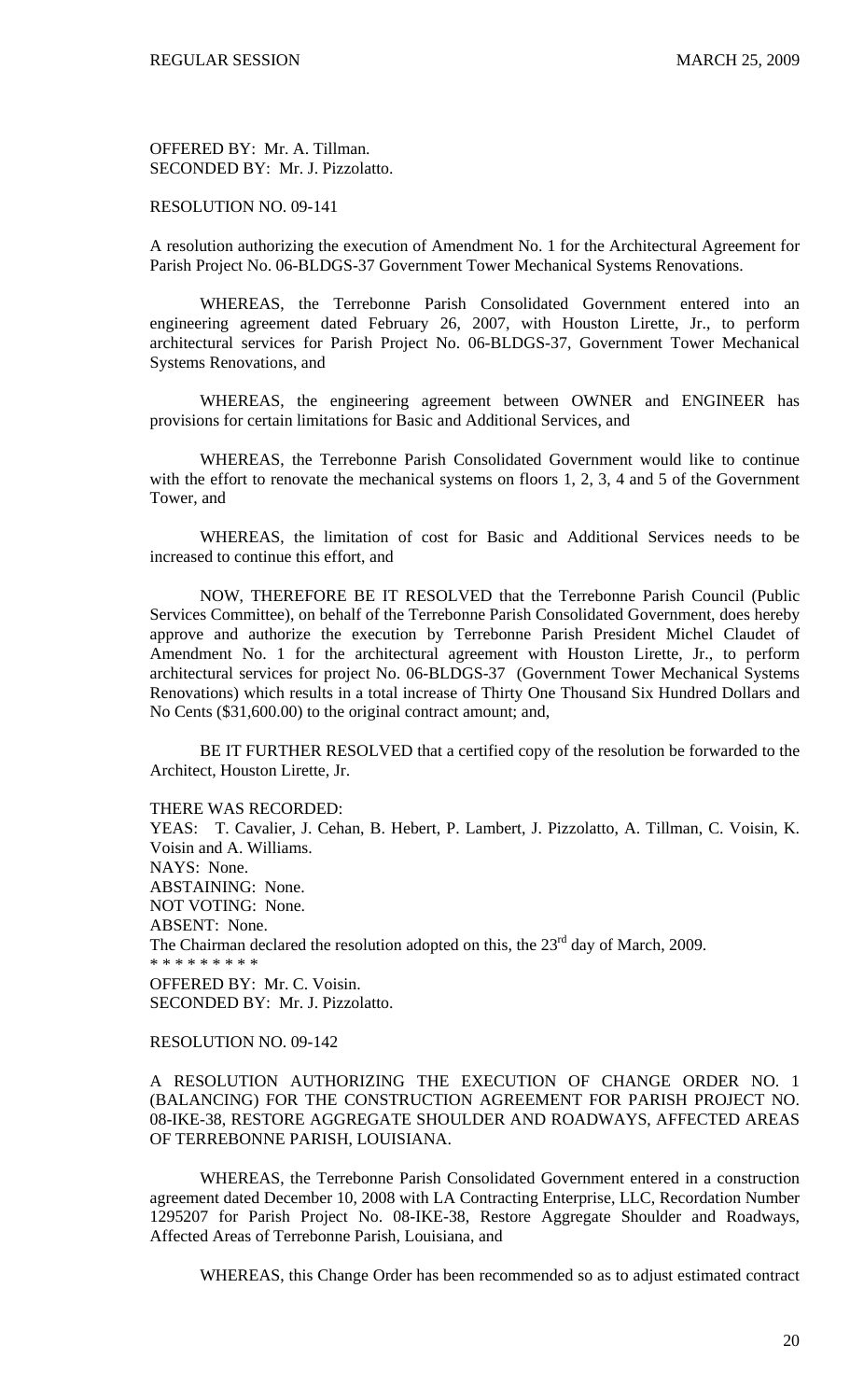quantities and add additional contract items as described on the attached Change Order No. 1 (Balancing) for the above referenced project, and

 WHEREAS, the Change Order will add five (5) calendar days to the contract as a result of delays described on Change Order No. 1 (Balancing), and

 WHEREAS, this change order is necessary in order to decrease the overall contract price by (\$392.84),

 WHEREAS, this Change Order No. 1 (Balancing) has been recommended by the ENGINEER, Gulf South Engineers, Inc. for this project.

 NOW, THEREFORE BE IT RESOLVED that the Terrebonne Parish Council (Public Services Committee), on behalf of the Terrebonne Parish Consolidated Government, does hereby approve and authorize the execution by Terrebonne Parish President Michel Claudet, of Change Order No. 1 (Balancing) to the construction agreement with LA Contracting Enterprise, LLC. for Parish Project No. 08-IKE-38, Restore Aggregate Shoulder and Roadways, Affected Areas of Terrebonne Parish, Terrebonne Parish, Louisiana for a decrease in the amount of Three Hundred, Ninety-Two Dollars, and Eighty- Four Cents (\$392.84) to the contract amount and increase the contract time by five (5) calendar days as described on Change Order No. 1 (Balancing), and

 BE IT FURTHER RESOLVED that a certified copy of the resolution be forwarded to the Engineer, Gulf South Engineers, Inc.

THERE WAS RECORDED:

YEAS: T. Cavalier, J. Cehan, B. Hebert, P. Lambert, J. Pizzolatto, A. Tillman, C. Voisin, K. Voisin and A. Williams. NAYS: None. ABSTAINING: None. NOT VOTING: None. ABSENT: None. The Chairman declared the resolution adopted on this, the  $23<sup>rd</sup>$  day of March, 2009. \* \* \* \* \* \* \* \* \*

 Committee Member C. Voisin inquired about the time frame in which the aforementioned project would be completed. He expressed concern relative to three recent motorcycle accidents in which the riders landed in the marsh area along LA Highway 56 possibly due to no shoulders along the roadway.

 Public Works Director Lt. Col. (Ret.) Greg Bush stated that the aforementioned aggregate shoulder roadway restoration project has been completed and added that repairs to the shoulder along LA Highway 56 would be investigated to determine if the area in question is a local roadway or State highway. He noted that should the matter necessitate resolution because it is a Parish roadway, the project would be handled in-house otherwise the matter would be discussed with LA DOTD for resolution.

 Parish President Michel Claudet interjected that the area in question along Bayou Sale Road is a State highway and that work on the roadway shoulders would commence in the near future.

 Committee Member C. Voisin noted that the area in question is along LA Highway 56 between the Cocodrie and Grand Caillou communities in the curve away from the trees.

OFFERED BY: Mr. C. Voisin. SECONDED BY: Mr. B. Hebert.

#### RESOLUTION NO. 09-143

A resolution authorizing the execution of Change Order No. 2 for the Construction Agreement for Parish Project No. 07-LANE-09; Industrial Boulevard Road Rehabilitation Project, Terrebonne Parish, Louisiana.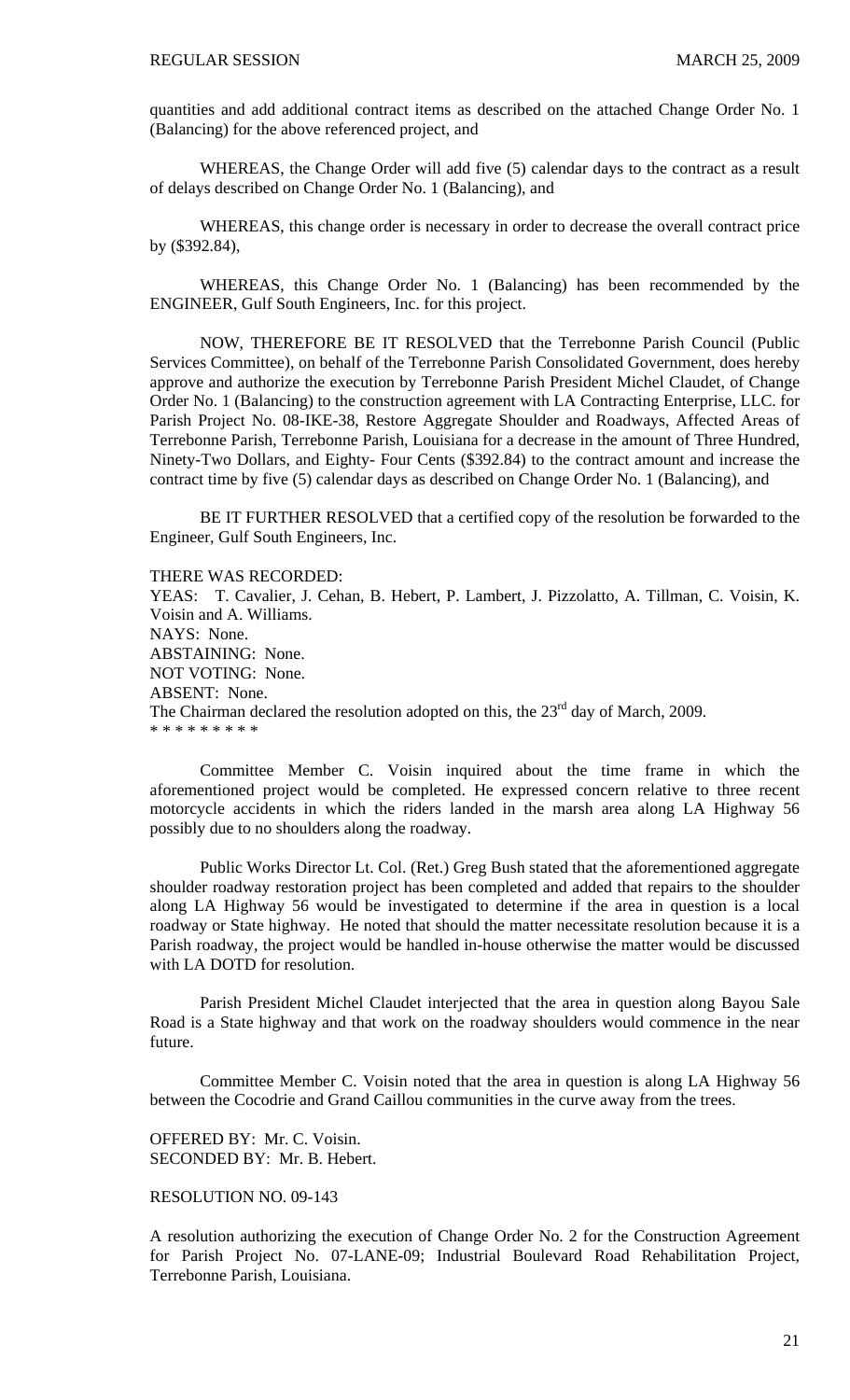WHEREAS, the Terrebonne Parish Consolidated Government entered into a contract dated March 24, 2008, with Sealevel Construction, Inc., for the Industrial Boulevard Road Rehabilitation Project, Parish Project No. 07-LANE-09, Terrebonne Parish, Louisiana, and

WHEREAS, this change order is necessary to balance contract quantities to actual ones installed, and

WHEREAS, this change order will decrease the contract by \$12,785.49, and

 WHEREAS, this Change Order No. 2 has been recommended by the ENGINEER for this project, T. Baker Smith, Inc.

 NOW, THEREFORE BE IT RESOLVED that the Terrebonne Parish Council (Public Services Committee), on behalf of the Terrebonne Parish Consolidated Government, does hereby approve and authorize the execution by Terrebonne Parish President Michel Claudet of Change Order No. 2 to the construction agreement with Sealevel Construction, Inc., for an decrease of Twelve Thousand Seven Hundred Eighty Five Dollars and Forty Nine Cents (\$12,785.49) to the original contract amount, and

 BE IT FURTHER RESOLVED that a certified copy of the resolution be forwarded to the Engineer, T. Baker Smith, Inc.

THERE WAS RECORDED:

YEAS: T. Cavalier, J. Cehan, B. Hebert, P. Lambert, J. Pizzolatto, A. Tillman, C. Voisin, K. Voisin and A. Williams. NAYS: None. ABSTAINING: None. NOT VOTING: None. ABSENT: None. The Chairman declared the resolution adopted on this, the  $23<sup>rd</sup>$  day of March, 2009. \* \* \* \* \* \* \* \* \*

OFFERED BY: Mr. K. Voisin. SECONDED BY: Ms. A. Williams and Mr. J. Pizzolatto.

RESOLUTION NO. 09-144

A Resolution authorizing the Parish President to submit a pre-application for a Louisiana Department of Environmental Quality State Revolving Loan Program and to execute all documents relating thereto.

 WHEREAS the Terrebonne Parish Consolidated Government is in need of renovations to the sewer collection systems and the North and South Treatment Plants; and,

 WHEREAS loans and/or grants for this project may be available through the State Revolving Fund loan program operated by the Louisiana Department of Environmental Quality:

 NOW, THEREFORE, BE IT RESOLVED, by the Terrebonne Parish Council (Public Services Committee), on behalf of the Terrebonne Parish Consolidated Government that:

Section 1. The Parish President is hereby authorized to submit a pre-application to the Department of Environmental Quality on behalf of the Terrebonne Parish Consolidated Government for the purpose of placing this project on the Project Priority List for funding through the State Revolving Fund loan program; and,

Section 2. The Parish President is further authorized to furnish such additional information as may reasonably be requested in connection with the pre-application; and,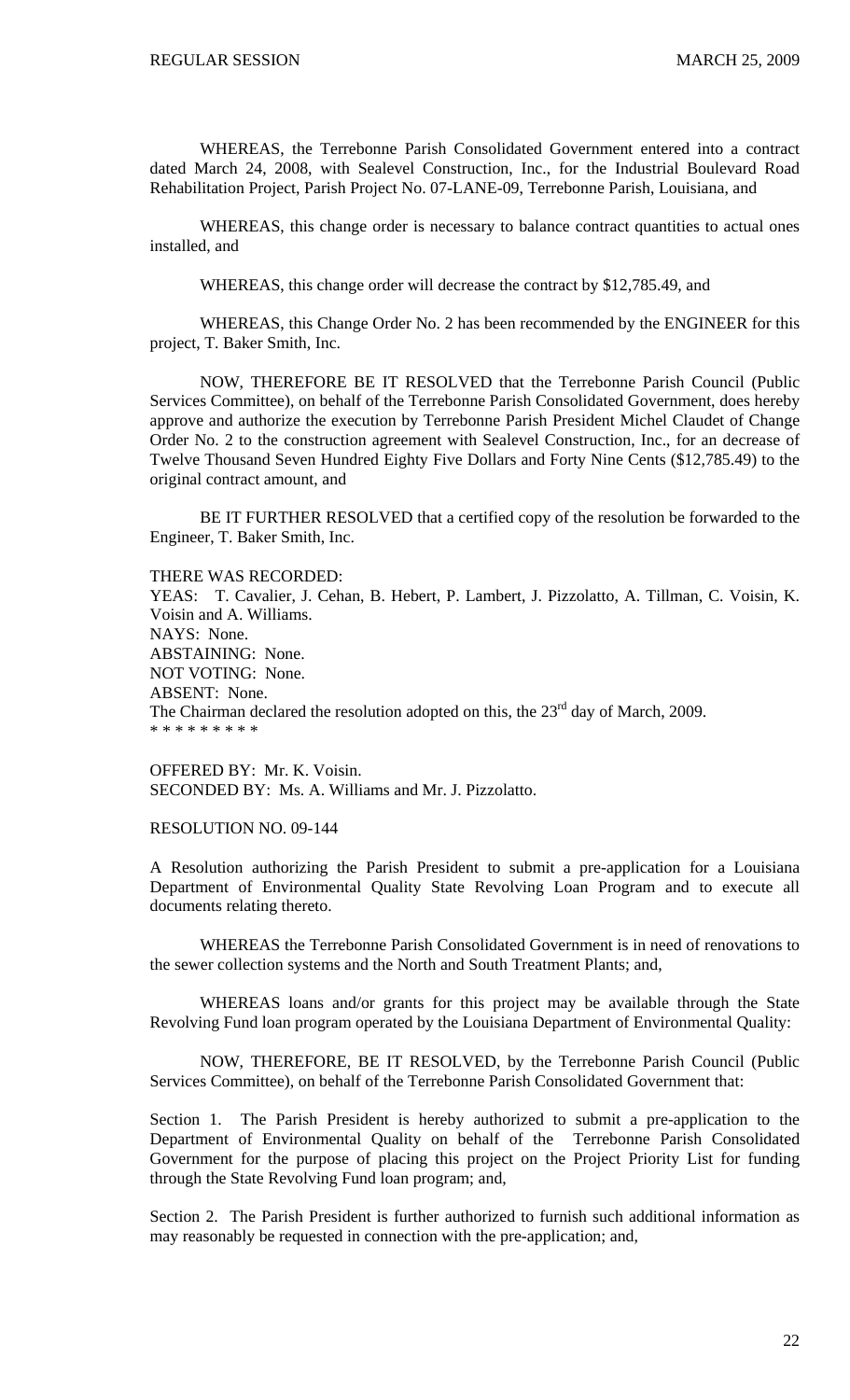Section 3. The Parish President is hereby designated as the Official Project Representative for the Terrebonne Parish Consolidated Government for any project that may result from the submission of the pre-application.

THERE WAS RECORDED: YEAS: T. Cavalier, J. Cehan, B. Hebert, P. Lambert, J. Pizzolatto, A. Tillman, C. Voisin, K. Voisin and A. Williams. NAYS: None. ABSTAINING: None. NOT VOTING: None. ABSENT: None. The Chairman declared the resolution adopted on this, the  $23<sup>rd</sup>$  day of March, 2009. \* \* \* \* \* \* \* \* \*

OFFERED BY: Ms. A. Williams. SECONDED BY: Mr. C. Voisin.

RESOLUTION NO. 09-145

A resolution authorizing an agreement with the Louisiana Energy and Power Authority (LEPA) to operate in accordance with NERC Standards Guidelines until such time Terrebonne Parish is no longer within the LEPA Control Area and LEPA no longer provides Balancing Authority services to Terrebonne Parish.

WHEREAS, the North American Electric Reliability Council (NERC) is designated by the Federal Energy Regulatory Commission (FERC) as the Electric Reliability Organization responsible for to development and enforcement of compliance with mandatory reliability standards in the United States, and

WHEREAS, NERC is organized into eight (8) Regional Reliability Councils, including the Southwest Power Pool (SPP), and

WHEREAS, all bulk power system owners, operators, and users, including the City of Houma electric utility, must comply with approved NERC reliability standards, and

WHEREAS, for the benefit of its members, including the City of Houma electric utility system, the Louisiana Energy and Power Authority (LEPA) operates as a Control Area (CA) within the SPP and as such is a registered entity operating as a Balancing Authority (BA) with obligations prescribed by NERC to maintain compliance with the established Reliability Standards for the Bulk Electric Systems of North America (Standards), and

WHEREAS, NERC Standards assign certain obligations in the areas of operator authority and manual load shedding in the event of an emergency or by direction of the SPP Reliability Coordinator, and

WHEREAS, to be fully compliant with NERC regulations, LEPA must demonstrate the capability and authority to manually shed load in the event of such an emergency and

WHEREAS, LEPA is dependent upon the operators of members' distribution systems to fulfill this obligation, given LEPA has no direct control over these assets, and

WHEREAS, LEPA has proposed a letter agreement, acknowledging the City of Houma's obligation to operate at the direction of LEPA in fulfillment of LEPA and Houma's obligations in the event of such circumstances.

NOW THEREFORE BE IT RESOLVED, by the Terrebonne Parish Council (Public Services Committee), on behalf of the Terrebonne Parish Consolidated Government the Parish President Michel Claudet, be, and is hereby, authorized to execute a letter agreement with the Louisiana Energy and Power Authority to providing for coordinated operations in accordance with NERC Reliability Standards and Guidelines until such time the City of Houma electric system is no longer within the LEPA Control Area and LEPA no longer provides Balancing Authority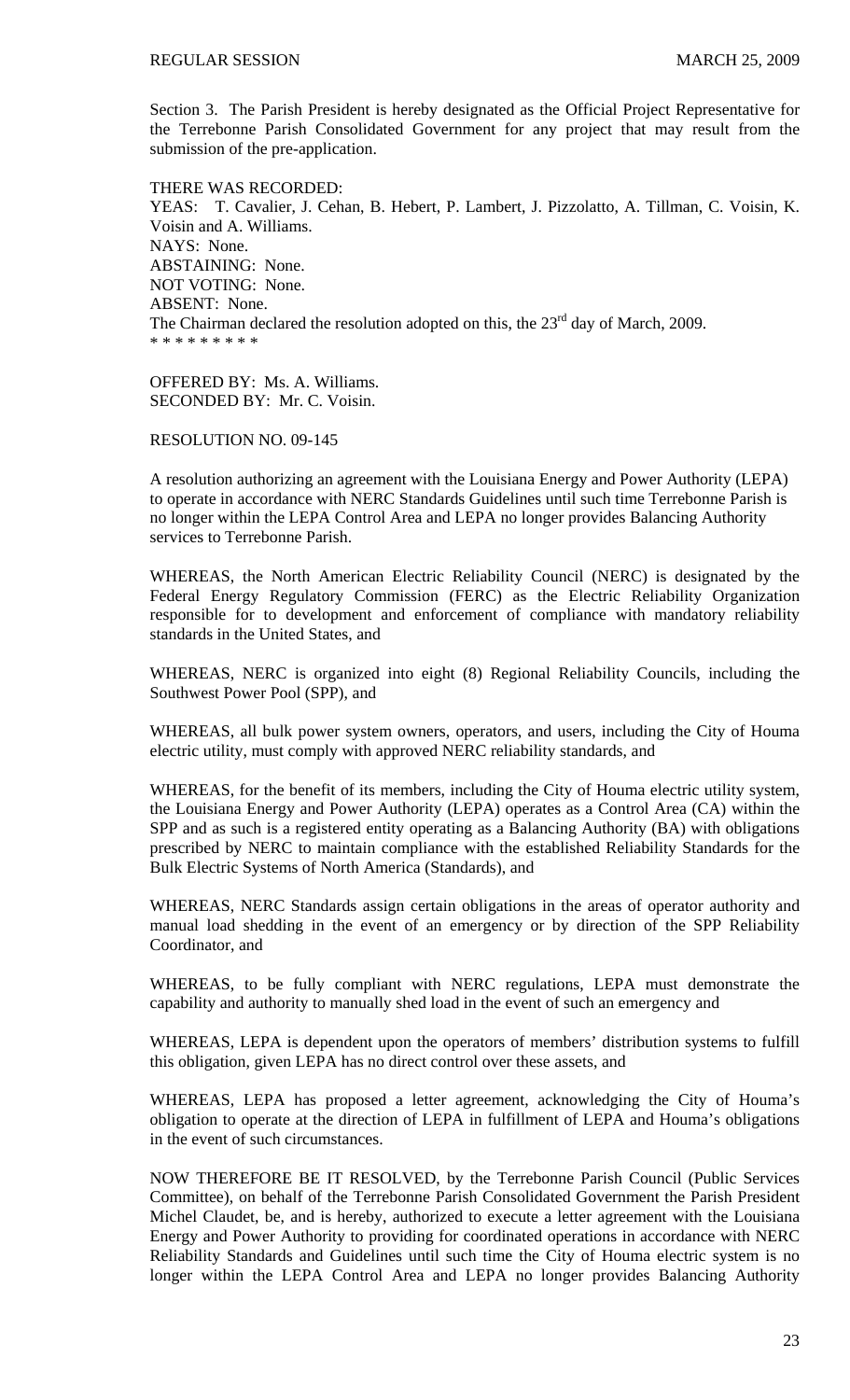services to for its benefit.

BE IT FURTHER RESOLVED, that the Parish President and all other appropriate parties be, and they are hereby authorized to execute any and all contract documents associated therewith.

THERE WAS RECORDED: YEAS: T. Cavalier, J. Cehan, B. Hebert, P. Lambert, J. Pizzolatto, A. Tillman, C. Voisin, K. Voisin and A. Williams. NAYS: None. ABSTAINING: None. NOT VOTING: None. ABSENT: None. The Chairman declared the resolution adopted on this, the  $23<sup>rd</sup>$  day of March, 2009. \* \* \* \* \* \* \* \* \*

OFFERED BY: Ms. T. Cavalier. SECONDED BY: Mr. K. Voisin.

RESOLUTION NO. 09-146

A Resolution awarding and authorizing the signing of a Construction Contract to the firm of Thompson Construction Company, Inc., for Parish Project No. 07-LIB-13, Renovations and Additions to North Branch Library, Terrebonne Parish, Louisiana and authorizing the issuance of the Notice to Proceed to commence construction of said Project.

WHEREAS, the Terrebonne Parish Consolidated Government did receive construction bids for Parish Project No. 07-LIB-13, Renovations and Additions to North Branch Library, Terrebonne Parish, Louisiana, and

WHEREAS, the lowest, responsive and responsible base and alternate bid for the construction of the project was that submitted by the firm of Thompson Construction Company, Inc., in the amount of \$5,449,000.00, and

WHEREAS, the Architect for this project, Cheramie+Bruce Architects, has recommended that the award of the contract be made to Thompson Construction Company, Inc., and

NOW, THEREFORE BE IT RESOLVED that the Terrebonne Parish Council (Public Services Committee), on behalf of the Terrebonne Parish Consolidated Government, does hereby accept the lowest, responsive and responsible base and alternate bid submitted by the firm of Thompson Construction Company, Inc., in the total bid amount of \$5,449,000.00, as per attached bid forms, for Renovations and Additions to North Branch Library, Terrebonne Parish, Louisiana, and

BE IT FURTHER RESOLVED, the President of Terrebonne Parish Consolidated Government, be authorized and empowered to sign a construction contract for and on behalf of the Terrebonne Parish Consolidated Government with Thompson Construction Company, Inc., and

BE IT FURTHER RESOLVED, that upon receipt of the required Certificate of Insurance evidencing coverage as provided in the project specifications and upon execution and recordation of all contract documents, Cheramie+Bruce Architects, is hereby authorized to issue the Notice to Proceed to Thompson Construction Company, Inc., to commence construction of said project, and

BE IT FURTHER RESOLVED, that a certified copy of this resolution be forwarded to the Architect, Cheramie+Bruce Architects.

THERE WAS RECORDED:

YEAS: T. Cavalier, J. Cehan, B. Hebert, P. Lambert, J. Pizzolatto, A. Tillman, C. Voisin, K. Voisin and A. Williams. NAYS: None. ABSTAINING: None.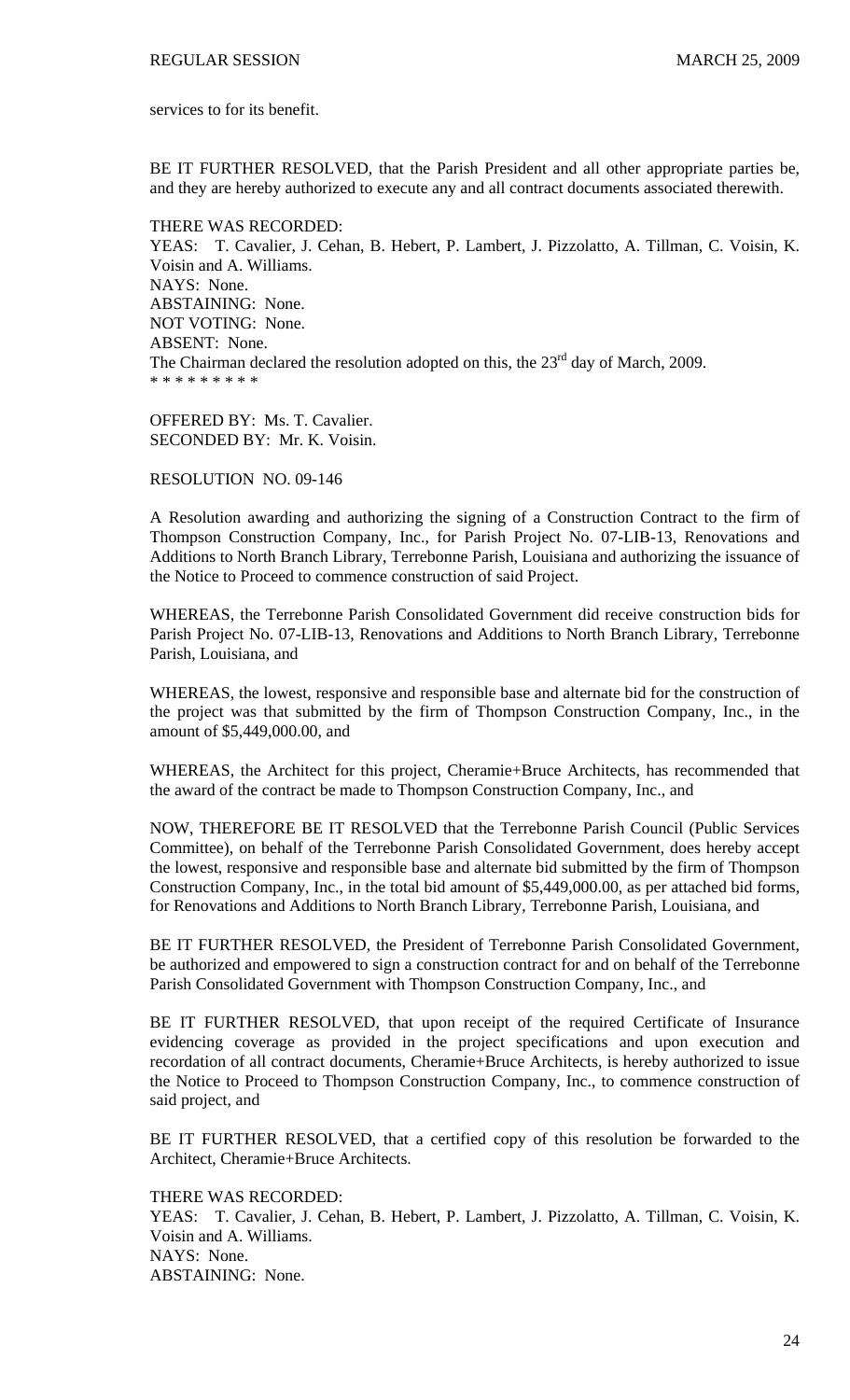NOT VOTING: None. ABSENT: None. The Chairman declared the resolution adopted on this, the  $23<sup>rd</sup>$  day of March, 2009. OFFERED BY: Mr. B. Hebert. SECONDED BY: Mr. K. Voisin.

RESOLUTION NO. 09-147

A resolution approving an agreement for the 2009 General Power System Engineering Services with URS Corporation.

 NOW, THEREFORE BE IT RESOLVED by the Terrebonne Parish Council (Public Services Committee), on behalf of the Terrebonne Parish Consolidated Government, that the professional engineering services agreement with URS Corporation for 2009 General Power System Engineering Services, be and is hereby ratified; and,

 BE IT FURTHER RESOLVED that the Parish President and all other appropriate parties be, and they are hereby authorized to execute any and all contract documents associated therewith.

THERE WAS RECORDED: YEAS: T. Cavalier, J. Cehan, B. Hebert, P. Lambert, J. Pizzolatto, A. Tillman, C. Voisin, K. Voisin and A. Williams. NAYS: None. ABSTAINING: None. NOT VOTING: None. ABSENT: None. The Chairman declared the resolution adopted on this, the  $23<sup>rd</sup>$  day of March, 2009. \* \* \* \* \* \* \* \* \*

OFFERED BY: Mr. C. Voisin. SECONDED: Unanimously.

RESOLUTION NO. 09-148

A RESOLUTION REQUESTING THE TERREBONNE PARISH COUNCIL SUPPORT THE CONSOLIDATED WATERWORKS DISTRICT #1 IN ITS EFFORT TO GAIN AVAILABLE FUNDING FOR A WATER LINE IMPROVEMENT PROJECT IN THE DULAC/LOWER BAYOU GRAND CAILLOU AREA OF TERREBONNE PARISH.

WHEREAS, Consolidated Waterworks District #1 is seeking to gain State Funding through the Community Water Enrichment Fund which will enable the District to improve its ability to provide clean, safe drinking water to residents and businesses in the Dulac/Lower Bayou Grand Caillou area, and

WHEREAS, state funding is available specifically for the purpose of providing such improvements to potable water delivery systems throughout the State of Louisiana, and

WHEREAS, Consolidated Waterworks District #1 has determined this to be a project deserving of a high priority due to the deteriorating condition of the existing line which could cause temporary disruptions in service to both residents and businesses in the area.

NOW, THEREFORE BE IT RESOLVED that the Terrebonne Parish Council (Public Services Committee), on behalf of the Terrebonne Parish Consolidated Government and in support of Consolidated Waterworks District #1, does hereby request that the State of Louisiana give full consideration to granting the funding requested by the Consolidated Waterworks District #1 in order that this project might be completed to the benefit of the citizens of Terrebonne Parish.

#### THERE WAS RECORDED:

YEAS: T. Cavalier, J. Cehan, B. Hebert, P. Lambert, J. Pizzolatto, A. Tillman, C. Voisin, K. Voisin and A. Williams.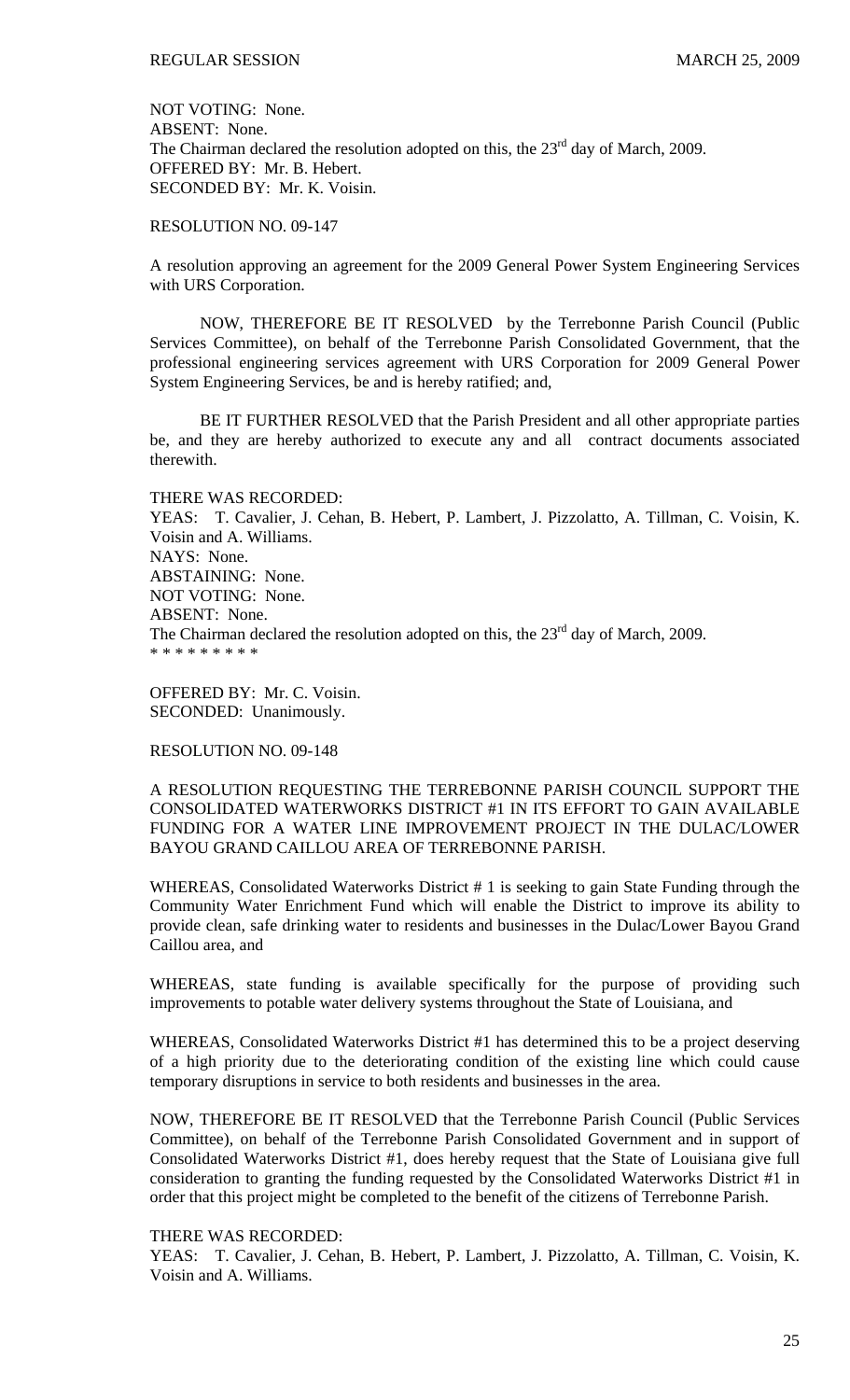NAYS: None. ABSTAINING: None. NOT VOTING: None. ABSENT: None. The Chairman declared the resolution adopted on this, the  $23<sup>rd</sup>$  day of March, 2009. \* \* \* \* \* \* \* \* \*

 Committee Member A. Williams requested that Administration investigate the feasibility of utilizing a "grinder system" to complete the Jarvis Sewerage System improvements as opposed to "tearing up" the existing roadway due to the "grinder system" being more cost efficient. In addition, she requested that Administration provide an update on said matter in two weeks. (NO ACTION TAKEN)

OFFERED BY: Ms. A. Williams. SECONDED BY: Mr. A. Tillman.

RESOLUTION NO. 09-149

A RESOLUTION REQUESTING THE LOUISIANA DEPARTMENT OF TRANSPORTATION AND DEVELOPMENT TO CONDUCT A TRAFFIC FEASIBILITY STUDY ON A PORTION OF HIGHWAY 311.

 WHEREAS, Highway 311 is a heavily traveled roadway with both a large volume of commercial vehicles and an increasing number of residential motorists, and

 WHEREAS, due to the current two lane status of this major highway, the current speed limit and vehicles passing one another make this roadway less than perfectly safe for all motorists,

 WHEREAS, the large number of employees and daily visitors to the British Petroleum complex on Highway 311 frequently have difficulty in safely driving to and from the complex due to the present lack of proper traffic control measures, and

 WHEREAS, the area residents and employees at British Petroleum have requested that a portion of Highway 311 near the complex be made into a "No Passing" area and that the current speed limit be reduced.

 NOW, THEREFORE BE IT RESOLVED by the Terrebonne Parish Council (Public Services Committee), on behalf of the Terrebonne Parish Consolidated Government, that the Louisiana Department of Transportation and Development be requested to conduct a traffic study to establish a "No Passing" zone and to reduce the speed limit on that portion of Highway 311 from just before the British Petroleum Complex going toward Houma, and

 BE IT FURTHER RESOLVED, that a copy of this resolution be sent to all members of Terrebonne Parish's Legislative Delegation so that they may be aware of the Council's request.

#### THERE WAS RECORDED:

YEAS: T. Cavalier, J. Cehan, B. Hebert, P. Lambert, J. Pizzolatto, A. Tillman, C. Voisin, K. Voisin and A. Williams. NAYS: None. ABSTAINING: None. NOT VOTING: None. ABSENT: None. The Chairman declared the resolution adopted on this, the  $23<sup>rd</sup>$  day of March, 2009. \* \* \* \* \* \* \* \* \*

 Interim Parish Manager Patrick Gordon stated that the normal procedure for addressing the aforementioned matter would be to submit a resolution to LA DOTD to conduct a speed reduction study.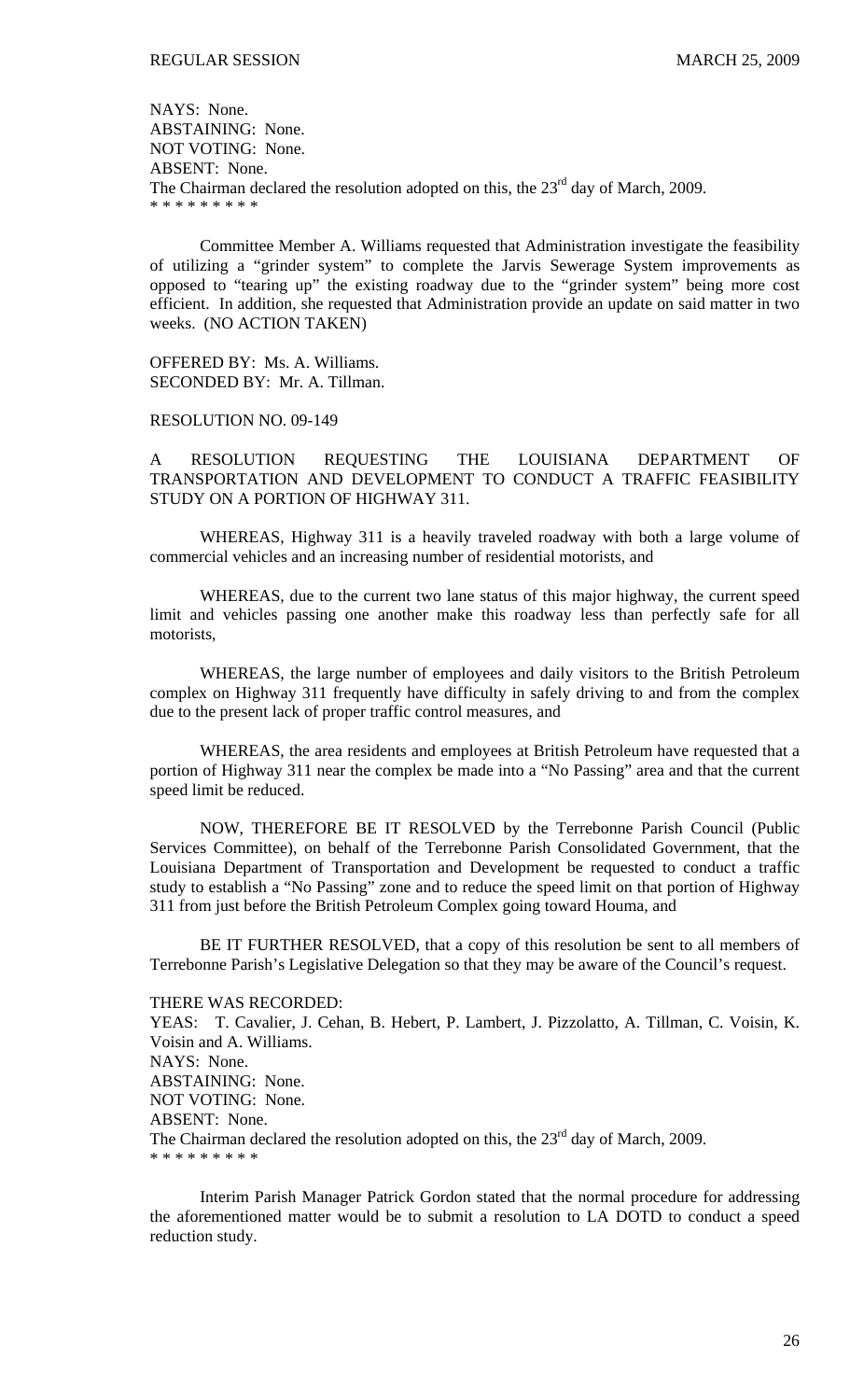Committee Member J. Pizzolatto interjected that the aforementioned area is dangerous and that he has witnessed two head on accidents in the vicinity.

 Committee Member K. Voisin questioned whether or not the "No Passing Zone" would be inclusive of the four lane portion of the roadway along LA Highway 311.

 Committee Member A. Williams explained that the "No Passing Zone" would not be inclusive of the four lane portion of the roadway; however, that area would be included in the request to reduce the speed limit along LA Highway 311 commencing at British Petroleum south toward Houma. She further noted that the request to create a "No Passing Zone" would commence near the Elsewhere community south toward Houma.

 Mr. B. Hebert moved, seconded by Mr. C. Voisin, "THAT, there being no further business to come before the Public Services Committee, the meeting be adjourned."

 The Chairman called for the vote on the motion offered by Mr. B. Hebert. UPON ROLL CALL THERE WAS RECORDED: YEAS: T. Cavalier, J. Cehan, B. Hebert, P. Lambert, J. Pizzolatto, A. Tillman, C.

Voisin, K. Voisin, and A. Williams.

NAYS: None.

ABSENT: None.

The Chairman declared the motion adopted and the meeting was adjourned at 5:48 p.m.

Joey Cehan, Chairman

Suzette Thomas, Minute Clerk

Mr. J. Cehan moved, seconded by Mr. B. Hebert, "THAT, the Council accept and ratify the minutes of the Public Services Committee meeting held on 3/23/09."

 The Chairwoman called for a vote on the motion offered by Mr. J. Cehan. UPON ROLL CALL THERE WAS RECORDED: YEAS: K. Voisin, C. Voisin, J. Cehan, P. Lambert, A. Tillman, A. Williams, and B. Hebert, T. Cavalier NAYS: None ABSENT: J. Pizzolatto The Chairwoman declared the motion adopted.

 The Chairwoman called for a report on the Community Development & Planning Committee meeting held on 3/23/09, whereupon the Committee Chairman, noting that ratification of the minutes calls a public hearing on 4/8/09, rendered the following:

### **COMMUNITY DEVELOPMENT & PLANNING COMMITTEE**

### **MARCH 23, 2009**

 The Chairman, A. Tillman, called the Community Development & Planning Committee meeting to order at 5:52 p.m. in the Terrebonne Parish Council Meeting Room with the Invocation led by S. Thomas and the Pledge of Allegiance led by B. Hebert. Upon roll call, Committee Members recorded as present were: T. Cavalier, J. Cehan, B. Hebert, P. Lambert, J. Pizzolatto, A. Tillman, C. Voisin, K. Voisin, and A. Williams. A quorum was declared present.

OFFERED BY: Mr. C. Voisin. SECONDED BY: Mr. P. Lambert and Mr. J. Cehan.

## RESOLUTION NO. 09-150

A RESOLUTION OBLIGATING THE NECESSARY FUNDING UNDER THE TERREBONNE PARISH FLOOD HAZARD MITIGATION PROGRAM/HURRICANE KATRINA, PROJECT NO 1607-109-0001 TO COMPLETE THE ELEVATION OF VARIOUS STRUCTURES CONDITIONED ON ADMINISTRATIVE REVIEW AND AUTHORIZATION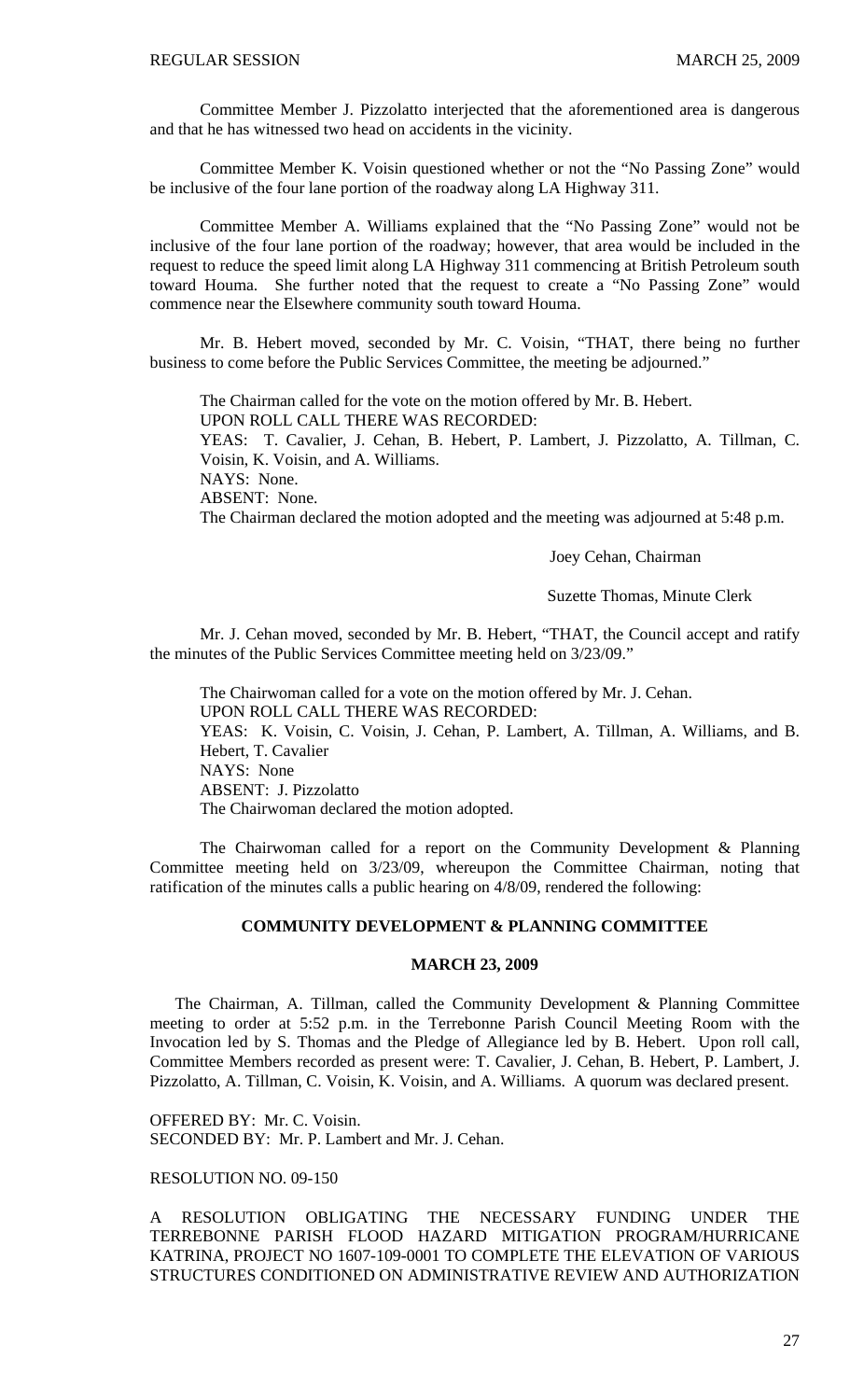TO PROCEED IS RECEIVED FROM THE GOVERNOR'S OFFICE OF HOMELAND SECURITY AND EMERGENCY PREPAREDNESS.

WHEREAS, the Terrebonne Parish Consolidated Government has been formally notified that the Hurricane Katrina Flood Hazard Mitigation Program (HMGP), Project No. 1607-109-0001, can proceed with the mitigation of the following properties:

| Bonvillain    | 5925 Grand Caillou Road |
|---------------|-------------------------|
| <b>Borsky</b> | 527 Back Project Road   |
| Champagne     | 1681 Bayou Dularge Road |
| Elstner       | 127 Lakeview Court; and |

WHEREAS, under the administrative guidance of Shaw Environmental and Infrastructure Group, the required "elevation packets" have been prepared and executed by the various property owners and are awaiting administrative review by the Governor's Office of Homeland Security and Emergency Preparedness.

NOW, THEREFORE, BE IT RESOLVED, by the Terrebonne Parish Council (Community Development and Planning Committee), on behalf of the Terrebonne Parish Consolidated Government, that, upon administrative clearance by the Governor's Office of Homeland Security and Emergency Preparedness, the necessary funding under the Terrebonne Parish Flood Hazard Mitigation Program/Hurricane Katrina, Project No. 1607-109-0001 be hereby obligated in facilitation of the mitigation of the above properties.

# THERE WAS RECORDED:

YEAS: T. Cavalier, J. Cehan, B. Hebert, P. Lambert, J. Pizzolatto, A. Tillman, C. Voisin, K. Voisin and A. Williams. NAYS: None. ABSTAINING: None. NOT VOTING: None. ABSENT: None. The Chairman declared the resolution adopted on this, the  $23<sup>rd</sup>$  day of March, 2009. \* \* \* \* \* \* \* \* \*

OFFERED BY: Ms. A. Williams. SECONDED BY: Mr. K. Voisin.

### RESOLUTION NO. 09-151

A Resolution giving Notice of Intent to adopt an Ordinance to dedicate and accept the maintenance/operation of the street(s), drainage servitudes, and rights-of-way for "ENERGY CENTER OF SOUTHEAST LOUISIANA, ADDENDUM NO. 2, PHASES A & B" and to incorporate "OLYMPIAN OFFSHORE LANE" and the extension of "TECHNOLOGY LANE" into the Enhanced 911 Emergency Response System for the purpose of providing a better means of locating addresses.

THEREFORE, BE IT RESOLVED by the Terrebonne Parish Council (Community Development and Planning Committee), on behalf of the Terrebonne Parish Consolidated Government, that Notice of Intent is given for adopting an ordinance to dedicate and accept the maintenance/operation of the street(s), drainage servitudes, and rights-of-way for "ENERGY CENTER OF SOUTHEAST LOUISIANA, ADDENDUM NO. 2, PHASES A & B", and to incorporate "OLYMPIAN OFFSHORE LANE" and the extension of "TECHNOLOGY LANE" into the Enhanced 911 Emergency Response System for the purpose of providing a better means of locating addresses; and,

BE IT FURTHER RESOLVED that a public hearing on said ordinance be called for Wednesday, April 8, 2009 at 6:30 p.m.

#### THERE WAS RECORDED:

YEAS: T. Cavalier, J. Cehan, B. Hebert, P. Lambert, J. Pizzolatto, A. Tillman, C. Voisin, K. Voisin and A. Williams.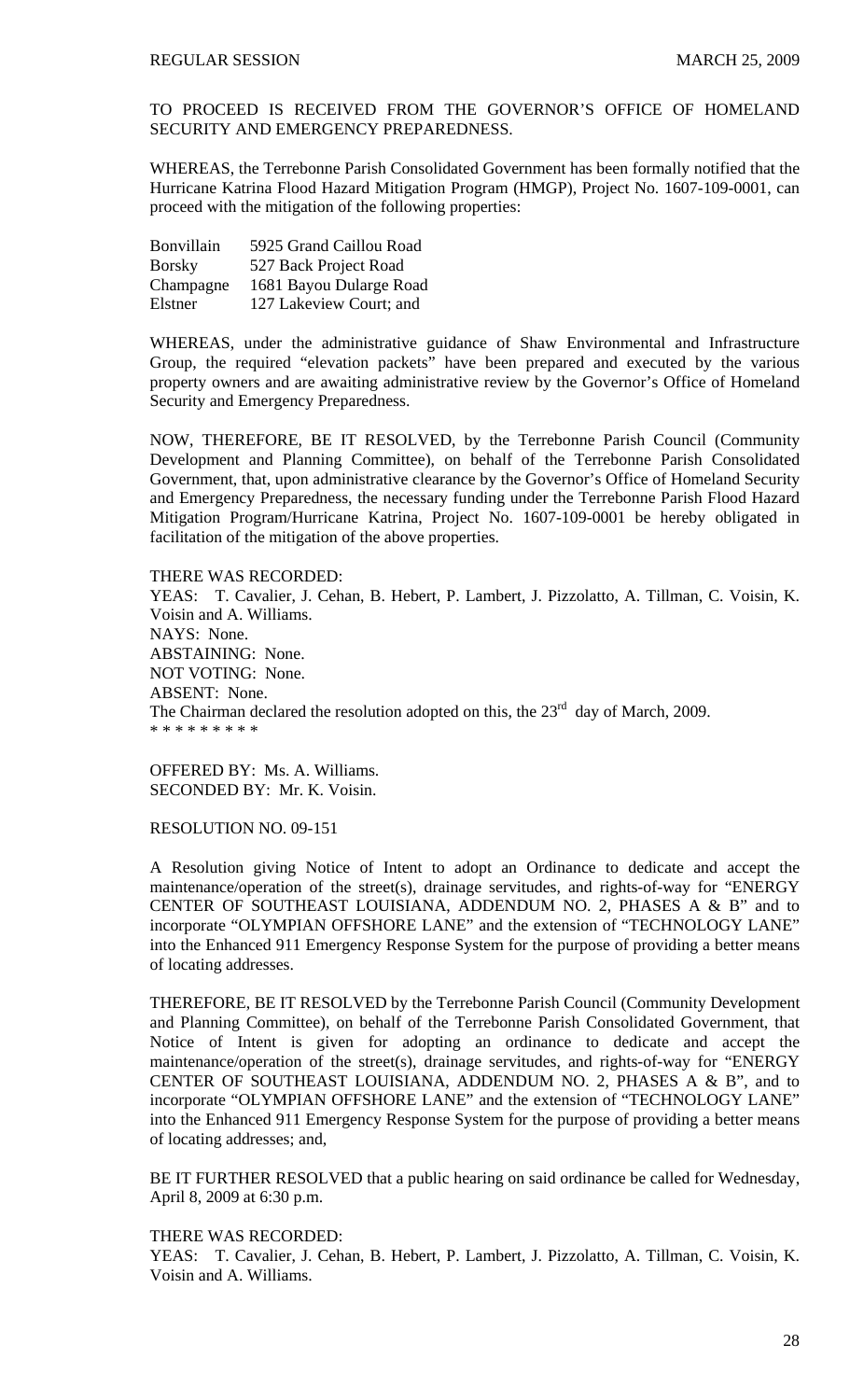NAYS: None. ABSTAINING: None. NOT VOTING: None. ABSENT: None. The Chairman declared the resolution adopted on this, the  $23<sup>rd</sup>$  day of March, 2009. \* \* \* \* \* \* \* \* \*

 Mr. B. Hebert moved, seconded by Mr. K. Voisin, "THAT, there being no further business to come before the Community Development & Planning Committee, the meeting be adjourned."

 The Chairman called for the vote on the motion offered by Mr. B. Hebert. UPON ROLL CALL THERE WAS RECORDED: YEAS: T. Cavalier, J. Cehan, B. Hebert, P. Lambert, J. Pizzolatto, A. Tillman, C. Voisin, K. Voisin, and A. Williams. NAYS: None. ABSENT: None. The Chairman declared the motion adopted and the meeting was adjourned at 5:55 p.m.

Alvin Tillman, Chairman

Suzette Thomas Minute Clerk

Mr. A. Tillman moved, seconded by Mr. J. Cehan, "THAT, the Council accept and ratify the minutes of the Community Development & Planning Committee meeting held on 3/23/09."

 The Chairwoman called for a vote on the motion offered by Mr. A. Tillman. UPON ROLL CALL THERE WAS RECORDED: YEAS: K. Voisin, C. Voisin, J. Cehan, P. Lambert, A. Tillman, A. Williams, B. Hebert, T. Cavalier, and J. Pizzolatto NAYS: None ABSENT: None The Chairwoman declared the motion adopted.

 The Chairwoman called for a report on the Natural Resources & Coastal Restoration Committee meeting held on 3/23/09, whereupon the Chairman rendered the following:

# **NATURAL RESOURCES & COASTAL RESTORATION COMMITTEE**

### **MARCH 23, 2009**

 The Chairman, Kevin Voisin, called the Natural Resources & Coastal Restoration Committee meeting to order at 6:02 p.m. in the Terrebonne Parish Council Meeting Room with the Invocation led by T. Cavalier and the Pledge of Allegiance led by Council Clerk P. Labat. Upon roll call, Committee Members recorded as present were: T. Cavalier, J. Cehan, B. Hebert, P. Lambert, J. Pizzolatto, A. Tillman, C. Voisin, K. Voisin, and A. Williams. A quorum was declared present.

 Coastal Zone Management & Preservation Director Leslie Suazo presented the historical background/function of the Coastal Zone Management & Preservation Office (CZMP); noted that a local plan for comprehensive coastal restoration for Terrebonne Parish is being devised; that a final draft comprehensive plan was submitted to the Coastal Zone Management & Restoration Advisory Committee; that the draft plan has been placed on the Parish's website for comments until mid-April; and that the Parish's restoration plan should be completed by the end of this year. She then listed many completed barrier projects. Mrs. Suazo recognized Coastal Zone Management & Preservation Restoration Committee Member Gerald Schouest who was present in the audience, and added that the CZMPR Committee created two committees: Project Committee (Nolan Bergeron – Chairman) and Levee Committee (Gerald Schouest – Chairman).

The Chairman recognized Mr. Reggie Bourg of Shrimpers Row who offered comments with respect to the Parish's inability, in his opinion, to prevent salt water intrusion in Lake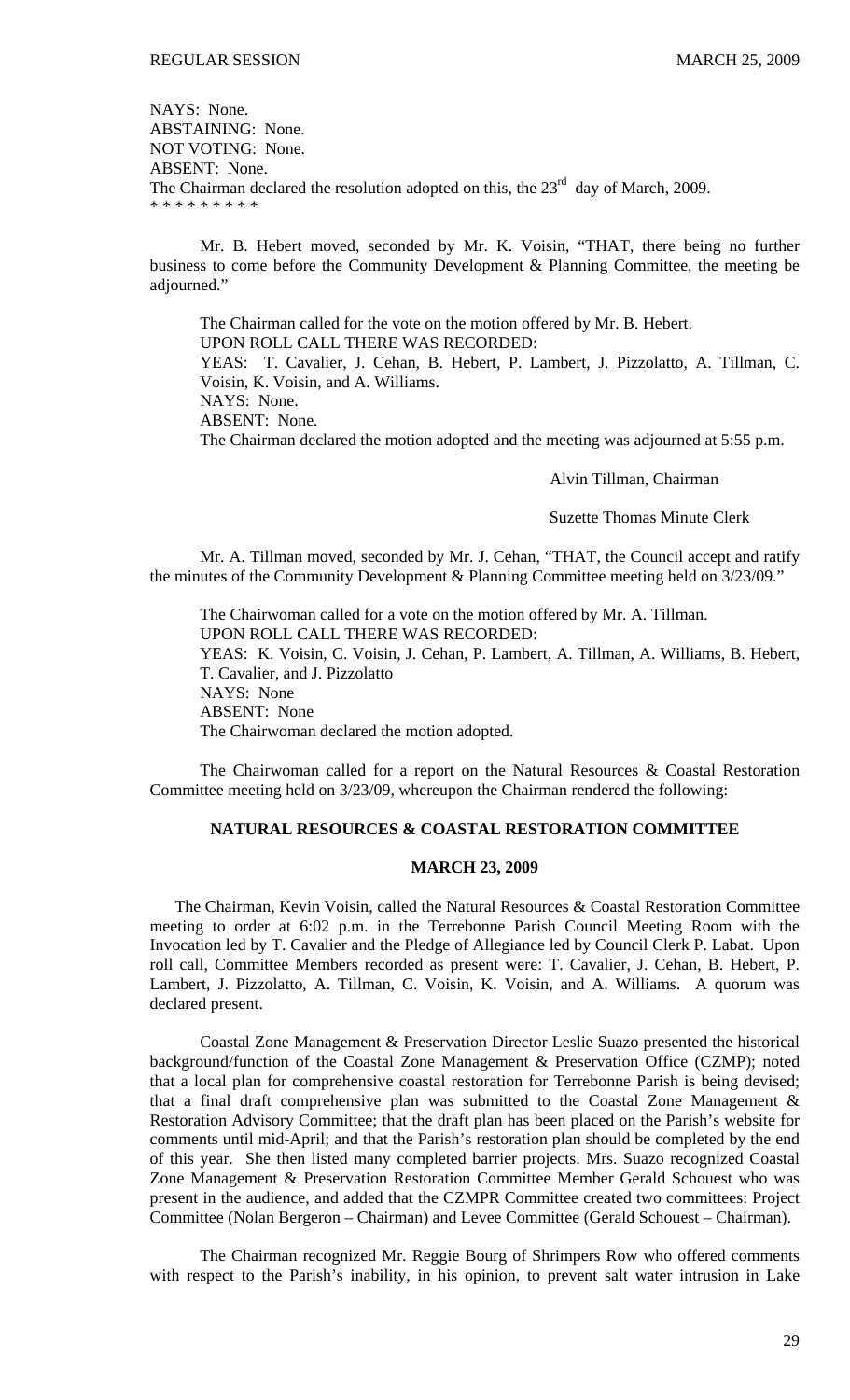Boudreaux, and preventing a storm surge within the city limits. He expressed his concern regarding the non-federal project in Dulac; and inquired about the CZMPR's board responsibility in the plan and design of the initial barrier island plan.

Committee Member J. Cehan inquired about the Parish being denied funding for the Whiskey Island Project and asked if the Parish can take the matter directly to the Federal Government for funding.

Mrs. Suazo said that the State has applied for Hazard Mitigation Grant funding and that an official word on the funding should be received in the near future. She suggested that a Congressional earmark through federal agencies be applied for to obtain funding for Whiskey Island through the Environmental Protection Agency Office of Wetlands and Watershed. Mrs. Suazo continued that the State is investigating the feasibility of additional rock projects.

Committee Member B. Hebert requested that Administration submit an organizational chart of the auspices of barrier island restoration projects in order to determine how funding is allocated and by which entities. (NO ACTION TAKEN)

 LSU Extension Service Farm Agent Barton Joffrion, LSU Extension Service, presented information and a power point presentation on selecting, planting, and landscaping trees properly. He also noted the benefits of trees to the environment and drainage. (NO ACTION TAKEN)

 Mr. B. Hebert moved, seconded by Ms. A. Williams, "THAT, there being no further business to come before the Natural Resources and Coastal Restoration Committee, the meeting be adjourned."

 The Chairman called for the vote on the motion offered by Mr. B. Hebert. UPON ROLL CALL THERE WAS RECORDED: YEAS: T. Cavalier, J. Cehan, B. Hebert, P. Lambert, J. Pizzolatto, A. Tillman, C. Voisin, K. Voisin, and A. Williams. NAYS: None. ABSENT: None. The Chairman declared the motion adopted and the meeting was adjourned at 6:52 p.m.

Kevin Voisin, Chairman

Suzette Thomas, Minute Clerk

Mr. K. Voisin moved, seconded by Mr. P. Lambert, "THAT, the Council accept and ratify the minutes of the Natural Resources & Coastal Restoration Committee meeting held on 3/23/09."

 The Chairwoman called for a vote on the motion offered by Mr. K. Voisin. UPON ROLL CALL THERE WAS RECORDED: YEAS: K. Voisin, C. Voisin, J. Cehan, P. Lambert, A. Tillman, A. Williams, B. Hebert, T. Cavalier, and J. Pizzolatto NAYS: None ABSENT: None The Chairwoman declared the motion adopted.

 The Chairwoman called for a report on the Budget & Finance Committee meeting held on 3/23/09, whereupon the Committee Chairman, noting that ratification of the minutes calls public hearings on 4/8/09, rendered the following:

## **BUDGET & FINANCE COMMITTEE**

## **MARCH 23, 2009**

 The Chairman, Billy Hebert, called the Budget & Finance Committee meeting to order at 6:55 p.m. in the Terrebonne Parish Council Meeting Room with the Invocation led by A.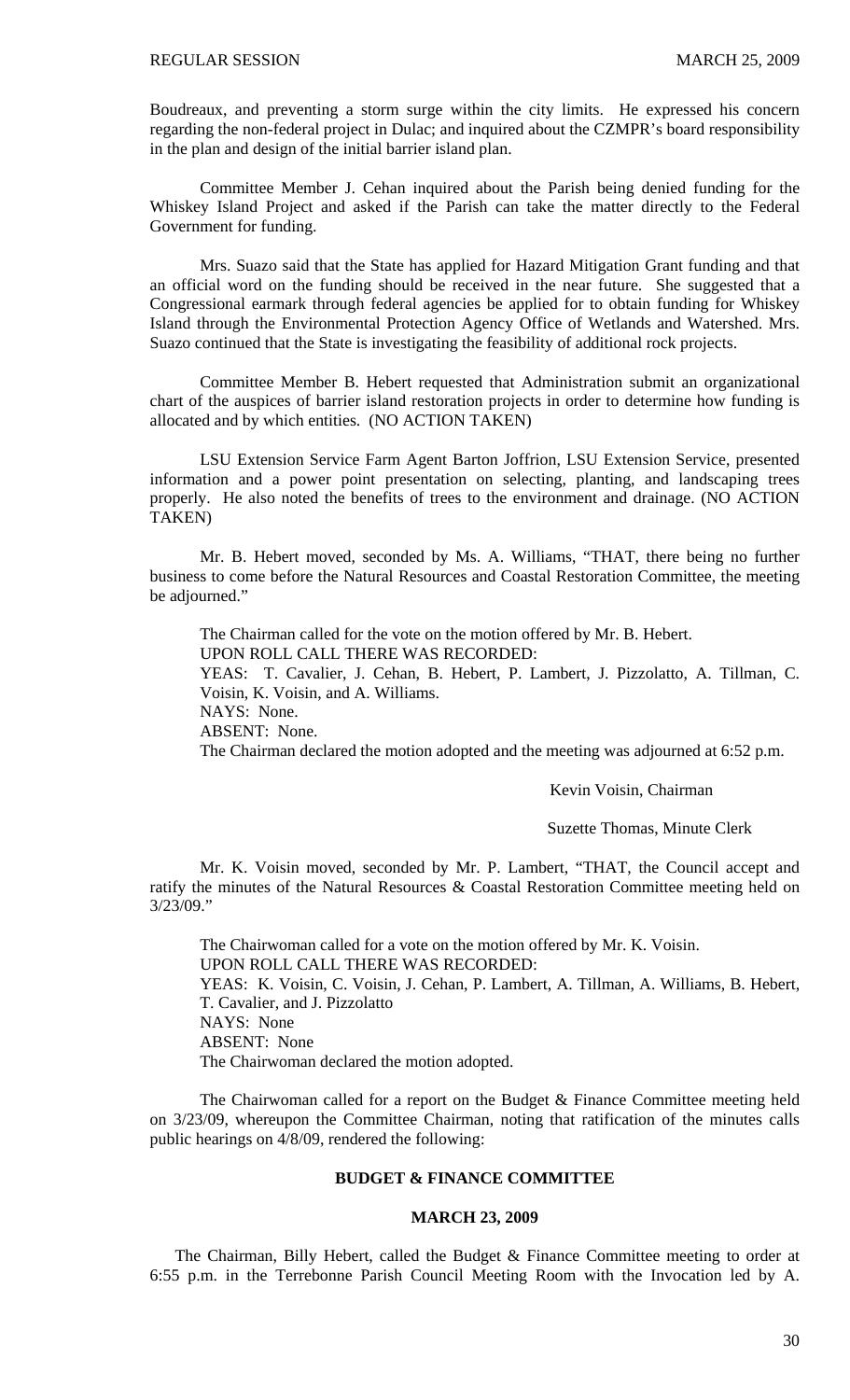Tillman and the Pledge of Allegiance led by C. Voisin. Upon roll call, Committee Members recorded as present were: T. Cavalier, J. Cehan, B. Hebert, P. Lambert, J. Pizzolatto, A. Tillman, C. Voisin, K. Voisin, and A. Williams. A quorum was declared present.

OFFERED BY: Mr. C. Voisin. SECONDED BY: Mr. J. Pizzolatto.

RESOLUTION NO. 09-152

A RESOLUTION TO REJECT ALL BIDS FOR BID #08-1/9-61 PURCHASE TWO NEW UNUSED TRACK MOUNTED EXCAVATORS FOR THE DRAINAGE DEPARTMENT AND RE-BID AT A LATER DATE.

WHEREAS, on January 23, 2009, bids were received by the Terrebonne Parish Consolidated Government for Bid #08-1/9-61 Purchase Two New Unused Track Mounted Excavators for the Drainage Department, and

WHEREAS, it has been determined that all bids be must be rejected for just cause, and

 WHEREAS, the Parish Administration concurs with the recommendation that all bids be rejected for just cause and re-bid at a later date, and

 WHEREAS, the Parish Finance Department has verified that funds are still budgeted and available for said purchase.

 NOW, THEREFORE BE IT RESOLVED by the Terrebonne Parish Council (Budget and Finance Committee), on behalf of the Terrebonne Parish Consolidated Government, that the recommendation of the Parish Administration be approved and that all the bids Bid #08-1/9-61 Purchase Two New Unused Track Mounted Excavators for the Drainage Department be rejected and Re-bid at a later date.

THERE WAS RECORDED: YEAS: T. Cavalier, J. Cehan, B. Hebert, P. Lambert, J. Pizzolatto, A. Tillman, C. Voisin, K. Voisin and A. Williams. NAYS: None. ABSTAINING: None. NOT VOTING: ABSENT: None. The Chairman declared the resolution adopted on this, the  $23<sup>rd</sup>$  day of March, 2009. \* \* \* \* \* \* \* \* \*

 Mr. J. Cehan moved, seconded by Mr. A. Tillman, "THAT, the Budget & Finance Committee introduce an ordinance to amend the 2009 Adopted Budget to provide funding for the following items:

1) State Office of Community Development (OCD) Grant - \$136,855.00

2) Lake Boudreaux Weir Structure – \$80,000.00

and call a public hearing on said matter on Wednesday, April 8, 2009 at 6:30 p.m."

 The Chairman called for the vote on the motion offered by Mr. J. Cehan. UPON ROLL CALL THERE WAS RECORDED: YEAS: T. Cavalier, J. Cehan, B. Hebert, P. Lambert, J. Pizzolatto, A. Tillman, C. Voisin, K. Voisin, and A. Williams. NAYS: None. ABSENT: None. The Chairman declared the motion adopted.

 Ms. A. Williams moved, seconded by Mr. A. Tillman, "THAT, the Budget & Finance Committee introduce an ordinance to amend the 2009 Adopted Budget to provide funding for computer equipment for the LIHEAP Program and call a public hearing on said matter on Wednesday, April 8, 2008 at 6:30 p.m."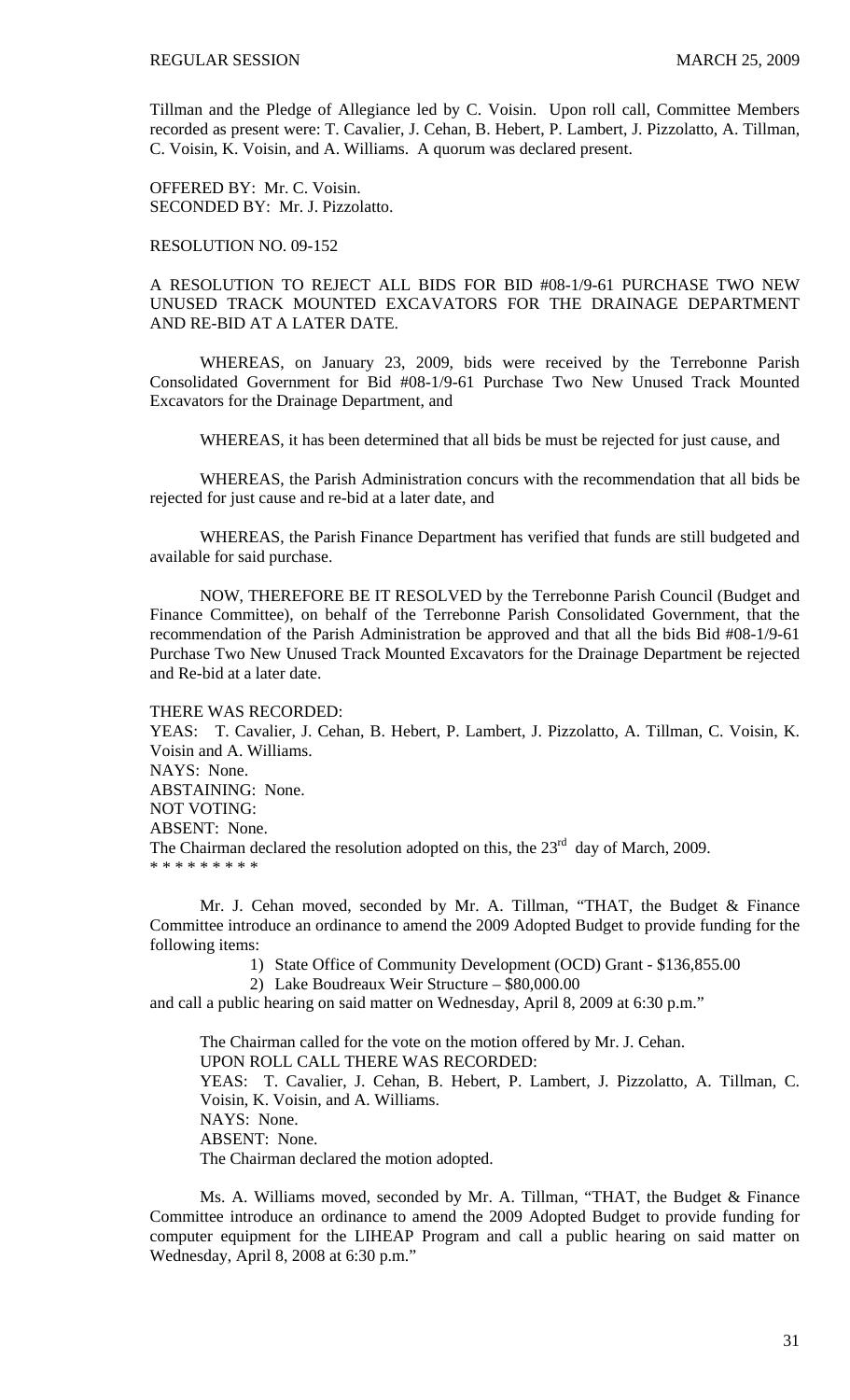In response to questioning regarding the cost of the aforementioned computer equipment, Purchasing Manager Angela Guidry stated that she doesn't know what type of equipment is being purchased, but noted that the Information Technology Department uses State Contract pricing for items and that the items are in compliance with State bid laws.

 Committee Member K. Voisin requested that, in the future, a representative from the Information Technology Department be present to answer questions when technological equipment is being purchased.

 In response to additional questioning, Chief Finance Officer Jamie Elfert stated that the aforementioned funding is additional funding from the LIHEAP Program and will be used to purchase the computers for the program.

 The Chairman called for the vote on the motion offered by Ms. A. Williams. UPON ROLL CALL THERE WAS RECORDED: YEAS: T. Cavalier, J. Cehan, B. Hebert, P. Lambert, J. Pizzolatto, A. Tillman, C. Voisin, and A. Williams. NAYS: None. ABSENT: None. ABSTAINING: K. Voisin. The Chairman declared the motion adopted.

OFFERED BY: Mr. J. Pizzolatto. SECONDED BY: Mr. J. Cehan.

# RESOLUTION NO. 09-153

A RESOLUTION AUTHORIZING ADVERTISEMENT OF BIDS FOR THE EXPANSION OF THE MINERAL LEASE IN THE COUNTRY CLUB DRIVE/MUNSON DRIVE AREA TO COVER PARISH STREETS WITHIN THE BOUNDARIES OF THE PLAT PROVIDED, TERREBONNE PARISH, LOUISIANA

 WHEREAS, Gerald P. Begnaud, Jr., CPL, P. O. Box 51304, Lafayette, LA, 70505, has made application in writing, addressed to the Terrebonne Parish Consolidated Government, requesting the Terrebonne Parish Council advertise for bids for oil, gas and mineral lease on all of the right, title and interest held by the Terrebonne Parish Consolidated Government as expanded from the approved Country Club Drive/Munson Drive Lease, to include all Parish streets within the plat provided in which the Parish has retained mineral rights, and

WHEREAS, a check in the amount of \$400.00 made payable to the Terrebonne Parish Consolidated Government was enclosed with the application of Country Club Drive/Munson Drive Lease, as required by law; and

WHEREAS, in the judgment of the Terrebonne Parish Council, this application is in order and it is in the best interest of the Terrebonne Parish Consolidated Government, that property more particularly described below be advertised for bids for an oil, gas and mineral lease.

NOW THEREFORE BE IT RESOLVED by the Terrebonne Parish Council (Budget & Finance Committee), on behalf of the Terrebonne Parish Consolidated Government, as follows:

That the Terrebonne Parish Council advertise for bids for an oil, gas and mineral lease of all or part of the right, title and interest held by the Terrebonne Parish Consolidated Government in the following described land situated in Terrebonne Parish, Louisiana, to-wit:

All of the right, title and interest in and to the lands, including but not limited to streets, alleys, parks and any other lands owned by the Terrebonne Parish Consolidated Government, located within the boundaries of the Plat provided, extending from the lease approved January 14, 2009, with the Country Club/Munson Drive Area, Ordinance 09-7587, to include, but not be limited to all Parish Streets within the boundaries of the Plat provided in which the Parish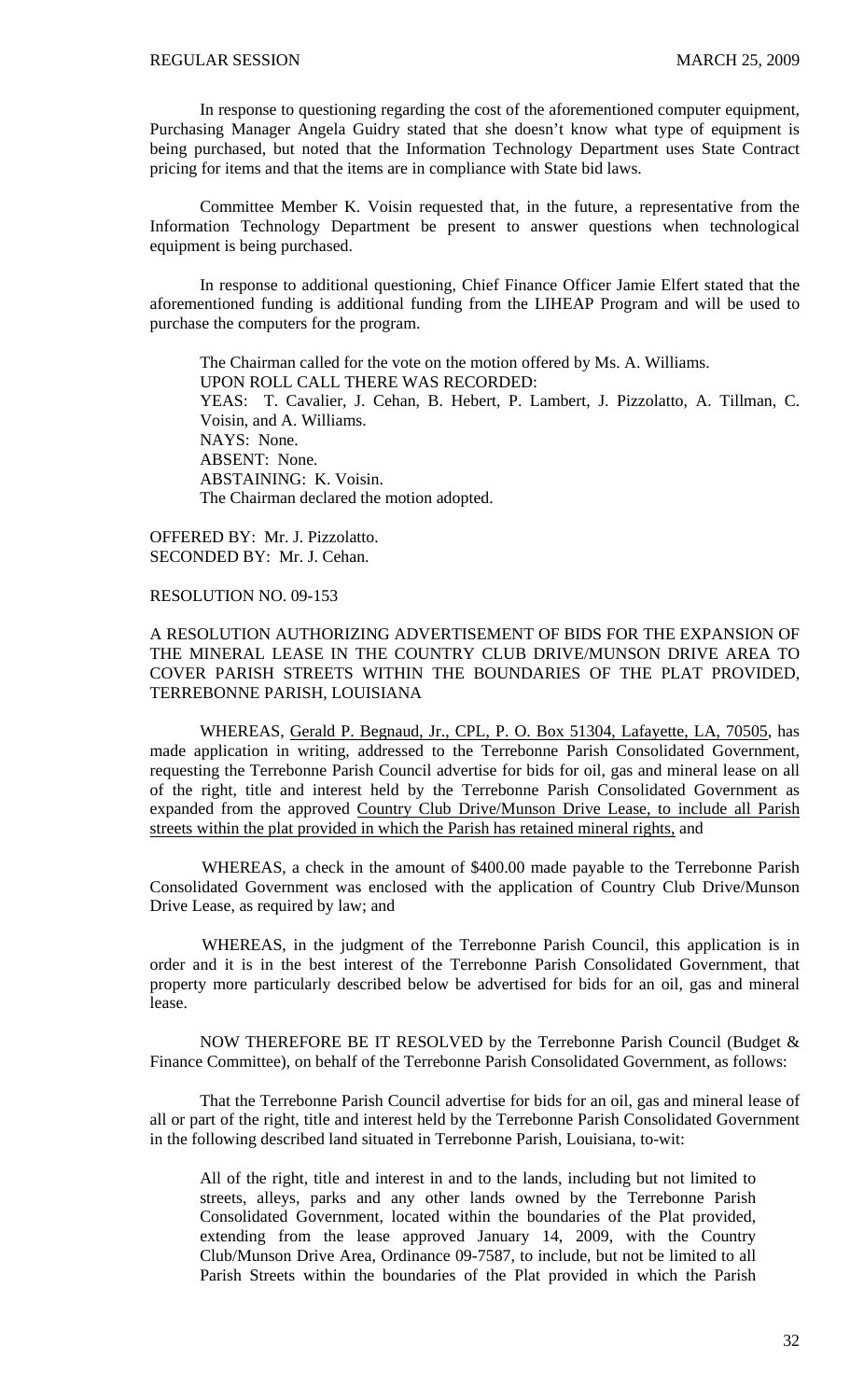retains the mineral rights, Terrebonne Parish, Louisiana, described as follows, towit:

Agnes Street, Bayou LaCarpe Road, Bernard Drive, Brooke St., Cajun Road, Cleveland Street, Concord By-Pass Road, Country Club Road, Glynn Avenue, Industrial Blvd., Intracoastal Drive, Jane Avenue, Joseph Street, Keith Street, Kern Street, Laban Avenue, Lois Road, Mulberry Road, Munson Road, Rio Vista, Tara Street and Troy Street.

 The Terrebonne Parish Council, on behalf of the Terrebonne Parish Consolidated Government, authorizes the Parish President to negotiate and to execute any documents necessary to comply with the above policy.

#### THERE WAS RECORDED:

YEAS: T. Cavalier, J. Cehan, B. Hebert, P. Lambert, J. Pizzolatto, A. Tillman, C. Voisin, K. Voisin and A. Williams. NAYS: None. ABSTAINING: None. NOT VOTING: ABSENT: None. The Chairman declared the resolution adopted on this, the  $23<sup>rd</sup>$  day of March, 2009. \* \* \* \* \* \* \* \* \*

OFFERED BY: Mr. A. Tillman. SECONDED BY: Ms. A. Williams and Mr. J. Pizzolatto.

## RESOLUTION NO. 09-154

A Resolution awarding Bid No. 08-ELT-53 Substation Transformer Upgrade to Virginia Transformer Corporation in the amount of Eight Hundred Fifty-nine Thousand, Seven Hundred Dollars and Zero Cents (\$859,700.00).

 WHEREAS, Tom Bourg, Utilities Director has reviewed the bids received and recommends the bid of Virginia Transformer Corporation as the lowest responsive bids, and

 WHEREAS, the Department of Finance has certified compliance of this bid with procedural requirements of the bid documents and the availability of funding, and

 WHEREAS, based upon these supporting recommendations, the Utilities Department recommends the award of Bid No. 08-ELT-53 Substation Transformer Upgrade to Virginia Transformer Corporation in the amount of Eight Hundred Fifty-nine Thousand, Seven Hundred Dollars and Zero Cents (\$859,700.00), and

 NOW, THEREFORE BE IT RESOLVED that the Terrebonne Parish Council (Budget and Finance Committee), on behalf of the Terrebonne Parish Consolidated Government, awards Bid #08-ELT-53 Substation Transformer Upgrade to Virginia Transformer Corporation and that the Parish President and all other appropriate parties be, and they are hereby authorized to execute any and all contract documents associated therewith.

#### THERE WAS RECORDED:

YEAS: T. Cavalier, J. Cehan, B. Hebert, P. Lambert, J. Pizzolatto, A. Tillman, C. Voisin, K. Voisin and A. Williams. NAYS: None. ABSTAINING: None. NOT VOTING: ABSENT: None. The Chairman declared the resolution adopted on this, the  $23<sup>rd</sup>$  day of March, 2009.

\* \* \* \* \* \* \* \* \*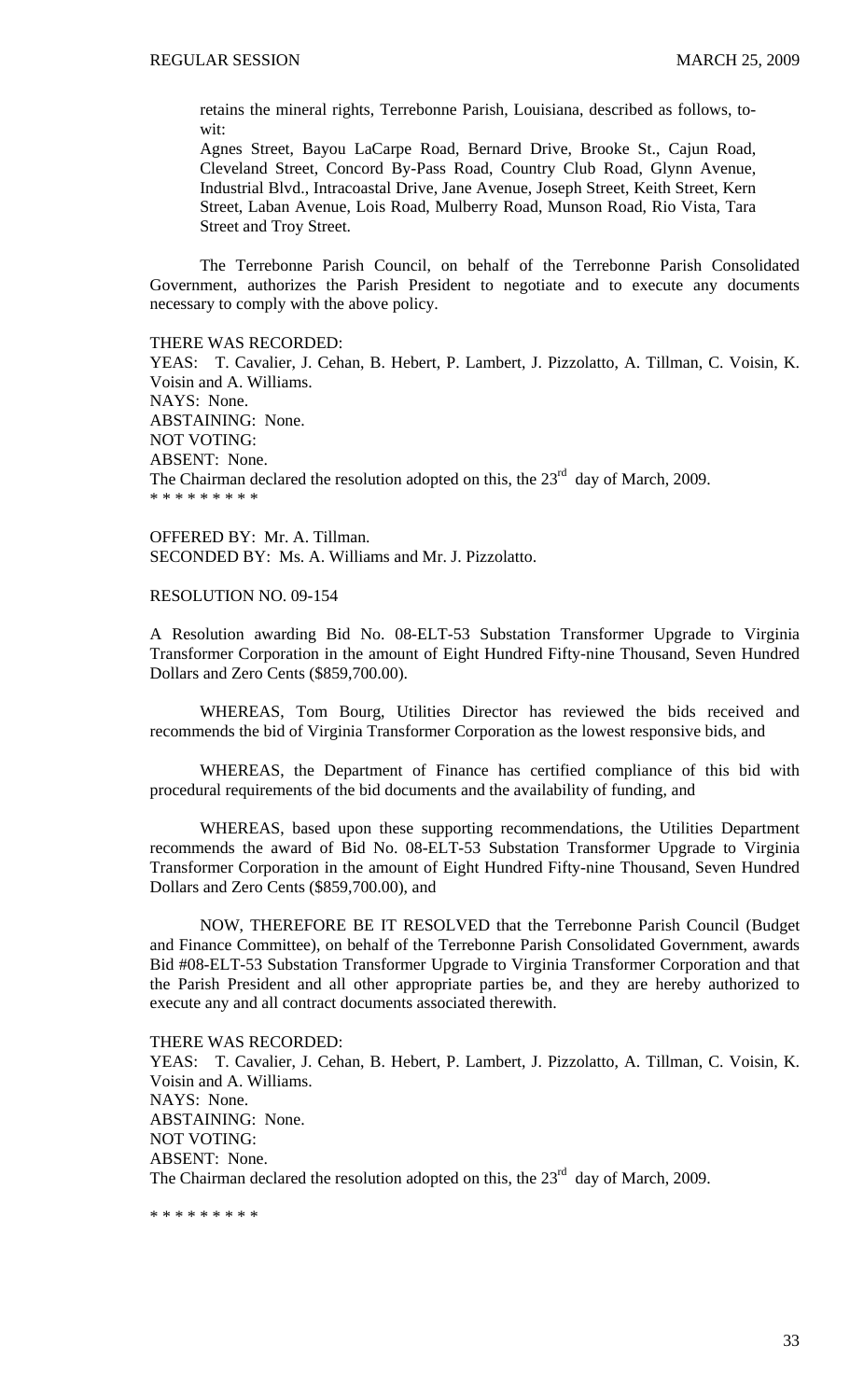OFFERED BY: Mr. C. Voisin. SECONDED BY: Mr. J. Cehan.

# RESOLUTION NO. 09-155

 WHEREAS, prices were obtained by the Terrebonne Parish Consolidated Government for the sole source / proprietary component purchases and installation of the Camera Recording / Monitoring System for the Terrebonne Parish Criminal Justice Complex, and

 WHEREAS, after careful review by David Drury, Facilities Manager, and Gregory Bush, Public Works Director it has been determined that the quoted prices at a cost not to exceed Forty-four Thousand, Two Hundred Eighty-five Dollars and Zero Cents (\$44,285.00) from R & S Corporation for the sole source / proprietary component purchases and installation should be accepted as per the attached documents and the under sole source / proprietary provisions set forth in the Louisiana Revised Statutes Titles 39:1597 and 39:1551 et seq., and

 WHEREAS, the Parish Finance Department has verified that funds are available for the component purchases and installation of the Camera Recording / Monitoring System, and

 WHEREAS, the Parish Administration has recommended the acceptance of the quoted prices for the purchase and installation at a cost not to exceed Forty-four Thousand, Two Hundred Eighty-five Dollars and Zero Cents (\$44,285.00) as per the attached documents.

 NOW, THEREFORE BE IT RESOLVED by the Terrebonne Parish Council (Budget and Finance Committee), on behalf of the Terrebonne Parish Consolidated Government, that the recommendation of the Parish Administration be approved and that the sole source / proprietary purchase and installation of the aforementioned Camera Recording / Monitoring System be accepted as per the attached forms.

THERE WAS RECORDED: YEAS: T. Cavalier, J. Cehan, B. Hebert, P. Lambert, J. Pizzolatto, A. Tillman, C. Voisin, K. Voisin and A. Williams. NAYS: None. ABSTAINING: None. NOT VOTING: ABSENT: None. The Chairman declared the resolution adopted on this, the  $23<sup>rd</sup>$  day of March, 2009. \* \* \* \* \* \* \* \* \*

OFFERED BY: Mr. C. Voisin. SECONDED BY: Mr. J. Pizzolatto.

### RESOLUTION NO. 09-156

 WHEREAS, quotes were obtained by the Terrebonne Parish Consolidated Government for the purpose of repairing the roof and other storm related damages for the Roads and Bridges Division, and

 WHEREAS, after careful review by Perry Blanchard, Operations Manager, and Gregory Bush, Public Works Director it has been determined that the quoted price of Forty-seven Thousand, Nine Hundred Seventy Dollars and Zero Cents (\$47,970.00) from Andrew Baudoin Building Contractor for the roof and other storm related damage repairs should be accepted per the attached documents, and

 WHEREAS, the Parish Finance Department has verified that funds are available for the roof and other storm related damage repairs, and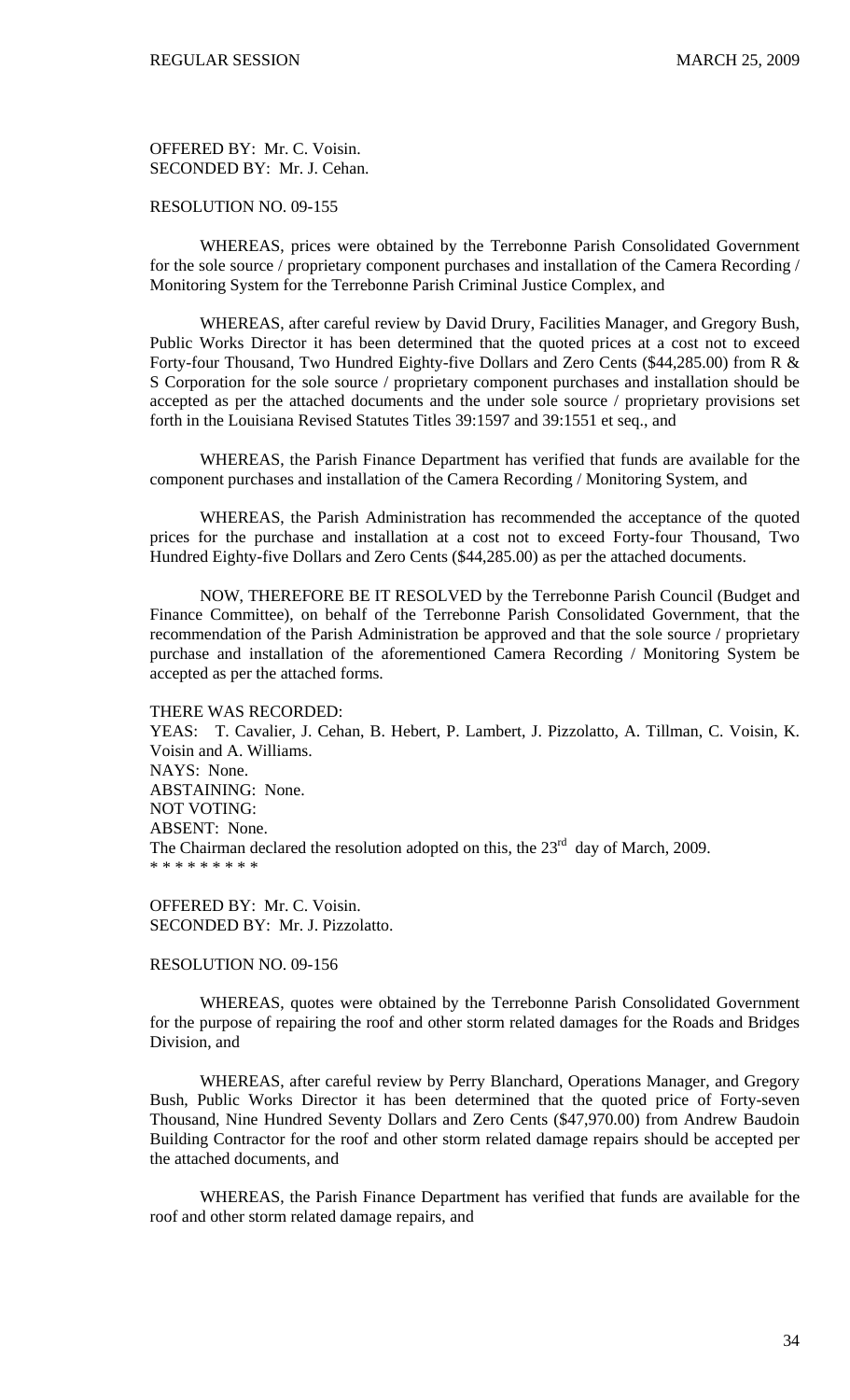WHEREAS, the Parish Administration has recommended the acceptance of the price for the aforementioned quotation at the cost of Forty-seven Thousand, Nine Hundred Seventy Dollars and Zero Cents (\$47,970.00) as per the attached documents.

 NOW, THEREFORE BE IT RESOLVED by the Terrebonne Parish Council (Budget and Finance Committee), on behalf of the Terrebonne Parish Consolidated Government, that the recommendation of the Parish Administration be approved and that the roof and other storm related damage repairs be accepted as per the attached forms.

### THERE WAS RECORDED:

YEAS: T. Cavalier, J. Cehan, B. Hebert, P. Lambert, J. Pizzolatto, A. Tillman, C. Voisin, K. Voisin and A. Williams. NAYS: None. ABSTAINING: None. NOT VOTING: ABSENT: None. The Chairman declared the resolution adopted on this, the  $23<sup>rd</sup>$  day of March, 2009. \* \* \* \* \* \* \* \* \*

 Committee Member J. Pizzolatto noted the importance of Administrative staff personnel attending various conferences and conventions on the behalf of the Parish in order to receive beneficial information on programs and grant opportunities.

OFFERED BY: Mr. J. Pizzolatto. SECONDED BY: Ms. A. Williams.

## RESOLUTION NO. 09-157

A resolution requesting the Parish President to consider allowing certain key staff members to attend various state and national association workshops and conventions.

 WHEREAS, for many years, the Terrebonne Parish Consolidated Government has been a dues paying member of the National Association of Counties and the Louisiana Police Jury Association, and

 WHEREAS, aside from providing valuable lobbying assistance to state and federal government officials and distributing information on the huge variety of grants, programs and activities available to local governments, state-wide and nation-wide conventions are held annually to not only expose elected officials and staff to the myriad of programs available to local governments, but also to allow people from one part of the state or country to learn directly how other units of government can solve common problems, and

 WHEREAS, it is the belief of this Council that certain department heads and key staff members could benefit from attending the annual conventions of the Louisiana Police Jury Association and the National Association of Counties.

NOW THEREFORE BE IT RESOLVED by the Terrebonne Parish Council (Budget and Finance Committee), on behalf of the Terrebonne Parish Consolidated Government, that the Parish President be urged to allow department heads and certain key staff persons to attend the annual conventions of the Louisiana Police Jury Association and the National Association of Counties, and

 BE IT FURTHER RESOLVED, that if funds are not contained in the appropriate department budget for this beneficial travel and education, that a budget amendment be brought to the Council to cover the needed travel costs.

## THERE WAS RECORDED:

YEAS: T. Cavalier, J. Cehan, B. Hebert, P. Lambert, J. Pizzolatto, A. Tillman, C. Voisin, K. Voisin and A. Williams. NAYS: None. ABSTAINING: None.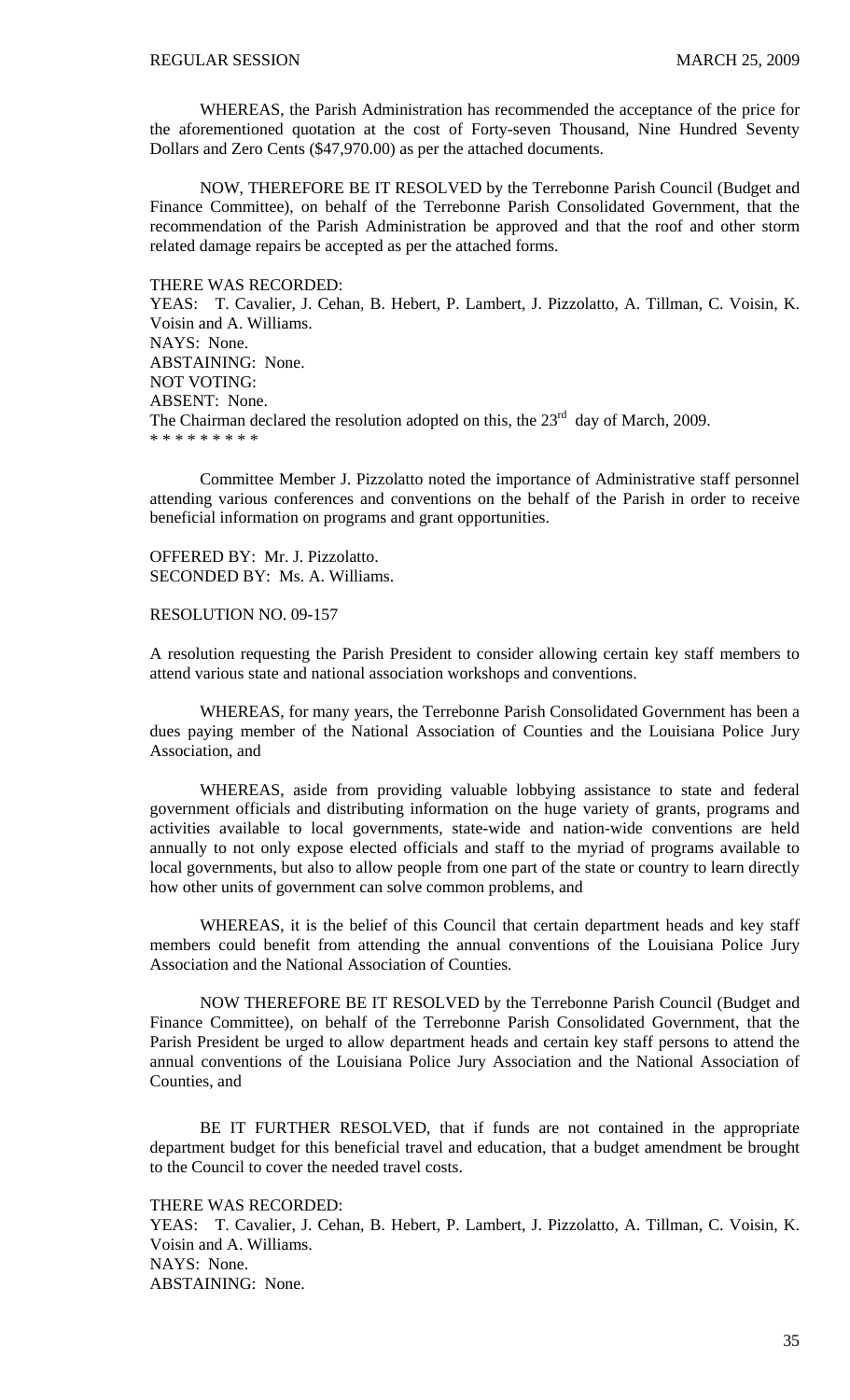NOT VOTING:

ABSENT: None.

The Chairman declared the resolution adopted on this, the  $23<sup>rd</sup>$  day of March, 2009. \* \* \* \* \* \* \* \* \*

 Chief Finance Officer Jamie Elfert stated that Administration and key TEDA representatives met on March 18, 2009 to form a partnership team to review the American Reinvestment and Recovery Act (Economic Stimulus Package). She continued that teams were formulated to review and submit grant applications for various grants provided in the package; that the Terrebonne Parish School Board, the Terrebonne Council on Aging, local hospitals, the Arts & Humanities Council and Houma Police Departments have been contacted regarding the grant programs; that the next partnership committee meeting will be held on Friday, March 27, 2009 at 10:00 a.m. on the  $7<sup>th</sup>$  Floor of the Government Tower Building; and that the Council Clerk has been provided with a copy of the "living/working" report from the partnership.

 Committee Member T. Cavalier requested that Administration consider in its deliberations of the economic stimulus package, the possibility of re-implementing the "Youthbuild Program" (for junior and high school students) and "Summer Camp" programs throughout the Parish.

 Interim Parish Manager Patrick Gordon interjected that the Metropolitan Planning Organization will meet to direct funding for direct allocations for transportation projects and that Administration has consulted with "grant writers" outside of Terrebonne Parish to provide assistance to Parish departments. (NO ACTION TAKEN)

 Mr. J. Cehan moved, seconded by Mr. K. Voisin, "THAT, there being no further business to come before the Budget & Finance Committee, the meeting be adjourned.'

 The Chairman called for the vote on the motion offered by Mr. J. Cehan. UPON ROLL CALL THERE WAS RECORDED: YEAS: T. Cavalier, J. Cehan, B. Hebert, P. Lambert, J. Pizzolatto, A. Tillman, C. Voisin, K. Voisin, and A. Williams. NAYS: None. ABSENT: None. The Chairman declared the motion adopted and the meeting was adjourned at 7:11 p.m.

Billy Hebert, Chairman

Suzette Thomas, Minute Clerk

 Mr. B. Hebert moved, seconded by Mr. K. Voisin, "THAT, the Council accept and ratify the minutes of the Budget & Finance Committee meeting held on 3/23/09."

 The Chairwoman called for a vote on the motion offered by Mr. B. Hebert. UPON ROLL CALL THERE WAS RECORDED: YEAS: K. Voisin, C. Voisin, P. Lambert, A. Tillman, A. Williams, B. Hebert, T. Cavalier, and J. Pizzolatto NAYS: None ABSENT: J. Cehan The Chairwoman declared the motion adopted.

 The Chairwoman called for a report on the Policy, Procedure, & Legal Committee meeting held on 3/23/09, whereupon the Committee Chairman rendered the following:

## **POLICY, PROCEDURE, & LEGAL COMMITTEE**

# **MARCH 23, 2009**

 The Chairman, Clayton J. Voisin, called the Policy, Procedure, & Legal Committee meeting to order at 7:15 p.m. in the Terrebonne Parish Council Meeting Room with the Invocation led by J. Pizzolatto and the Pledge of Allegiance led by P. Lambert. Upon roll call,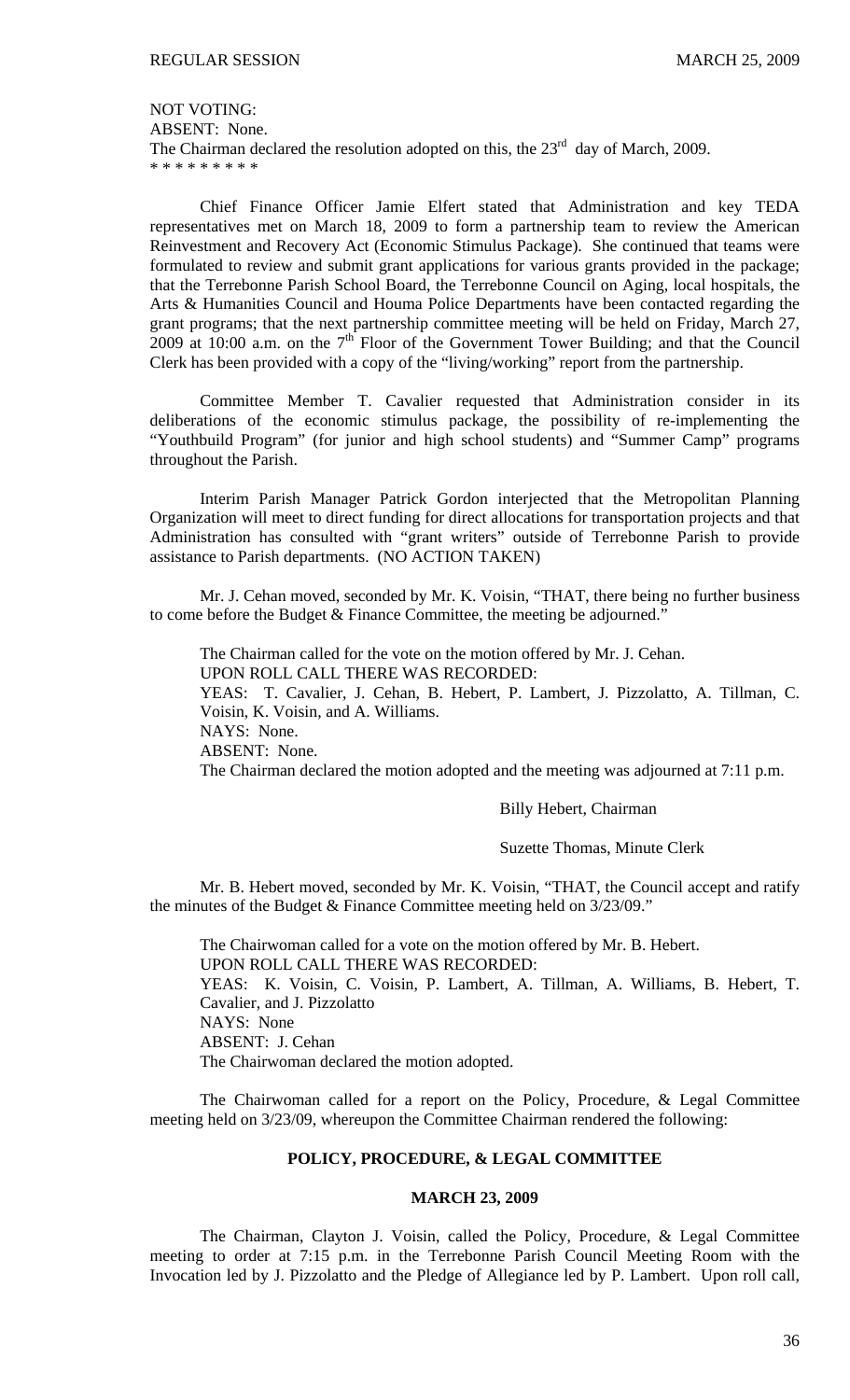Committee Members recorded as present were: T. Cavalier, J. Cehan, B. Hebert, P. Lambert, J. Pizzolatto, A. Tillman, C. Voisin, K. Voisin, and A. Williams. A quorum was declared present.

 Committee Member K. Voisin presented a photographic slide presentation of the extremely poor condition of the Parish Courthouse Annex building (i.e., jury selection room, court rooms, chambers, noise emissions, electrical problems, leaks, etc.).

 Government Facilities Manager David Drury stated that the air handler in Judge Walker's courtroom has been repaired; noted that unless someone notifies Administration of a problem, there is no way to know that a problem exists; and added that Administration is awaiting a response from Judicial personnel with respect to the scope of work to be performed in the jury selection room and other repairs.

 Parish President Michel Claudet noted that Administration met with Judicial personnel last year with respect to the jury selection room and security concerns; that discussion transpired with respect to utilizing prison labor to repair the jury selection room; that there was some miscommunication regarding the "follow-up" of the previous discussions; and that another meeting has been scheduled in the upcoming week. President Claudet noted concerns with respect to elevators in the old Courthouse building.

 Committee Member J. Pizzolatto requested that Administration contact him whenever there are problems at either the old Courthouse or the Courthouse Annex.

 Committee Member T. Cavalier reiterated her previous concerns with respect to security in the jury selection room and climate control in said room.

Mr. Drury explained the process and procedure for notifying Administration of concerns within Parish buildings.

 Discussion transpired relative to the poor condition of the Courthouse buildings, possible solutions to resolve the issues, and the feasibility of having staff onsite to resolve problems in the buildings.

Mr. Drury noted that Administration has had some problems with staffing the Government Building Department and added that Administration is considering hiring an employee to address concerns in the Courthouse buildings. (NO ACTION TAKEN)

 Mr. J. Pizzolatto moved, seconded by Mr. K. Voisin, "THAT, the Policy, Procedure, & Legal Committee retain the matter relative to TPTV in committee for two weeks.'

 The Chairman called for the vote on the motion offered by Mr. J. Pizzolatto. UPON ROLL CALL THERE WAS RECORDED:

YEAS: T. Cavalier, J. Cehan, B. Hebert, P. Lambert, J. Pizzolatto, A. Tillman, C. Voisin, K. Voisin, and A. Williams.

NAYS: None.

ABSENT: None.

The Chairman declared the motion adopted.

 Ms. A. Williams moved, seconded by Mr. A. Tillman, "THAT, there being no further business to come before the Policy, Procedure, & Legal Committee, the meeting be adjourned."

 The Chairman called for the vote on the motion offered by Ms. A. Williams. UPON ROLL CALL THERE WAS RECORDED: YEAS: T. Cavalier, J. Cehan, B. Hebert, P. Lambert, J. Pizzolatto, A. Tillman, C. Voisin, K. Voisin, and A. Williams. NAYS: None. ABSENT: None. The Chairman declared the motion adopted and the meeting was adjourned at 7:48 p.m.

Clayton J. Voisin, Chairman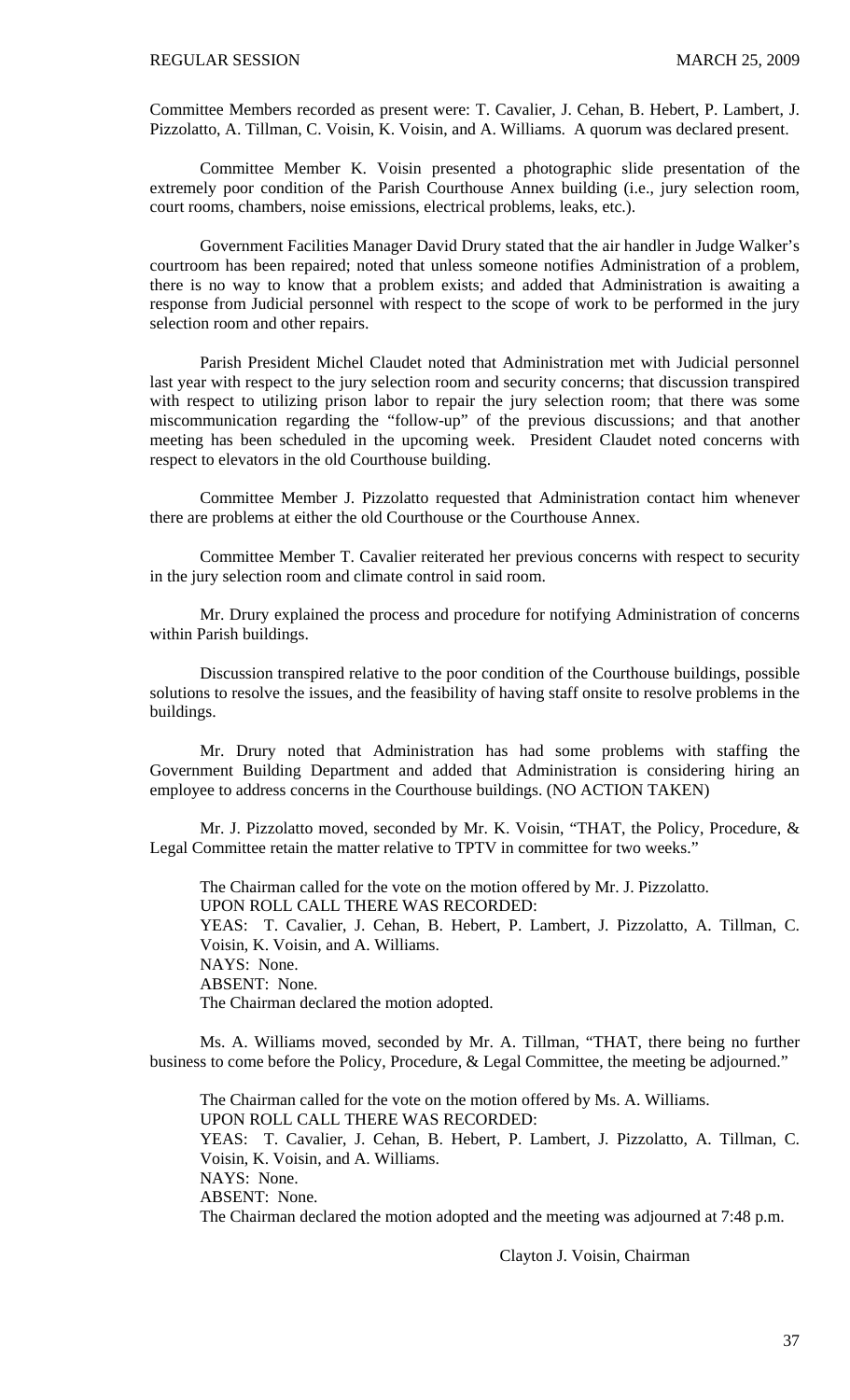### Suzette Thomas, Minute Clerk

Mr. C. Voisin, seconded by Mr. A. Tillman, "THAT, the Council accept and ratify the minutes of the Policy, Procedure, & Legal Committee meeting held on 3/23/09."

 The Chairwoman called for a vote on the motion offered by Mr. C Voisin. UPON ROLL CALL THERE WAS RECORDED: YEAS: K. Voisin, C. Voisin, J. Cehan, P. Lambert, A. Tillman, A. Williams, B. Hebert, T. Cavalier, and J. Pizzolatto NAYS: None ABSENT: None The Chairwoman declared the motion adopted.

 Mr. J. Pizzolatto moved, seconded by Mr. A. Tillman, "THAT, the Council approve the following street light list:

INSTALL ONE (1) LIGHT ON THE SECOND-TO-LAST POLE ON THE LEFT SIDE OF CADIERE STREET; TPCG UTILITIES; URBAN SERVICES DISTRICT ROAD LIGHTING; COUNCILMAN J. PIZZOLATTO

INSTALL TWO (2) 400-WATT LOW SODIUM STREET LIGHTS LOCATED AT OR NEAR 653 BAYOU DULARGE HIGHWAY; (ROGER DEHART); SLECA; RLD #10; CLAYTON VOISIN

INSTALL AND/OR ENERGIZE EIGHTEEN (18) STREET LIGHTS IN WALLACE THIBODAUX ESTATES ADD. #3 (ACCEPTED M&O OF DEVELOPMENT BY COUNCIL ON 2/11/09- SHAWN W/MILFORD & ASSOC. – 868-2561); SLECA; RLD #1; TERI **CAVALIER** 

TRANSFER COST OF EXISTING STREET LIGHT AT 115 HAWKY LANE IN BOURG FROM RESIDENT (BURT BOQUET – 594-7888) TO RLD #5; ENTERGY; PETE LAMBERT."

The Chairwoman called for a vote on the motion offered by Mr. J. Pizzolatto. UPON ROLL CALL THERE WAS RECORDED: YEAS: K. Voisin, C. Voisin, J. Cehan, P. Lambert, A. Tillman, A. Williams, B. Hebert, T. Cavalier, and J. Pizzolatto NAYS: None ABSENT: None The Chairwoman declared the motion adopted.

 Ms. T. Cavalier moved, seconded by Mr. P. Lambert, "THAT, the Council reappoint Mr. Robert LeBouef to another term on the Bayou Blue Fire Protection District Board."

 The Chairwoman called for a vote on the motion offered by Ms. T. Cavalier. UPON ROLL CALL THERE WAS RECORDED: YEAS: K. Voisin, C. Voisin, J. Cehan, P. Lambert, A. Tillman, A. Williams, B. Hebert, T. Cavalier, and J. Pizzolatto NAYS: None ABSENT: None The Chairwoman declared the motion adopted.

Mr. C. Voisin moved, seconded by Mr. P. Lambert, "THAT, the Council formally accept the resignation of Mr. Roger Songe from the Terrebonne Parish Veteran's Memorial District (Vietnam Veterans of America), and appoint Mr. John Hebert (Viet Nam Veteran and Veterans' Park Board) to fill the unexpired term."

The Chairwoman called for a vote on the motion offered by Mr. C. Voisin. UPON ROLL CALL THERE WAS RECORDED: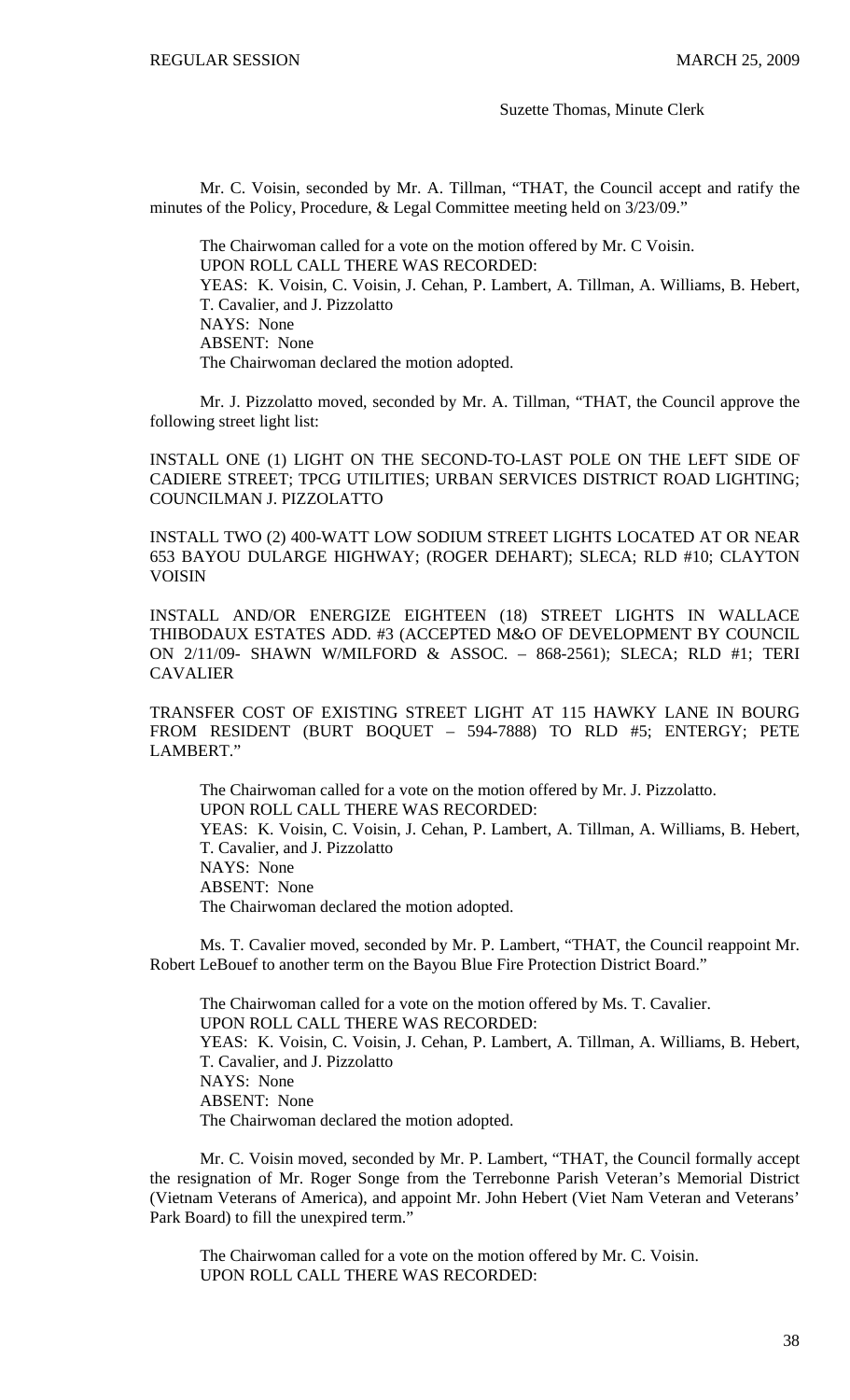YEAS: K. Voisin, C. Voisin, J. Cehan, P. Lambert, A. Tillman, A. Williams, B. Hebert, T. Cavalier, and J. Pizzolatto NAYS: None ABSENT: None The Chairwoman declared the motion adopted.

 There were no matters to address under agenda item 6A – Council Members Request Discussion of.

 Vice-Chairman J. Pizzolatto announced that Chairwoman A. Williams was the recipient of the 2009 Athena Award presented by the Women's Business Alliance given for outstanding leadership and community service and congratulated her for this accomplishment.

 Councilman J. Cehan announced the Terrebonne Levee & Conservation District, together with Terrebonne Parish Consolidated Government, would hold an informative public forum on the Ward 7 Protection Projects on Wednesday, 4/16/09, at 6:00 p.m. at the VFW Hall (was incorrectly announced at the last meeting.)

 Councilman K. Voisin announced that TPTV will be offline March 30, 2009 for two to three days to transfer communication equipment. He also announced that by May 1, 2009, the Council Committee and Regular meetings will be streamed live from the Parish's website.

 Councilman C. Voisin announced tomorrow at 11:00 a.m. there would be a dedication of a new fire station in Ashland North on Highway 57 in memory of the late Mr. Willie Bonvillain, who served many years on the fire district board.

 Councilman P. Lambert announced that the Company Canal Bridge in Bourg was completed today except that they will have to close it in the next couple of days for an hour or two to coat the cables. He stated that Boudreaux Canal Bridge is still under construction and is closed for boat traffic. He stated that the Toussant-Foret Bridge should be under construction very soon.

 Councilman A. Tillman stated that large vacuum trucks can be seen in neighborhoods and they are cleaning drainage catch basins. He encouraged residents to not put grass clippings in the roadways when they cut their grass because the grass will eventually end up in the catch basins.

 Councilwoman T. Cavalier announced that beginning next Wednesday, April 1, 2009 LEAP Testing begins in the State of Louisiana and encouraged parents to send their children to school, get them to bed early, get them to school on time, and stress the importance of the testing to them.

Parish President M. Claudet announced the following:

- Terrebonne Parish's Section 8 rating at 97%
- State Inoperability Committee commending Terrebonne Parish's local agencies for working together
- The Theriot Communications tower will go on line on March 27, 2009
- Terrebonne Parish being awarded through the Federal Stimulus Funding Housing  $\&$ Urban, CDBG Grant Funding of \$337,797., Homelessness Prevention Funding of \$507,405. and the Houma Housing Authority in the amount of \$1,258,993.

No action was necessary on agenda item 8A – Information List.

 The Chairwoman recognized Mr. Stephen Mosgrove, FEMA Intergovernmental Affairs Liaison to the Parish Administration who requested the Council's consideration of assisting LRA, who is partnering with FEMA, to conduct a Resource Fair on March 31, 2009 at the Civic Center to educate local officials, municipalities and others of funding sources and grants to which they may be entitled. He explained that the federal government is prohibited by law from entering into a contract that includes an Indemnification Clause and insurance requirements, which is contained in the proposed contract for this endeavor. He requested the Council's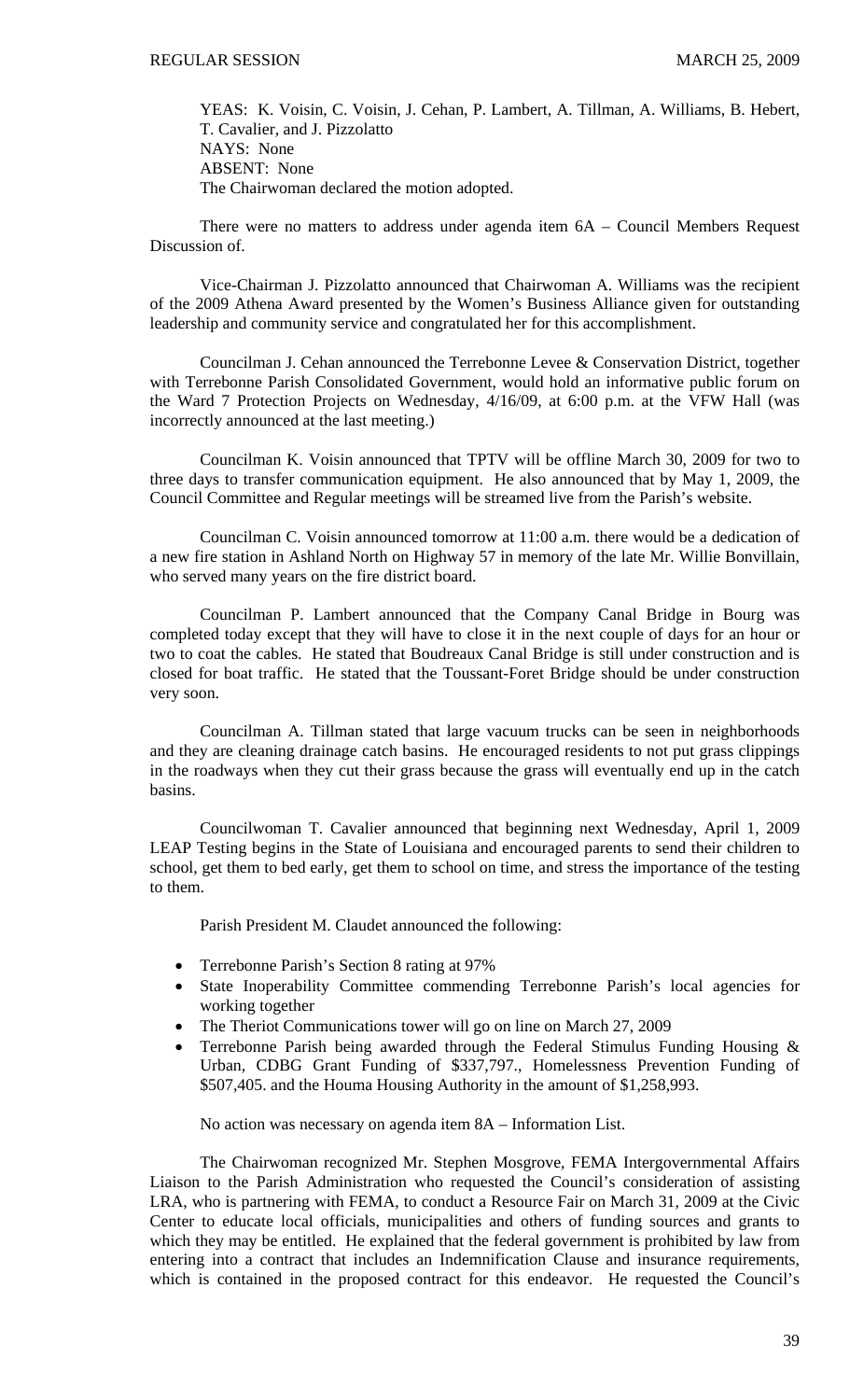consideration in striking the Indemnification Clause and insurance requirements from the contract so that it may be entered into to hold the event.

 The Chairwoman recognized Mr. Kenneth Ferity, attorney representing FEMA, who stated that the proposed contract for the event to be held at the Civic Center contains paragraphs including indemnification agreements and the Federal Government cannot enter into by Federal Law stipulated because the Anti-deficiency Act requires that there be appropriated funds for any obligation the federal government would sign. He explained that excluding the indemnification does not change the responsibility of the federal government should something happen.

 Parish Attorney C. Alcock stated she was contact by Mr. Kenneth Ferity today, who provided her a copy of the United States Code provision that indicates that the indemnification hold harmless provision, which is part of all of Terrebonne Parish Contracts, as obligating an unknown amount of money they haven't budgeted. She stated that the Federal Government couldn't sign an indemnity agreement nor provide insurance because they are self-insured. She stated that by excluding the clauses would create a little greater exposure for the Parish than usual.

 Parish President M. Claudet stated that Administration wholeheartedly supports the event that would held by LRA and FEMA, but the problem is that it would be more liability to the Parish than general. He stated that the Parish has already agreed to provide the facility at no charge, but amending the contract is not something Administration can authorize without the Council's approval.

 Parish Attorney C. Alcock stated that the proposed changes would be a substantial amendment to the contract and that is why it is before the Council.

 The Chairwoman recognized Mr. Stephen Mosgrove, who stated that the removal of the language does not prevent the federal government from being sued for any problem related to the event and would be just as liable.

 Councilman K. Voisin expressed his disappointment for a federal agency to request Terrebonne Parish take on all indemnity for a function being put on by FEMA.

 Mr. J. Pizzolatto moved, seconded by Mr. P. Lambert, "THAT, the Council assist LRA and FEMA with the Resource Fair on March 31, 2009 at the Civic Center by taking the indemnification and insurance requirements out of the contract before it is signed by FEMA due to the Anti-Deficiency Act." \*(MOTION VOTED ON AFTER DISCUSSION AND FAILS)

A discussion relative to whether the Parish should or could honor the federal government's request to remove the indemnification and insurance requirements out of the contract before it is signed by FEMA to use the Civic Center for the Resource Fair.

 Councilman A. Tillman suggested the LRA be requested to sign the contract, which includes the indemnification and insurance requirements.

 Mr. Stephen Mosgrove stated that LRA was approached with the option of signing the contract, but they have not committed to it as of yet.

 Councilman K. Voisin called a point of order where a Council Member was in the audience speaking to the Department Head of the Civic Center, and the discussion not being made public.

Councilman C. Voisin took objection that he was out of order.

 Councilman K. Voisin stated that he believes it is out of order for a public official to step down from the microphone to discuss the matter at hand with a department head. He stated he feels the discussion should have taken place for the public to hear.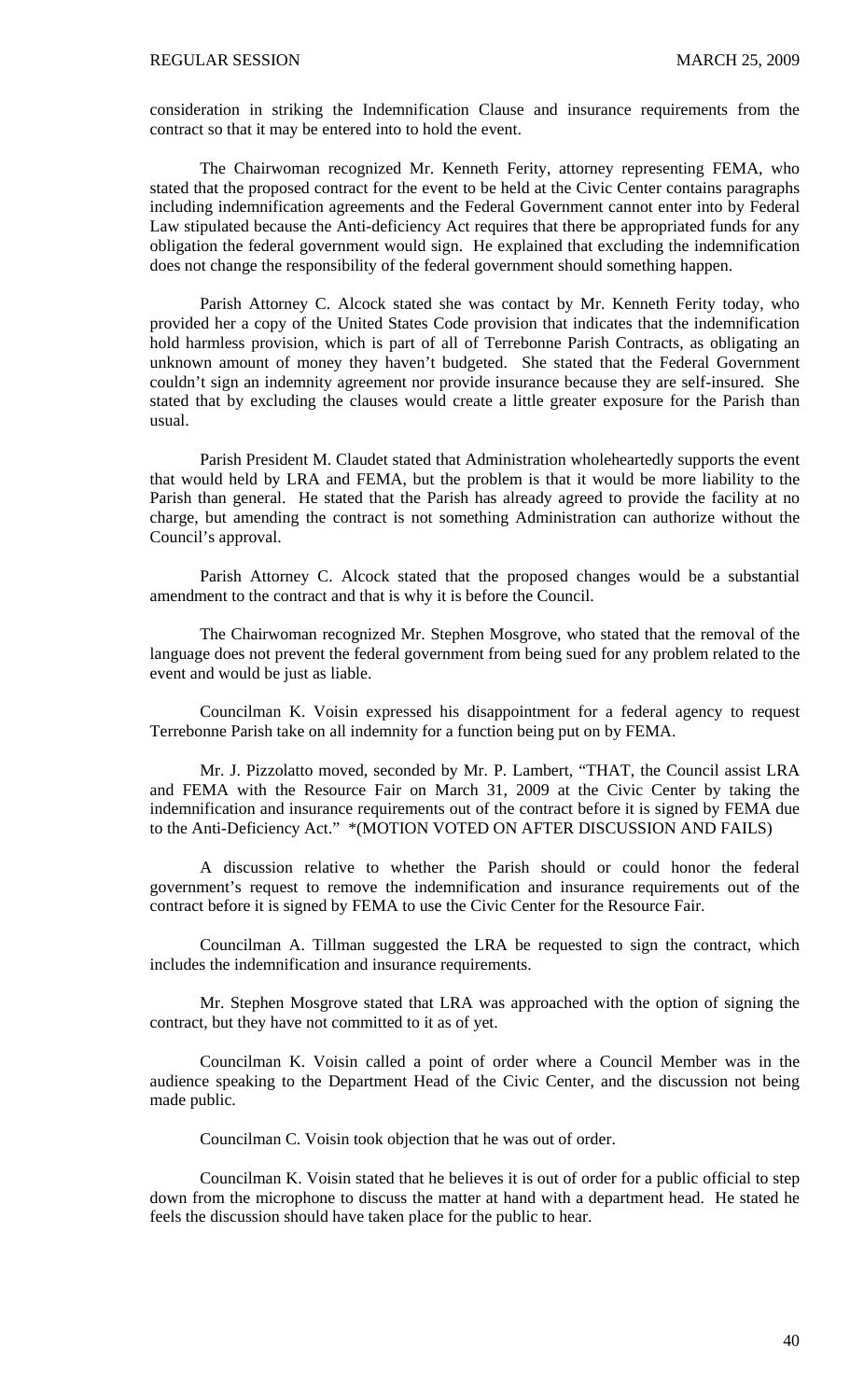Councilman C. Voisin cited on many occasions Council Members have gotten up and went to the back conference room to discuss a matter and a point of order was never called on them.

 Upon questioning by Councilman K. Voisin, Civic Center Director D. Ohlmeyer stated that LRA has signed the Parish's contract in the past.

Mr. J. Pizzolatto called for the question at this time.

The Chairwoman called for a vote on the call for the question.

UPON ROLL CALL THERE WAS RECORDED: YEAS: K. Voisin, C. Voisin, J. Cehan, P. Lambert, A. Tillman, A. Williams, B. Hebert, T. Cavalier, and J. Pizzolatto NAYS: None ABSENT: None The Chairwoman declared the call for the question passed.

 \*The Chairwoman called for a vote on the motion offered by Mr. J. Pizzolatto. UPON ROLL CALL THERE WAS RECORDED: YEAS: P. Lambert, A. Williams, B. Hebert, and J. Pizzolatto NAYS: K. Voisin, C. Voisin, J. Cehan, A. Tillman, and T. Cavalier ABSENT: None The Chairwoman declared the motion *failed*.

Parish President M. Claudet gave a status report on the following matters:

- Lower elevations on the Ward 7 Levee from Clinton St. to Boudreaux Canal than anticipated and emergency measures will be put into place
- Cleanest City Contest on March 31, 2009
- Census 2010 and anyone interested in working for the Census can go to tpcg.org for information
- Below Woodlawn Ranch Road to the southern parts of the Parish, there are approximately in excess of 600 vacant houses that will need to be addressed
- A private citizen volunteer who has taken pictures of approximately ninety-three nuisance abatement issues
- The Community Problem Solver researching Lafayette's Litter Court for possible implementation in Terrebonne Parish. The Sheriff's Department utilizing the Parish trustees picks up two to three tons of litter per day in the Parish
- 2009 Business Symposium held at the Civic Center was not as well attended as he would have liked and encouraged everyone to attend if it is held next year
- The Section 8 payments to landlords has been increased by 20%
- The Toussant-Foret Bridge will be let out for bid shortly and when it is repaired, the removable portion of the span will be removed
- Drainage Pump stations that are being worked on are being vandalized.
- Concord Pump Station the pipe is being reconfigured and the third pump will be going up and a door will be replaced
- FEMA's mobile homes 127 have been delivered with 111 ready for occupancy and 108 are now occupied
- Bayou Towers has reopened and Senator Circle is diligently being worked on

Upon questioning by Councilman A. Tillman, Interim Parish Manager P. Gordon stated that the majority of FEMA trailers are in mobile home parks in the Houma area, but some have been brought to individual sites down the bayous, but not many.

Mr. Stephen Mosgrove explained that individuals had to meet the standard FEMA eligibility in order to purchase a FEMA trailer unit by being affected by a federally declared disaster and received sufficient damage and put them out of their damaged dwelling for a period of time. He stated that he could provide the Council with addresses of where the FEMA trailer units where placed.